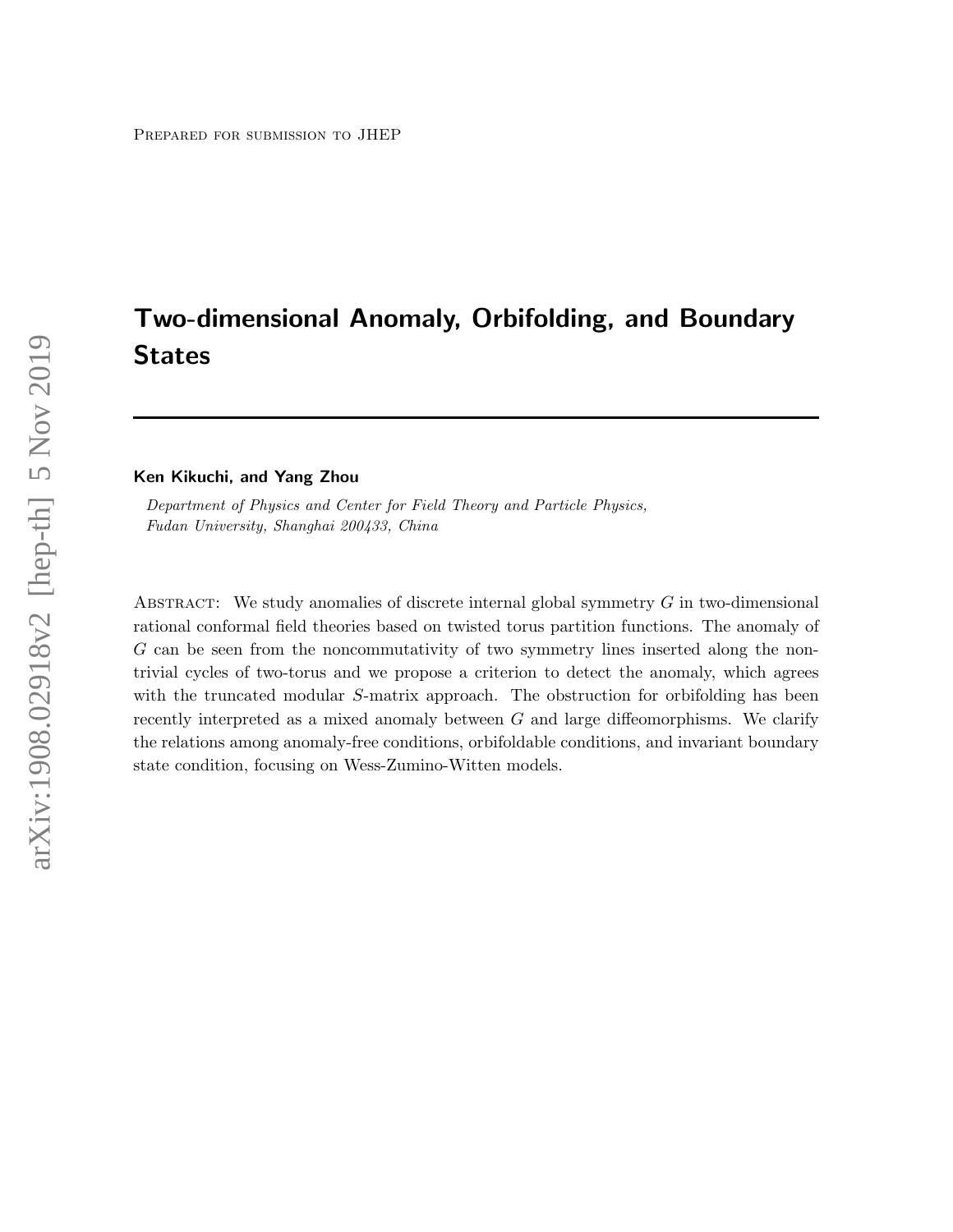# Contents

| 1        | Introduction                                            |                                                    |                  |  |  |
|----------|---------------------------------------------------------|----------------------------------------------------|------------------|--|--|
| $\bf{2}$ | Detecting our anomaly                                   |                                                    |                  |  |  |
|          | 2.1                                                     | Examples                                           | $\boldsymbol{6}$ |  |  |
|          |                                                         | $SU(2)_k$ WZW<br>2.1.1                             | 8                |  |  |
|          |                                                         | $SU(3)_k$ WZW<br>2.1.2                             | 9                |  |  |
|          | 2.2                                                     | General WZWs                                       | 13               |  |  |
|          |                                                         | $A_r$ type i.e., $\mathfrak{su}(r+1)$<br>2.2.1     | 15               |  |  |
|          |                                                         | $B_r$ type i.e., $\mathfrak{so}(2r+1)$<br>2.2.2    | 15               |  |  |
|          |                                                         | $C_r$ type i.e., $\mathfrak{sp}(2r)$<br>2.2.3      | <b>16</b>        |  |  |
|          |                                                         | $D_r$ type i.e., $\mathfrak{so}(2r)$<br>2.2.4      | 16               |  |  |
|          |                                                         | 2.2.5<br>$E_6$                                     | 18               |  |  |
|          |                                                         | 2.2.6<br>$E_7$                                     | 18               |  |  |
|          | 2.3                                                     | Minimal models                                     | 19               |  |  |
|          |                                                         | 2.3.1<br>Critical Ising model, i.e., $M(4,3)$      | 19               |  |  |
|          |                                                         | Tricritical Ising model, i.e., $M(5,4)$<br>2.3.2   | 20               |  |  |
|          |                                                         | Tetracritical Ising model, i.e., $M(6,5)$<br>2.3.3 | 20               |  |  |
|          |                                                         | 2.3.4<br>Three-state Potts model, i.e., $M(6,5)$   | 21               |  |  |
|          | 2.4                                                     | Interpretation of our anomaly                      |                  |  |  |
| 3        | Invariant boundary states                               |                                                    |                  |  |  |
|          | 3.1                                                     | $A_r$ type i.e., $\mathfrak{su}(r+1)$              | 25               |  |  |
|          | 3.2                                                     | <b>25</b>                                          |                  |  |  |
|          | 3.3                                                     | $C_r$ type i.e., $\mathfrak{sp}(2r)$               | 25               |  |  |
|          | 3.4                                                     | $D_r$ type i.e., $\mathfrak{so}(2r)$               | 26               |  |  |
|          |                                                         | 3.4.1 $r \in 2\mathbb{Z}$                          | 26               |  |  |
|          |                                                         | $r \in 2\mathbb{Z}+1$<br>3.4.2                     | 27               |  |  |
|          | 3.5                                                     | $E_6$                                              | 27               |  |  |
|          | $3.6\,$                                                 | $E_7$                                              | 27               |  |  |
|          | 3.7                                                     | Invariant boundary states and anomaly decoupling   | 29               |  |  |
| 4        | <b>Discussions</b>                                      | 34                                                 |                  |  |  |
|          | A Generalized orbifolding                               |                                                    |                  |  |  |
|          | B Center invariant boundary state and the mixed anomaly |                                                    |                  |  |  |
|          | $A_r$ type, i.e., $\mathfrak{su}(r+1)$<br>B.1           |                                                    |                  |  |  |
|          | $B_r$ type, i.e., $\mathfrak{so}(2r+1)$<br>B.2          |                                                    |                  |  |  |
|          |                                                         | B.3 $C_r$ type, i.e., $\mathfrak{sp}(2r)$          | 37               |  |  |

and the control of the control of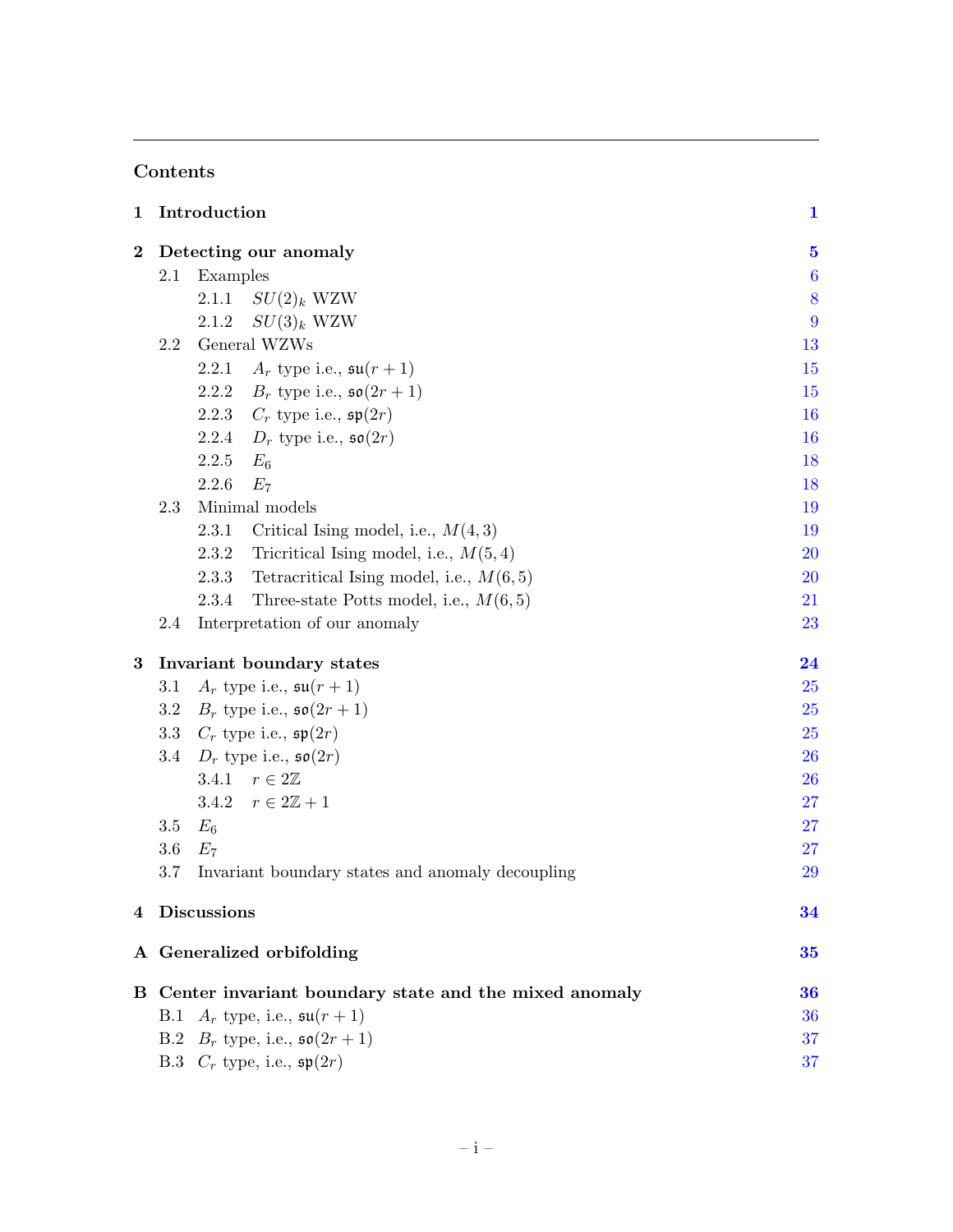| 40 |
|----|
| 39 |
| 39 |
| 38 |
|    |

### <span id="page-2-0"></span>1 Introduction

Physics is constrained by symmetries. If a theory has a global symmetry, it is natural to couple it to a background gauge field, say  $A$ . Then the partition function of the theory becomes a functional of the background gauge field  $Z[A]$ . The partition function is expected to be invariant under the gauge transformation of A. If this is not the case, and the changes cannot be cancelled by taking local counterterms into account, the theory is said to possess an 't Hooft anomaly [\[1\]](#page-42-1). Since the 't Hooft anomalies are invariant under renormalization group flows, they can constrain low energy physics. See for example [\[2\]](#page-42-2), which triggered the recent development of strongly-coupled gauge theories using constraints imposed by 't Hooft anomalies. 't Hooft anomalies are also powerful in studying properties of boundaries [\[3\]](#page-43-0) and defects  $[4]$ . So 't Hooft anomaly for a global symmetry G can be seen as an intrinsic property of the theory independent of scales. In condensed matter physics, it has been found that 't Hooft anomalies play important roles in classifying Symmetry Protected Topological phases [\[5,](#page-43-2) [6\]](#page-43-3). If  $G$  is a continuous symmetry, the form of  $\dot{\mathcal{L}}$  Hooft anomalies are tightly constrained by Wess-Zumino consistency conditions [\[7\]](#page-43-4), which implies that possible anomalies of  $G$  in  $d$  spacetime dimensions are classified by Chern-Simons actions in  $(d+1)$  dimensions: On a  $(d+1)$  manifold with a boundary, the Chern-Simons action is not gauge-invariant due to boundary terms. To cancel the boundary terms, one can couple the bulk theory to a d-dimensional boundary theory with 't Hooft anomaly of G. This is called anomaly inflow  $[8, 9]$  $[8, 9]$ .<sup>[1](#page-2-1)</sup> When G is a finite symmetry, the anomaly inflow mechanism still works, then the  $'t$  Hooft anomalies for  $G$  in  $d$ dimensions are classified by  $H^{d+1}(G, U(1))$  [\[5\]](#page-43-2).

Recently, the notion of symmetry was renewed  $[11]$ .<sup>[2](#page-2-2)</sup> According to the modern definition, a (zero-form) global symmetry transformation in any spacetime dimensions is implemented by an invertible topological operator supported on a codimension-one defect. For instance, ordinary conserved charges in flat space (therefore the corresponding unitary symmetry transformation operators) are defined on time slices, which have codimension one. The correlation functions of these topological operators are invariant under smooth deformations of the defects, which is essentially the reason why they are called topological. This definition can be easily generalized to p-form symmetries, whose symmetry transformations are implemented

<span id="page-2-1"></span><sup>&</sup>lt;sup>1</sup>This mechanism does not always work. See for example [\[10\]](#page-43-8) for known "counterexamples."

<span id="page-2-2"></span><sup>&</sup>lt;sup>2</sup>See also  $[12-15]$  $[12-15]$  for other recent trials to generalize symmetries.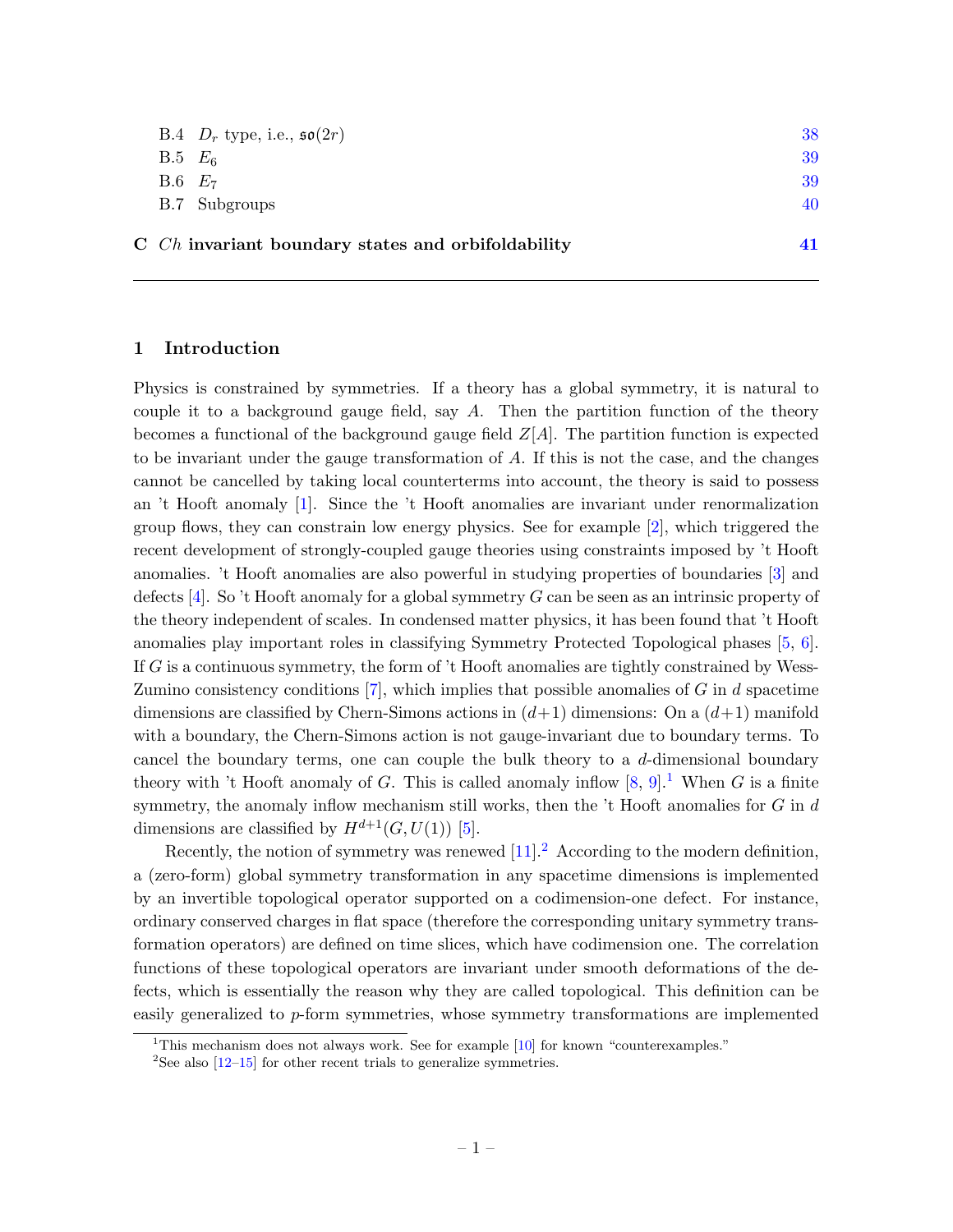by (invertible) topological operators supported on codimension- $(p+1)$  defects. Charged operators of p-form symmetries are p-dimensional. It is again natural to couple the p-form symmetry to background gauge fields. Charged operators of a p-form symmetry swipes a  $(p+1)$ -dimensional world-volume. So they naturally couple to  $(p+1)$ -form gauge fields and their gauge transformations are parametrized by p-form gauge connections. This is the reason for the name. By performing the gauge transformation of the background gauge fields, one can obtain 't Hooft anomalies of these generalized global symmetries.

In three-dimensional Chern-Simons theory, one-form symmetry lines and the charged operators have the same spacetime dimension one. They are realized as Wilson lines and the symmetry action is defined by linking two Wilson loops. As examples,  $U(1)$  Chern-Simons theory at level k and  $SU(N)$  Chern-Simons theory at level k both have one-form symmetries. The former has one-form symmetry  $\mathbb{Z}_k$  and the latter has 1-form symmetry  $\mathbb{Z}_N$  which coincides with the center of the gauge group [\[11\]](#page-43-7). The 't Hooft anomaly of three-dimensional one-form symmetry G can be detected by examining if the symmetry lines of G are charged under themselves, namely whether the corresponding Wilson loops can be unlinked freely. In the light of the correspondence between three-dimensional Chern-Simons theories (CS) and twodimensional rational conformal field theories (RCFT), one could ask where are these one-form 't Hooft anomalies in two–dimensional conformal field theories? One-form symmetry in threedimensional CS corresponds to zero-form symmetry in two-dimensional RCFT, because onedimensional symmetry lines become codimension one topological defect lines (of zero-form symmetry) in two dimensions. It is known that the expectation value of two linked Wilson loops in CS theories (in  $\mathbb{S}^3$ ) is given by the matrix element of the modular S-matrix, which can be used to detect three-dimensional one-form anomalies. Therefore it is expected that the two-dimensional anomalies (of zero-form symmetries) are also encoded in the modular S-matrix. [3](#page-3-0)

However, a conceptual question arises. There is no notion of "linking" in two dimensions. How can we understand the two-dimensional anomaly without a notion of "linking" of topological defect lines? Our intuition is that three-dimensional "linking" becomes twodimensional "ordering." This is rather clear by considering a two-torus boundary in a threedimensional bulk CS theory where the RCFT is living on. Imagine there is an ordering of acting two topological defect lines (along the two cycles respectively) on the two-torus partition function. Flipping the ordering of two topological defect lines is equivalent to unlinking (or linking) them in three dimensions.

To be concrete, in this paper we focus on a zero-form global symmetry  $G$  and the associated anomalies in RCFTs. In the radial quantization of a two-dimensional CFT onto a cylinder  $\mathbb{S}^1 \times \mathbb{R}$ , the G transformation on the states in Hilbert space H can be implemented by inserting a topological defect line associated to  $h \in G$  along  $\mathbb{S}^1$  at a fixed time. When the G line is inserted along  $\mathbb{R}$ , this effectively twists the boundary condition along  $\mathbb{S}^1$  and

<span id="page-3-0"></span><sup>&</sup>lt;sup>3</sup>Indeed it has been observed that the truncated modular S-matrix approach [\[17\]](#page-43-11) reproduces the twodimensional zero-form anomaly conditions precisely [\[22\]](#page-44-0).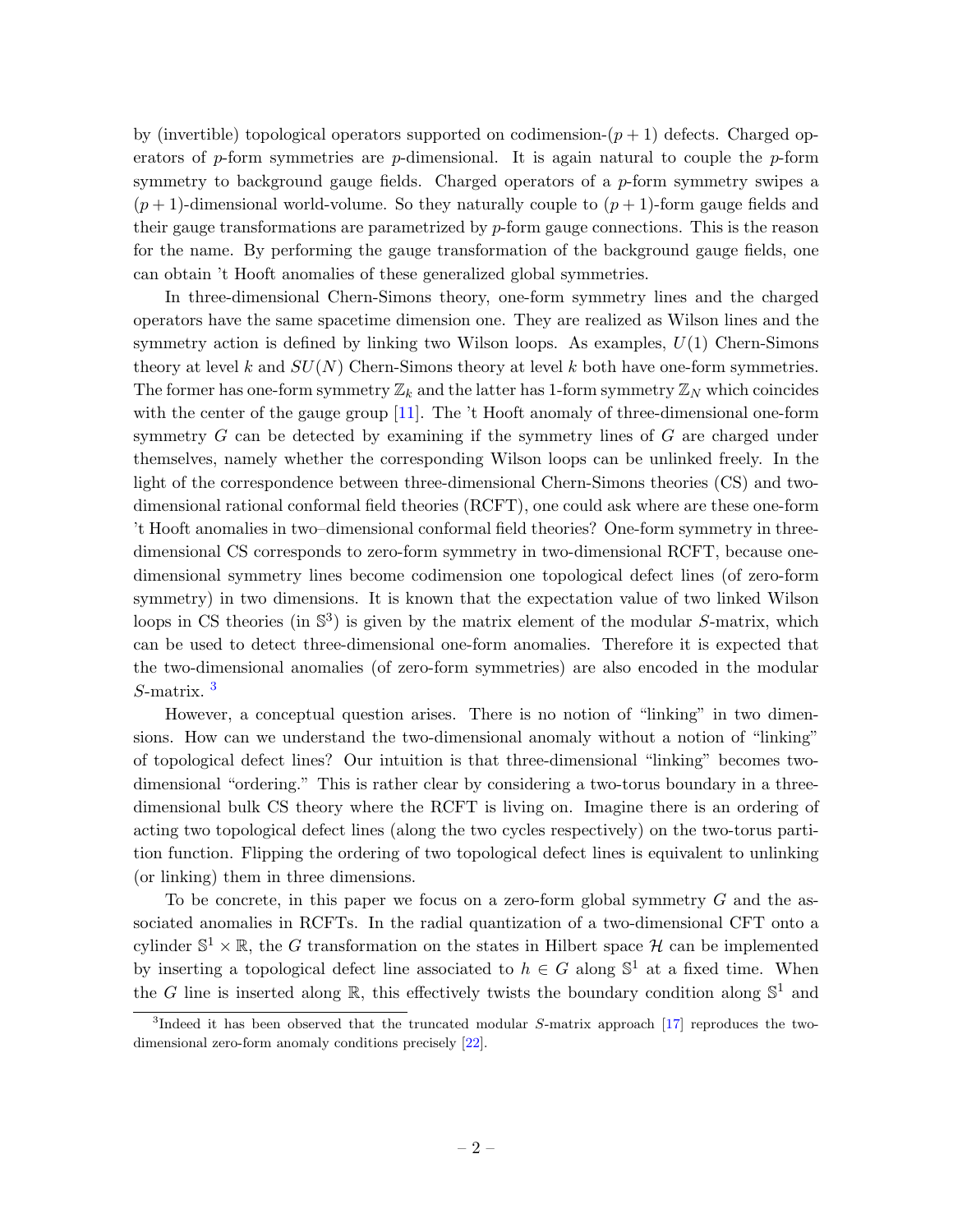therefore modifies the original Hilbert space to the so-called defect Hilbert space  $\mathcal{H}_h$ . In both insertions, the fusion of topological defect lines obey group multiplication rules. Placing the theory on a two-torus, these correspond to insert  $G$  lines along two circles of the torus, which gives us the twisted torus partition function  $Z_{(h,h')}$ . <sup>[4](#page-4-0)</sup> Our intuition is that anomaly is the non-commutativity of insertions of two symmetry lines associated to  $h$  and  $h'$ . To measure the non-commutativity we employ the modular transformations since they usually give important constraints in two-dimensional CFTs. We propose that the modular S-transformation acting on the twisted partition function can be used to detect the anomaly of  $G$ . Since the modular S-transformation exchanges two nontrivial cycles, it is naively expected that

<span id="page-4-2"></span>
$$
SZ_{(h,h')} = Z_{(h',h)} . \t\t(1.1)
$$

If this equality is satisfied, there is no anomaly. If not, we claim there is an anomaly. [5](#page-4-1)

Our criterion [\(1.1\)](#page-4-2) was motivated by assuming that  $Z_{(h,h')}$  is defined with a certain ordering of left insertion h and right insertion  $h'$ , then the exchange of h and h' while maintaining the ordering effectively flips the ordering of h and h' (compared with  $Z_{(h',h)}$  defined in the same manner). This is illustrated in Fig. [1](#page-5-0) where we ignored the directions of the symmetry lines. We interpret our anomaly detected by [\(1.1\)](#page-4-2) as a mixed anomaly between the discrete internal global symmetry G which can be read from the modular  $S$ -matrix and its "S-dual."  $6$ 

Using the twisted partition function we also study the relation between anomaly-free condition and the orbifolding condition. The obstruction for orbifolding was recently interpreted as the mixed anomaly between  $G$  and large diffeomorphisms [\[20\]](#page-44-1). A slightly generalized version of the orbifolding criterion in [\[20\]](#page-44-1) can be written as

<span id="page-4-4"></span>
$$
Z_{(h^n, h')} = Z_{(1, h')} \t\t(1.2)
$$

where h is the generator of a cyclic subgroup  $\mathbb{Z}_n$ . When G is a product group including many subgroups with generators  $h_i$ , the orbifolding condition  $(1.2)$  has to be imposed for each subgroup.[7](#page-4-5) We explicitly show the difference between our anomaly-free condition and obstruction of orbifolding focusing on Wess-Zumino-Witten (WZW) models.

Yet another approach to detect our anomaly is by looking at the boundary conformal field theories. In the anomaly inflow mechanism, the anomalous boundary theory cannot enjoy a boundary intuitively because  $\partial^2 = 0$ . Consequences of this observation were studied, say, in [\[3\]](#page-43-0) by high energy physicists and in [\[21\]](#page-44-2) by condensed matter physicists. A theory is

<span id="page-4-0"></span><sup>&</sup>lt;sup>4</sup>Notice that since the background gauge fields in this case are one-form connections, inserting  $G$  lines (h and h') along two cycles is equivalent to turning on background gauge fields along two cycles, with holonomy  $h, h' \in G$ .

<span id="page-4-1"></span><sup>&</sup>lt;sup>5</sup>After our main results were obtained, [\[18\]](#page-43-12) appeared in arXiv, where they discussed the case of  $G = \mathbb{Z}_2$ using the same approach. See also [\[19\]](#page-44-3) for related discussion.

<span id="page-4-3"></span> $6T_0$  make the terminology clear, this type of mixed 't Hooft anomaly is the one we focus in this paper. This may be distinguished from the usual "F-symbol" 't Hooft anomaly in 2d. We thank Yuji Tachikawa for explanation.

<span id="page-4-5"></span><sup>7</sup>One may worry that both equation [\(1.1\)](#page-4-2) and equation [\(1.2\)](#page-4-4) involve many group elements  $h, h' \in G$ , but it turns out for cyclic subgroups one only needs to consider generators  $h, h'$ .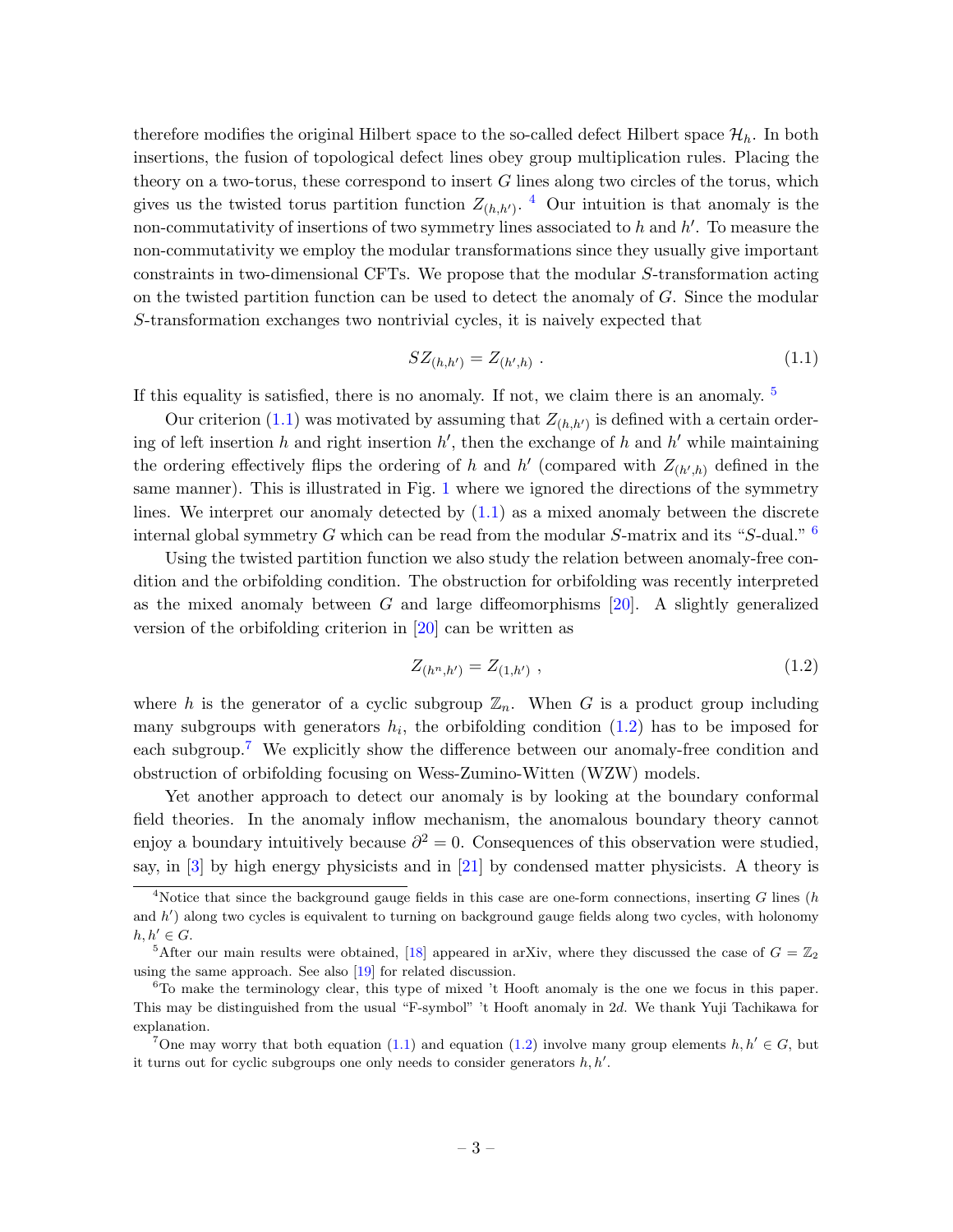

<span id="page-5-0"></span>Figure 1. Anomaly detecting and modular transformation. We ignored the directions of the symmetry lines for simplicity.

called edgeable if there is no obstruction to assign a boundary state while maintaining the symmetry. This can be written as

$$
G\text{-anomalous} \Rightarrow \text{unedgeable},
$$

or equivalently

<span id="page-5-1"></span>
$$
edgeable \Rightarrow G\text{-anomaly free.} \tag{1.3}
$$

Recently it was conjectured in [\[22\]](#page-44-0) that if a  $G$ -invariant boundary state exists, then  $G$  does not have anomaly nor mixed anomalies with other internal symmetries. In this paper we support this conjecture by providing further evidences.

As a byproduct, we clarify the relations among G-invariant boundary state condition, anomaly-free condition, and G-orbifolding condition, as explained in the diagram in Fig[.2.](#page-6-1)

This paper is structured as follows. In section [2,](#page-6-0) we propose a criterion to detect anomalies of zero-form internal discrete symmetries in two-dimensional diagonal RCFTs. We test our proposal against WZW models and some minimal models. We also explain the relations between anomaly-free conditions and orbifolding conditions. We find the former is stronger than the latter. In section [3,](#page-25-0) we move to the boundaries. We clarify the relations between conditions which guarantee the existence of invariant boundary states and anomaly-free conditions. Our results show that when there exists an  $H$ -invariant boundary state,  $H$  cannot have anomaly nor mixed anomalies with others. Finally, we summarize our results and discuss future directions in section [4.](#page-35-0) There are 3 appendices. We review the generalized orbifolding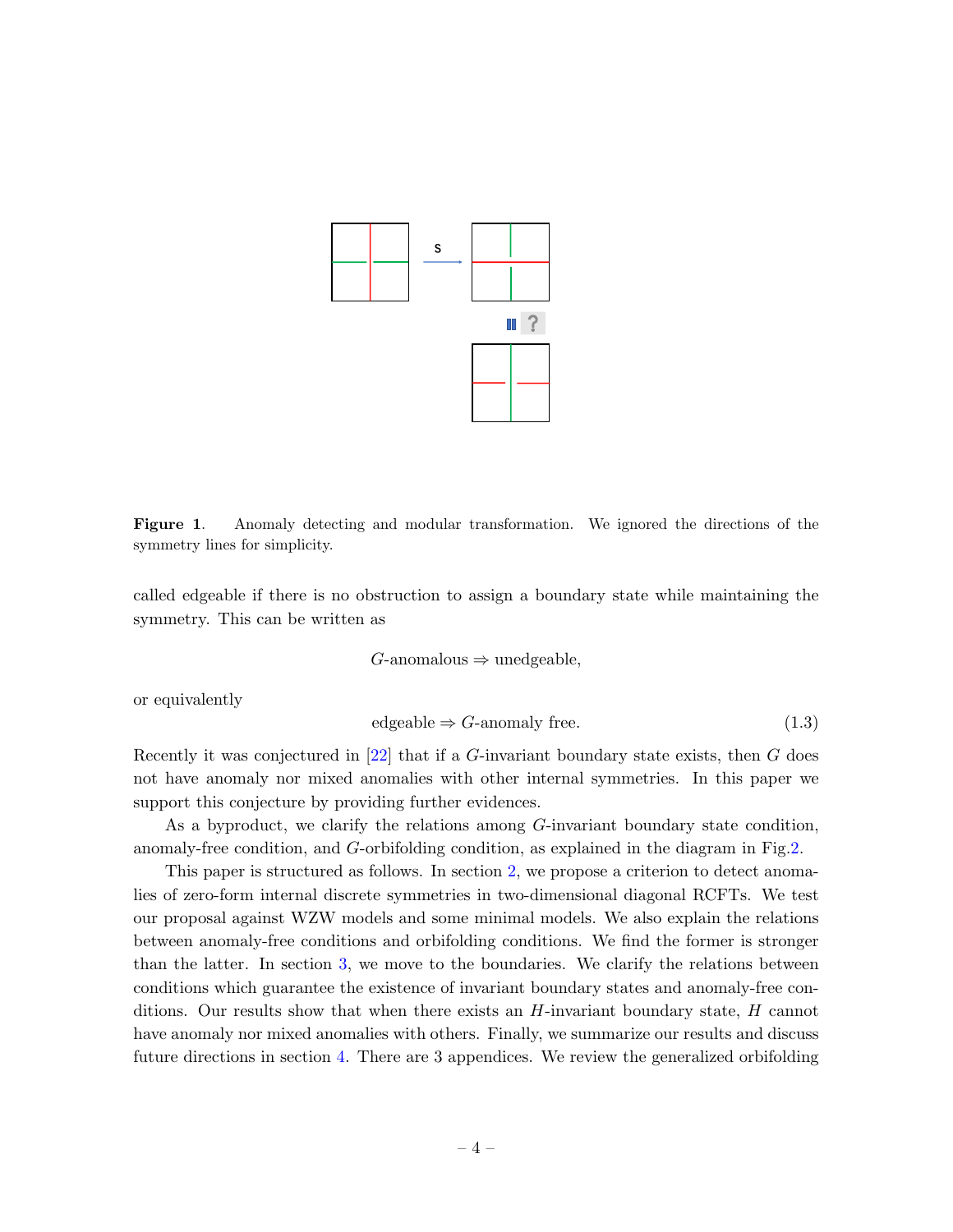

<span id="page-6-1"></span>Figure 2. G-invariant boundary state condition, anomaly-free condition, and G-orbifolding condition.

procedure in Appendix [A.](#page-36-0) In appendix [B,](#page-37-0) we complete the proof of a claim that an existence of H-invariant boundary state is equivalent to H is "anomaly-decoupled." In appendix [C,](#page-42-0) we complete the discussion of [\[20\]](#page-44-1) to include the  $D_{2l}$  type WZW model.

# <span id="page-6-0"></span>2 Detecting our anomaly

A modern approach to characterize a zero-form global symmetry in two-dimensional quantum field theories is by the so called invertible topological defect lines (TDLs) [\[12,](#page-43-9) [13,](#page-43-13) [23–](#page-44-4)[34\]](#page-44-5). These are codimension one objects which implement the unitary symmetry transformations when contracted along a loop around a local operator. The fusion of the topological defect lines obey the group multiplication rules. The effect of the insertion of these topological defect lines are rather clear. In radial quantization onto a cylinder for example, they implement the symmetry transformations when inserted along the spatial circle and twist the Hilbert space when inserted along the time direction. As the simplest example, the torus partition function of free two-dimensional massless Dirac fermions can include these insertions by twisting boundary conditions along both temporal and spatial directions. In general, when the defect lines are present in both temporal and spacial directions, there appear some ambiguities originating from their crossing points. This is the general reason to cause some anomalies. Though the anomaly can be seen from the non-commutativity of insertions in temporal and spacial directions as discussed in the introduction, in general it is difficult to make a notion of the ordering of the insertions of topological defect lines. Therefore it is challenging to detect the anomaly associated to global symmetry G from twisted partition functions for a given  $CFT<sub>2</sub>$ .

In this section, we propose a criterion to detect anomalies of zero-form internal symmetries by performing modular S-transformations on the twisted partition functions with topological defect lines inserted along both spatial and temporal directions. This was motivated by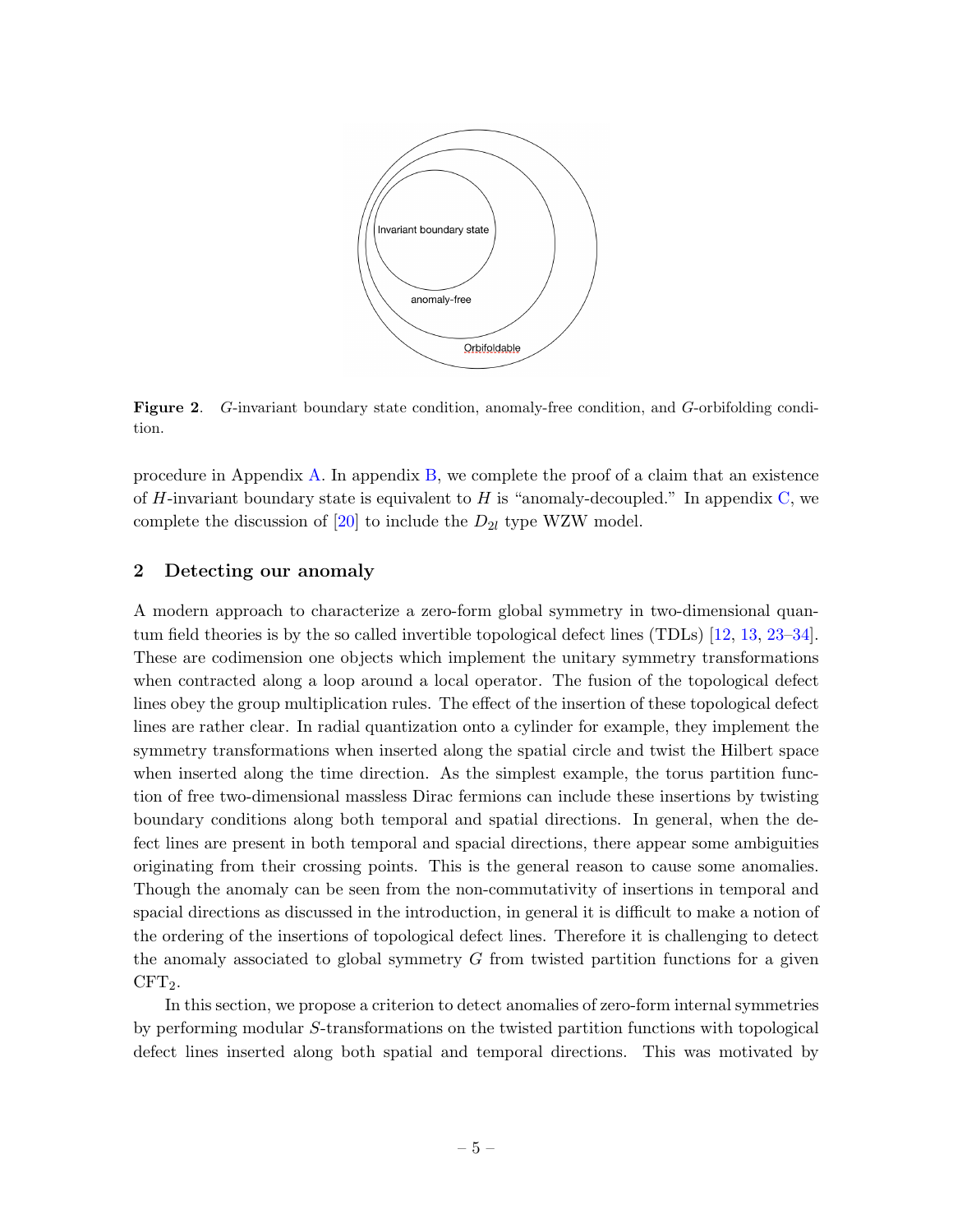imaging that there is an ordering of the insertions of defect lines into the untwisted torus partition functions. We illustrate our proposal in detail as follows.

For simplicity we consider an Abelian global symmetry G. We consider the CFT on a torus with modulus  $\tau$  and couple the theory to external background gauge fields. The consequence is that we have twisted boundary conditions representing the group G. For convenience let us denote the boundary conditions by  $(h_t, h_x)$  where they correspond to set the twisted boundary conditions  $h \in G$  in imaginary time direction and spatial direction respectively. With the convention that left subscript twisting the time and right subscript twisting the space, we have the twisted partition function denoted by  $Z_{(h_t,h_x)}(\tau)$ . In the language of topological defect lines, the torus partition functions with defect lines along the temporal direction or spatial direction are given by

<span id="page-7-2"></span>
$$
Z_{(h,1)}(\tau) = \text{Tr}_{\mathcal{H}}[\hat{h}q^{L_0 - c/24}\bar{q}^{\bar{L}_0 - c/24}], \quad Z_{(1,h)}(\tau) = \text{Tr}_{\mathcal{H}_h}[q^{L_0 - c/24}\bar{q}^{\bar{L}_0 - c/24}], \quad (2.1)
$$

where  $q = \exp(2\pi i \tau)$  and  $\bar{q} = \exp(-2\pi i \bar{\tau})$ . They are related by a modular S-transformation

$$
SZ_{(h,1)}(\tau) = Z_{(1,h)}(\tau) \tag{2.2}
$$

Under modular T-transformations,

$$
T^{n}Z_{(1,h)}(\tau) = Z_{(h^{n},h)}(\tau) . \qquad (2.3)
$$

For a cyclic symmetry  $G$  of order  $N$ , there is apparently a consistency condition

$$
Z_{(h^N,h)}(\tau) = Z_{(1,h)}(\tau) \tag{2.4}
$$

coming from the group fusion of topological defect lines. The violation of this condition has been recently interpreted as the mixed anomaly between G and large diffeomorphisms [\[20\]](#page-44-1). The slightly generalized version is given by [\(1.2\)](#page-4-4). We are motivated by another consistency condition

<span id="page-7-1"></span>
$$
SZ_{(h,h)}(\tau) = Z_{(h,h)}(\tau) \tag{2.5}
$$

whose slightly generalized version is nothing but  $(1.1)$ . We propose that violation of this condition will reflect the existence of anomaly of G. When  $G = \mathbb{Z}_2$  we check that  $(2.5)$  is the correct criterion to detect the anomaly by examining the known CFT examples. When  $G = \mathbb{Z}_N$ , h is the generator of  $\mathbb{Z}_N$  and we have to understand the criterion [\(2.5\)](#page-7-1) in a truncated version since the spectrum of the twisted partition function  $Z_{(h,h)}$  in general is very rich. We test our proposal by examining many examples below.

### <span id="page-7-0"></span>2.1 Examples

In this subsection, we explain our criterion to detect anomalies of zero-form internal symmetries in Wess-Zumino-Witten (WZW) models. We first briefly review WZW models [\[35\]](#page-44-6).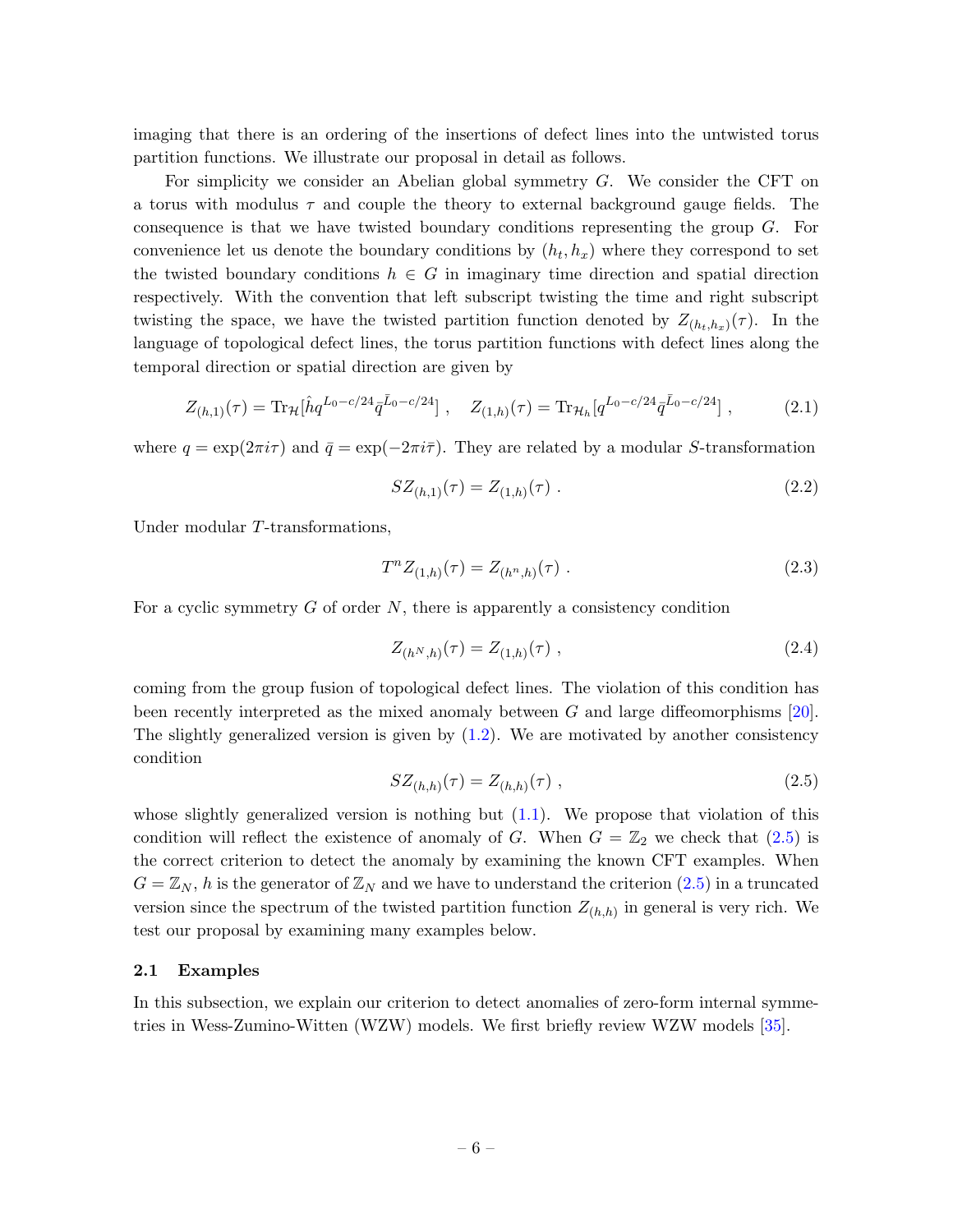The elementary bosonic field  $g(x)$  is valued in a unitary representation of the (semisimple) group  $\hat{G}$ <sup>[8](#page-8-0)</sup>,  $g(x) \in \hat{G}$ . The action is given by

<span id="page-8-1"></span>
$$
S = \frac{k}{8\pi} \int_X d^2 x \text{Tr} \left( \partial^\mu g^{-1} \partial_\mu g \right) + \frac{k}{12\pi i} \int_B d^3 y \epsilon_{\alpha\beta\gamma} \text{Tr} \left( \tilde{g}^{-1} \partial^\alpha \tilde{g} \tilde{g}^{-1} \partial^\beta \tilde{g} \tilde{g}^{-1} \partial^\gamma \tilde{g} \right), \tag{2.6}
$$

B is a three-dimensional manifold bounded by the two-dimensional spacetime X,  $\partial B = X$ , and  $\tilde{q}$  is an extension of q to B. By requiring that the extension does not cause ambiguity,  $k$ , which is called the level, has to be an integer, and below we will take  $k$  be nonnegative without loss of generality. The theory  $(2.6)$  is usually called  $\hat{G}_k$  WZW model. A fact which will be used frequently below is that the primaries of the models correspond to affine weights for general Lie groups  $\hat{G}$ , labeled by a set of non-negative integers called affine Dynkin labels

$$
\hat{\mu} = [\mu_0; \mu_1, \cdots, \mu_r],
$$

where r is the rank of  $\hat{G}$ . If it labels a finite-dimensional irrep, the weights are called integral. The affine Dynkin labels are constrained by the level

$$
k = \mu_0 + \sum_{j=1}^{r} a_j^{\vee} \mu_j,
$$
\n(2.7)

where  $a_j^{\vee}$  are comarks (a.k.a. dual Kac labels). Thus for a finite k, the number of distinct affine weights, called affine dominant weights  $\hat{\mu} \in P_+^k$ , is finite,  $|P_+^k| < \infty$ . In equations, the set is defined by

$$
P_{+}^{k} := \left\{ \hat{\mu} \Big| \mu_{j} \ge 0 \& 0 \le \sum_{j=1}^{r} a_{j}^{\vee} \mu_{j} \le k \right\}.
$$
 (2.8)

We emphasize that in the set  $P_{+}^{k}$ , one has to include all possible affine weights. In other words, it obeys the "totalitarian principle." The affine weights can be expanded in terms of basis  $\hat{\omega}_j$   $(j = 0, \ldots, r)$  called fundamental weights as

$$
\hat{\mu} = \sum_{j=0}^{r} \mu_j \hat{\omega}_j.
$$
\n(2.9)

Therefore, affine weights can be considered as vectors whose components are given by affine Dynkin labels. As usual vectors, one can define a scalar product of two affine weights  $(\hat{\mu}, \lambda) \in$ R, which can be computed using the quadratic form matrix  $F_{jl} = F_{lj}$ 

$$
(\hat{\mu}, \hat{\lambda}) = \sum_{j,l=1}^{r} \mu_j \lambda_l F_{jl} \tag{2.10}
$$

where the sum runs from one and not from zero since  $\hat{\omega}_0$  has zero scalar products with any fundamental weights. The explicit values of the quadratic form matrices can be found in [\[35\]](#page-44-6).

<span id="page-8-0"></span><sup>&</sup>lt;sup>8</sup>We use  $\hat{G}$  for the group labeling a WZW model to distinguish with global symmetry G.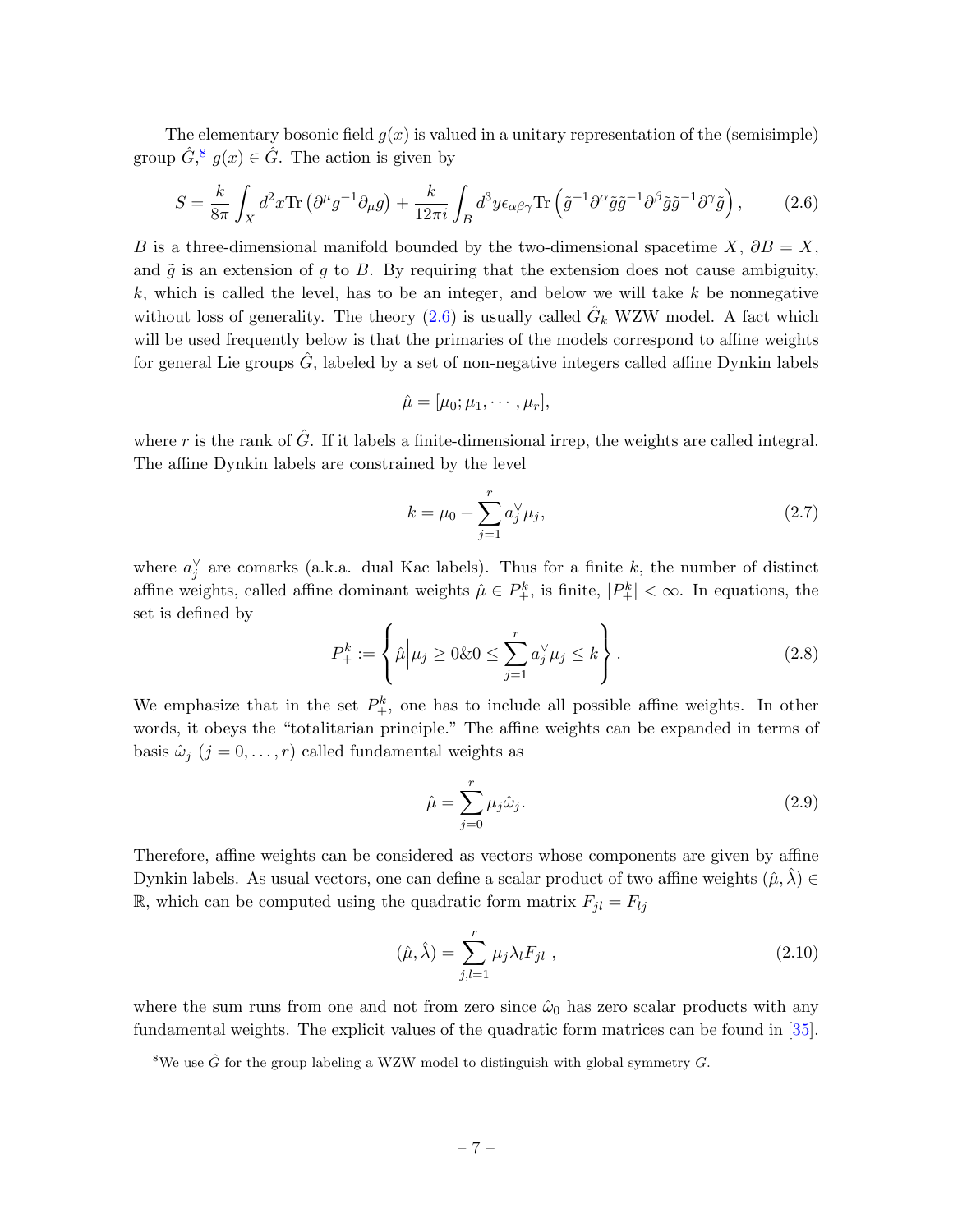There are internal global symmetries of WZW models with affine algebra  $\hat{g}$  called outer automorphisms  $\mathcal{O}(\hat{g})$ , which is isomorphic to the center of the Lie group  $\hat{G}$ ,  $B(\hat{G})$ . They act on the affine weights by sending  $\hat{\mu}$  to  $A\hat{\mu}$  for an element of the group  $A \in \mathcal{O}(\hat{g})$ . Explicit actions of course depend on  $\hat{G}$  and will be given when we discuss  $\hat{G}_k$  WZW models below.

The central charges and conformal weights of a primary field labeled by an affine weight  $\hat{\mu}$  are given by

$$
c = \frac{k \dim \text{Lie}(\hat{G})}{k+g}, \quad h_{\hat{\mu}} = \frac{(\hat{\mu}, \hat{\mu} + 2\hat{\rho})}{2(k+g)},
$$
\n(2.11)

where g is the dual Coxeter number  $g := \sum_{j=1}^r a_j^{\vee} + 1$  and  $\hat{\rho} := \sum_{j=0}^r \hat{\omega}_j$  is the so called affine Weyl vector. With these knowledge, one can compute partition function of the WZW models. Since they can be seen as diagonal rational conformal field theories (RCFTs), the torus partition functions are given by

$$
Z = \sum_{\hat{\mu} \in P_{+}^{k}} \bar{\chi}_{\hat{\mu}} \chi_{\hat{\mu}},\tag{2.12}
$$

where  $\chi_{\hat{\mu}}$  is the character of the conformal family associated to the primary state labeled by  $\hat{\mu}$ .

For our purpose to detect the anomalies, one can first compute  $Z_{(h,1)}(\tau)$  defined in [\(2.1\)](#page-7-2). By modular S-transformation we will get  $Z_{(1,h)}(\tau)$  and then by modular T-transformation (multiple times) we will obtain  $Z_{(h^{\ell},h)}(\tau)$ .

# <span id="page-9-0"></span>**2.1.1**  $SU(2)_k$  **WZW**

As a warm up, let us study the  $SU(2)_k$  WZW theory defined on a two-torus. The modular S-matrix of the model is given by

$$
S_{jj'} = \sqrt{\frac{2}{k+2}} \sin\left(\frac{\pi(2j+1)(2j'+1)}{k+2}\right),\tag{2.13}
$$

where  $j, j'$  are spins  $0 \leq j, j' \leq \frac{k}{2}$  $\frac{k}{2}$ . A small computation shows

<span id="page-9-1"></span>
$$
(-)^{2j} S_{jj'} = S_{j, \frac{k}{2} - j'}.\tag{2.14}
$$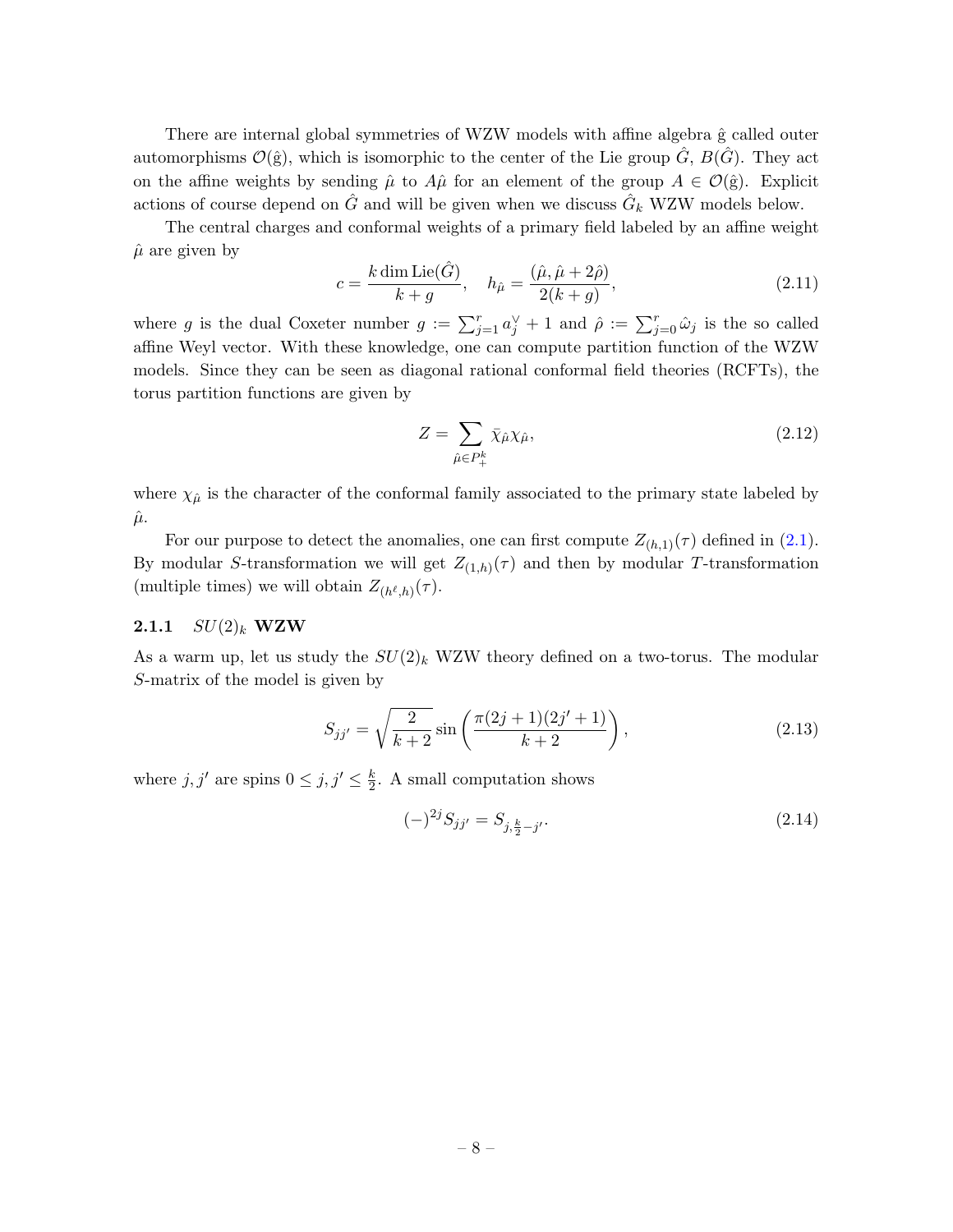Using this, one can compute  $SZ_{(h,h)}$ 

$$
SZ_{(h,h)}(\tau) = S \sum_{j=0,1/2,\ldots,k/2} (-i)^k (-)^{2j} \chi_j(\tau) \bar{\chi}_{\frac{k}{2}-j}(\bar{\tau})
$$
  
\n
$$
= \sum_{j,j_1,j_2} (-i)^k (-)^{2j} S_{jj_1} S_{\frac{k}{2}-j,j_2} \chi_{j_1}(\tau) \bar{\chi}_{j_2}(\bar{\tau})
$$
  
\n
$$
= \sum_{j,j_1,j_2} (-i)^k (-)^{2j} S_{jj_1}(-)^{2j_2} S_{jj_2} \chi_{j_1}(\tau) \bar{\chi}_{j_2}(\tau)
$$
  
\n
$$
= \sum_{j,j_1,j_2} (-i)^k (-)^{2j_2} S_{jj_1} S_{j,\frac{k}{2}-j_2} \chi_{j_1}(\tau) \bar{\chi}_{j_2}(\bar{\tau})
$$
  
\n
$$
= \sum_{j_1,j_2} (-i)^k (-)^{2j_2} \delta_{j_1,\frac{k}{2}-j_2} \chi_{j_1}(\tau) \bar{\chi}_{j_2}(\tau)
$$
  
\n
$$
= \sum_j (-i)^k (-)^{2(\frac{k}{2}-j)} \chi_j(\tau) \bar{\chi}_{\frac{k}{2}-j}(\tau)
$$
  
\n
$$
= (-)^k Z_{(h,h)}(\tau),
$$

where we used  $(2.14)$  twice. Thus  $Z_{(h,h)}$  is invariant under the modular S-transformation iff  $k \in 2\mathbb{Z}$ , while the partition function flips sign iff  $k \in 2\mathbb{Z} + 1$ . In fact this approach to detect  $\mathbb{Z}_2$  anomaly by computing  $Z_{(h,h)}(\tau)$  and its S-transformation can be used for many other theories with a global  $\mathbb{Z}_2$  and we believe it is a general criterion.

When we move to discrete global symmetry larger than  $\mathbb{Z}_2$ , in general one cannot get the mismatch of twisted partition functions as an overall phase, rather it appears as a unitary phase matrix. To illustrate this fact, let us study the  $SU(3)_k$  WZW model which has a  $\mathbb{Z}_3$ global symmetry.

### <span id="page-10-0"></span>**2.1.2**  $SU(3)_k$  **WZW**

In this case, the outer automorphism group is  $\mathbb{Z}_3$  which is isomorphic to the center of  $SU(3)$ . To study the anomaly, we consider partition functions twisted by this  $\mathbb{Z}_3$ . Let us first consider the case  $k = 1$ . The relevant twisted partition function is given by

<span id="page-10-1"></span>
$$
Z_{(h,h)}(\tau) = \omega^2 \bar{\chi}_3(\bar{\tau}) \chi_1(\tau) + \bar{\chi}_3(\bar{\tau}) \chi_3(\tau) + \omega \bar{\chi}_1(\bar{\tau}) \chi_3(\tau), \tag{2.15}
$$

where  $(1 = [1; 0, 0], 3 = [0; 1, 0], \overline{3} = [0; 0, 1]$  are three primaries and  $\omega = e^{2\pi i/3}$ . One can rewrite [\(2.15\)](#page-10-1) in a matrix form by choosing a basis  $\{1,3,\overline{3}\}$ . Therefore  $Z_{(h,h)}(\tau)$  can be represented as a (special unitary) matrix

$$
Z_{(h,h)} \longleftrightarrow \begin{pmatrix} 0 & \omega^2 & 0 \\ 0 & 0 & 1 \\ \omega & 0 & 0 \end{pmatrix} =: U ,
$$

where the rows and columns label  $\chi$  and  $\bar{\chi}$ , respectively. Performing the modular S-transformation on the twisted partition function, one obtains

$$
SZ_{(h,h)}(\tau) = \omega^2 \bar{\chi}_1(\bar{\tau}) \chi_{\bar{3}}(\tau) + \omega \bar{\chi}_3(\bar{\tau}) \chi_1(\tau) + \bar{\chi}_{\bar{3}}(\bar{\tau}) \chi_3(\tau),
$$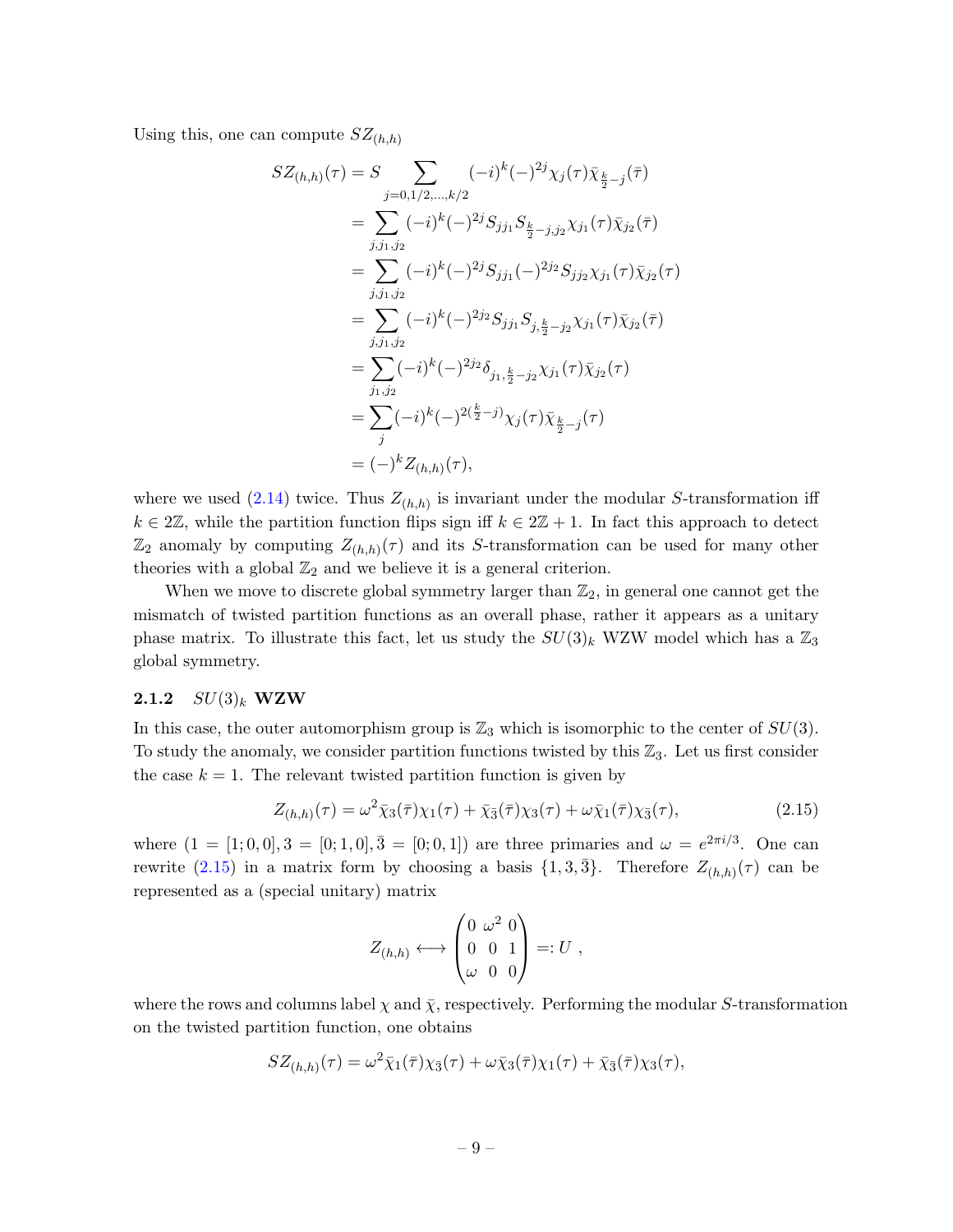or in the matrix form

$$
SZ_{(h,h)} \longleftrightarrow \begin{pmatrix} 0 & \omega & 0 \\ 0 & 0 & 1 \\ \omega^2 & 0 & 0 \end{pmatrix} =: U'.
$$

The mismatch between  $Z_{(h,h)}$  and  $SZ_{(h,h)}$  can be computed by  $U^{-1}U'^{.9}$  $U^{-1}U'^{.9}$  $U^{-1}U'^{.9}$ 

<span id="page-11-1"></span>
$$
D := U^{-1}U' = \begin{pmatrix} \omega & 0 & 0 \\ 0 & \omega^2 & 0 \\ 0 & 0 & 1 \end{pmatrix}.
$$
 (2.16)

This matrix  $D$  is always unitary because the modular  $S$ -transformation is a unitary transformation.  $SZ_{(h,h)}$  equals to  $Z_{(h,h)}$  iff D equals to the identity matrix. Following our proposal, this means that the theory is free of our anomaly. A nontrivial  $D$  matrix  $(2.16)$  in the current case of  $SU(3)_1$  reflects that there is an anomaly in  $\mathbb{Z}_3$ . Notice that in the theory of  $SU(3)_1$ , the three WZW primaries are precisely the three topological defect lines associated to  $\mathbb{Z}_3$ global symmetry. Later will use  $\overline{D}$  to replace  $D$  when not all the primaries are the topological defect lines.  $\tilde{D}$  is an analogy of D however truncated into the subspace supported only by the topological defect lines.

Put into a unified fashion, our proposal is

<span id="page-11-2"></span>anomaly free 
$$
\iff \widetilde{D} = I_{|G|}
$$
. (2.17)

In the present case of  $SU(3)_1 \tilde{D} = D$ . From [\(2.16\)](#page-11-1), we see that  $\mathbb{Z}_3$  is anomalous.

This criterion would need a comment. Anomalies appear as phase mismatch between partition functions before and after gauge transformations of background fields (modulo local counterterms). Why we claim the anomalies appear as nondiagonal matrices? The reason is simple: modular S-transformations are *not* gauge transformations of background fields. So our anomalies do not have to appear as phases.

Let us move to  $SU(3)_k$  WZW model with  $k = 2$ . The twisted partition function is given by

 $Z_{(h,h)} = \omega \bar{\chi}_{[0;2,0]}\chi_{[2;0,0]} + \omega^2 \bar{\chi}_{[0;1,1]}\chi_{[1;1,0]} + \bar{\chi}_{[1;1,0]}\chi_{[1;0,1]} + \bar{\chi}_{[0;0,2]}\chi_{[0;2,0]} + \omega \bar{\chi}_{[1;0,1]}\chi_{[0;1,1]} + \omega^2 \bar{\chi}_{[2;0,0]}\chi_{[0;0,2]}.$ 

In a matrix form,  $Z_{(h,h)}$  can be represented as

$$
Z_{(h,h)} \longleftrightarrow \begin{pmatrix} 0 & 0 & 0 & \omega & 0 & 0 \\ 0 & 0 & 0 & 0 & \omega^2 & 0 \\ 0 & 1 & 0 & 0 & 0 & 0 \\ 0 & 0 & 0 & 0 & 0 & 1 \\ 0 & 0 & \omega & 0 & 0 & 0 \\ \omega^2 & 0 & 0 & 0 & 0 & 0 \end{pmatrix} =: U
$$

<span id="page-11-0"></span> $9$ There is a quicker way to compute this difference; see the beginning of the subsection [2.2.](#page-14-0)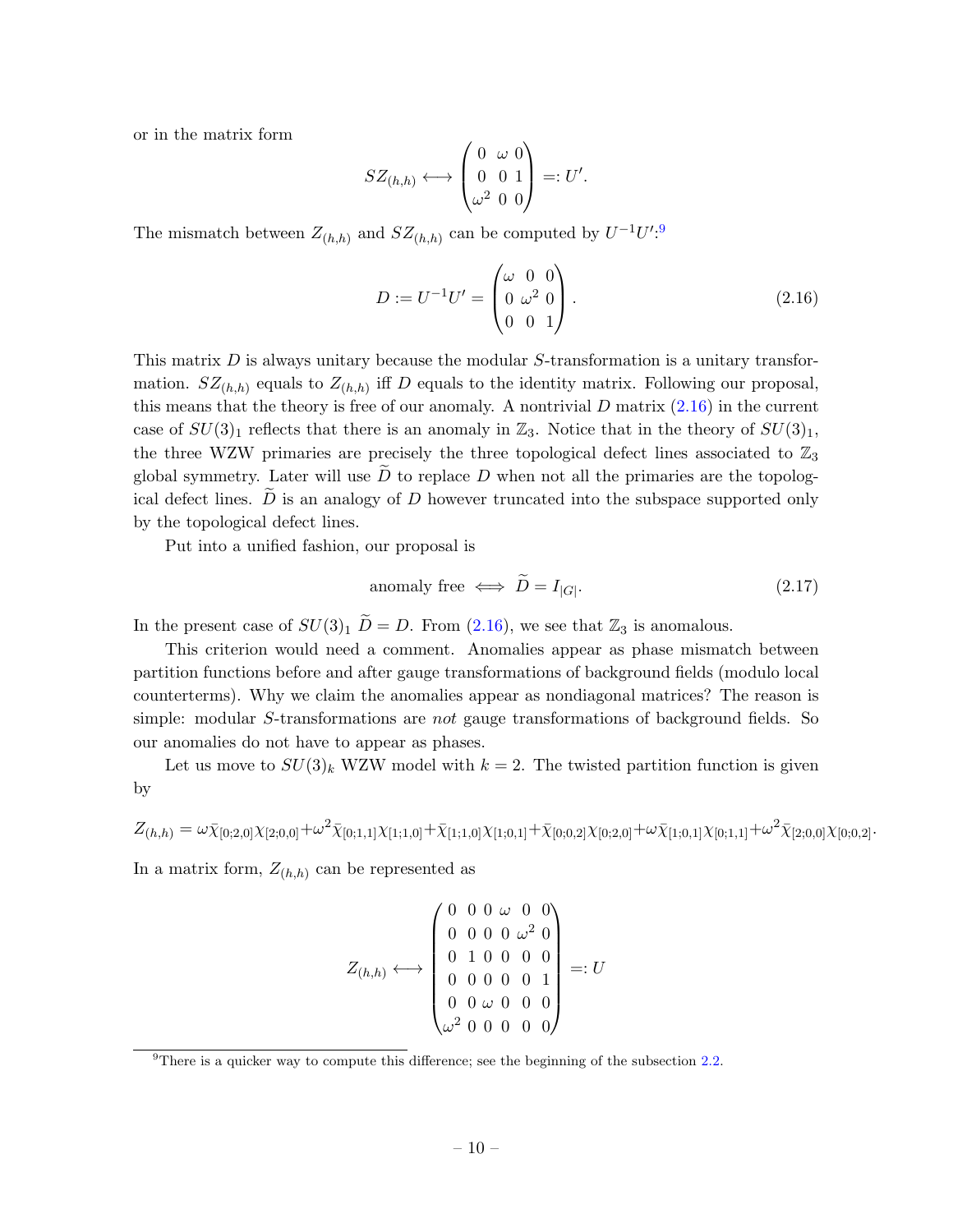in the basis  $\{[2; 0, 0], [1; 1, 0], [1; 0, 1], [0; 2, 0], [0; 1, 1], [0; 0, 2]\}.$  Performing the modular Stransformation one obtains

 $SZ_{(h,h)}=\omega^2\bar{\chi}_{[0;2,0]}\chi_{[2;0,0]}+\omega\bar{\chi}_{[0;1,1]}\chi_{[1;1,0]}+\bar{\chi}_{[1;1,0]}\chi_{[1;0,1]}+\bar{\chi}_{[0;0,2]}\chi_{[0;2,0]}+\omega^2\bar{\chi}_{[1;0,1]}\chi_{[0;1,1]}+\omega\bar{\chi}_{[2;0,0]}\chi_{[0;0,2]},$ 

or in a matrix form in the same basis as above

$$
SZ_{(h,h)} \longleftrightarrow \begin{pmatrix} 0 & 0 & 0 & \omega^2 & 0 & 0 \\ 0 & 0 & 0 & 0 & \omega & 0 \\ 0 & 1 & 0 & 0 & 0 & 0 \\ 0 & 0 & 0 & 0 & 0 & 1 \\ 0 & 0 & \omega^2 & 0 & 0 & 0 \\ \omega & 0 & 0 & 0 & 0 & 0 \end{pmatrix} =: U'.
$$

The D-matrix can be computed as

$$
D := U^{-1}U' = \begin{pmatrix} \omega^2 & 0 & 0 & 0 & 0 & 0 \\ 0 & 1 & 0 & 0 & 0 & 0 \\ 0 & 0 & \omega & 0 & 0 & 0 \\ 0 & 0 & \omega & 0 & 0 & 0 \\ 0 & 0 & 0 & \omega^2 & 0 \\ 0 & 0 & 0 & 0 & 0 & 1 \end{pmatrix}.
$$

How should we detect the anomaly from this result? As mentioned earlier we should truncate our matrix D to  $\tilde{D}$  in the current case. This is in the same spirit as [\[17\]](#page-43-11). Truncation means that examining only those characters of primaries corresponding to topological defect lines of  $\mathbb{Z}_3$  symmetry. This would be sufficient to detect anomalies. The characters are those labeled by  $\hat{\mu} = [2; 0, 0], [0; 2, 0], [0; 0, 2]$ . Thus we have to truncate the D-matrix to  $|G| \times |G|$  submatrix

$$
\widetilde{D} = \begin{pmatrix} \omega^2 & 0 & 0 \\ 0 & \omega & 0 \\ 0 & 0 & 1 \end{pmatrix}.
$$

Following the proposal  $(2.17)$  the  $\mathbb{Z}_3$  of the  $SU(3)_2$  has an anomaly.

Finally, let us examine the case  $k = 3$ . The twisted partition functions are given by

$$
Z_{(h,h)} = \bar{\chi}_{[0;3,0]} \chi_{[3;0,0]} + \omega \bar{\chi}_{[0;2,1]} \chi_{[2;1,0]} + \omega^2 \bar{\chi}_{[1;2,0]} \chi_{[2;0,1]} + \omega \bar{\chi}_{[0;1,2]} \chi_{[1;2,0]} + \bar{\chi}_{[1;1,1]} \chi_{[1;1,1]} + \omega \bar{\chi}_{[2;1,0]} \chi_{[1;0,2]} + \bar{\chi}_{[0;0,3]} \chi_{[0;3,0]} + \omega \bar{\chi}_{[1;0,2]} \chi_{[0;2,1]} + \omega \bar{\chi}_{[2;0,1]} \chi_{[0;1,2]} + \bar{\chi}_{[3;0,0]} \chi_{[0;0,3]}.
$$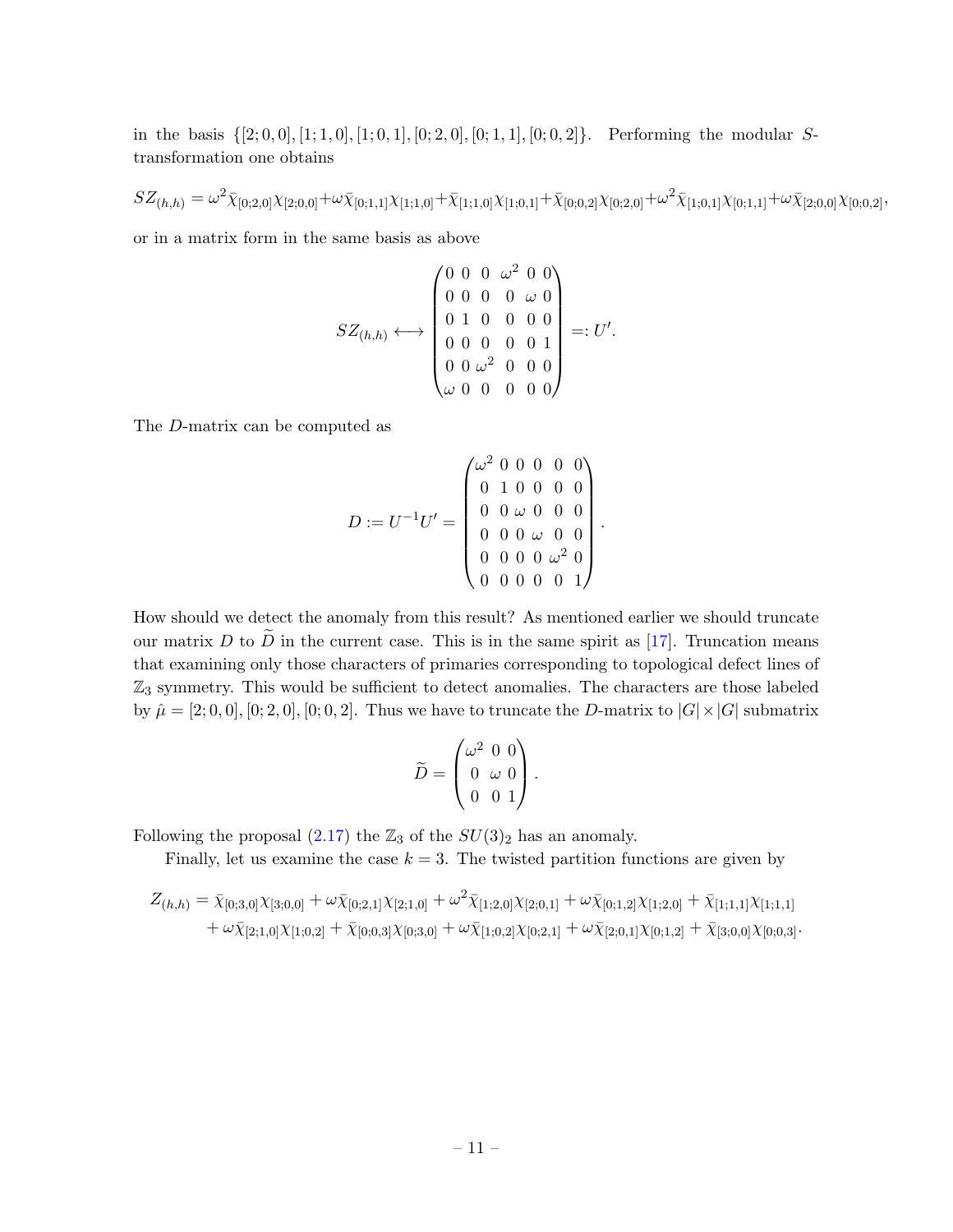or

$$
Z_{(h,h)} \longleftrightarrow \begin{pmatrix} 0 & 0 & 0 & 0 & 0 & 0 & 1 & 0 & 0 & 0 \\ 0 & 0 & 0 & 0 & 0 & 0 & \omega & 0 & 0 \\ 0 & 0 & 0 & \omega^2 & 0 & 0 & 0 & 0 & 0 \\ 0 & 0 & 0 & \omega^2 & 0 & 0 & 0 & 0 & 0 \\ 0 & 0 & 0 & 0 & 0 & 0 & 0 & \omega & 0 \\ 0 & \omega & 0 & 0 & 0 & 0 & 0 & 0 & 0 \\ 0 & 0 & 0 & 0 & 0 & 0 & 0 & 0 & 0 \\ 0 & 0 & 0 & 0 & 0 & 0 & 0 & 0 & 0 \\ 0 & 0 & \omega & 0 & 0 & 0 & 0 & 0 & 0 \\ 1 & 0 & 0 & 0 & 0 & 0 & 0 & 0 & 0 \end{pmatrix} =: U,
$$

in the basis  $\{[3; 0, 0], [2; 1, 0], [2; 0, 1], [1; 2, 0], [1; 1, 1], [1; 0, 2], [0; 3, 0], [0; 2, 1], [0; 1, 2], [0; 0, 3]\}.$ The modular S-transformation of the twisted partition function gives

$$
SZ_{(h,h)} = \bar{\chi}_{[0;3,0]} \chi_{[3;0,0]} + \omega^2 \bar{\chi}_{[0;2,1]} \chi_{[2;1,0]} + \omega \bar{\chi}_{[1;2,0]} \chi_{[2;0,1]} + \omega \bar{\chi}_{[0;1,2]} \chi_{[1;2,0]} + \bar{\chi}_{[1;1,1]} \chi_{[1;1,1]} + \omega^2 \bar{\chi}_{[2;1,0]} \chi_{[1;0,2]} + \bar{\chi}_{[0;0,3]} \chi_{[0;3,0]} + \omega^2 \bar{\chi}_{[1;0,2]} \chi_{[0;2,1]} + \omega \bar{\chi}_{[2;0,1]} \chi_{[0;1,2]} + \bar{\chi}_{[3;0,0]} \chi_{[0;0,3]},
$$

or

$$
SZ_{(h,h)} \longleftrightarrow \begin{pmatrix} 0 & 0 & 0 & 0 & 0 & 1 & 0 & 0 & 0 \\ 0 & 0 & 0 & 0 & 0 & 0 & \omega^2 & 0 & 0 \\ 0 & 0 & 0 & 0 & 0 & 0 & 0 & 0 & 0 \\ 0 & 0 & 0 & \omega & 0 & 0 & 0 & 0 & 0 \\ 0 & 0 & 0 & 0 & 0 & 0 & 0 & \omega & 0 \\ 0 & \omega^2 & 0 & 0 & 0 & 0 & 0 & 0 & 0 \\ 0 & 0 & 0 & 0 & 0 & 0 & 0 & 0 & 1 \\ 0 & 0 & 0 & 0 & 0 & \omega^2 & 0 & 0 & 0 & 0 \\ 0 & 0 & \omega & 0 & 0 & 0 & 0 & 0 & 0 & 0 \\ 1 & 0 & 0 & 0 & 0 & 0 & 0 & 0 & 0 & 0 \end{pmatrix} =: U',
$$

The D-matrix is given by

$$
D:=U^{-1}U'=\begin{pmatrix} 1&&&&&\\ &\omega&&&&&\\ &&1&&&&\\ &&&1&&&\\ &&&&\omega&&\\ &&&&&1&\\ &&&&&1&\\ &&&&&&1\\ &&&&&&1\\ &&&&&&&1\\ &&&&&&&1\\ &&&&&&&1\\ &&&&&&&1\\ &&&&&&&1\\ &&&&&&&1\\ &&&&&&&1\\ &&&&&&&1\\ &&&&&&&1\\ &&&&&&&1\\ &&&&&&&1\\ &&&&&&&1\\ &&&&&&&&1\\ &&&&&&&&1\\ &&&&&&&&1\\ &&&&&&&&1\\ \end{pmatrix}.
$$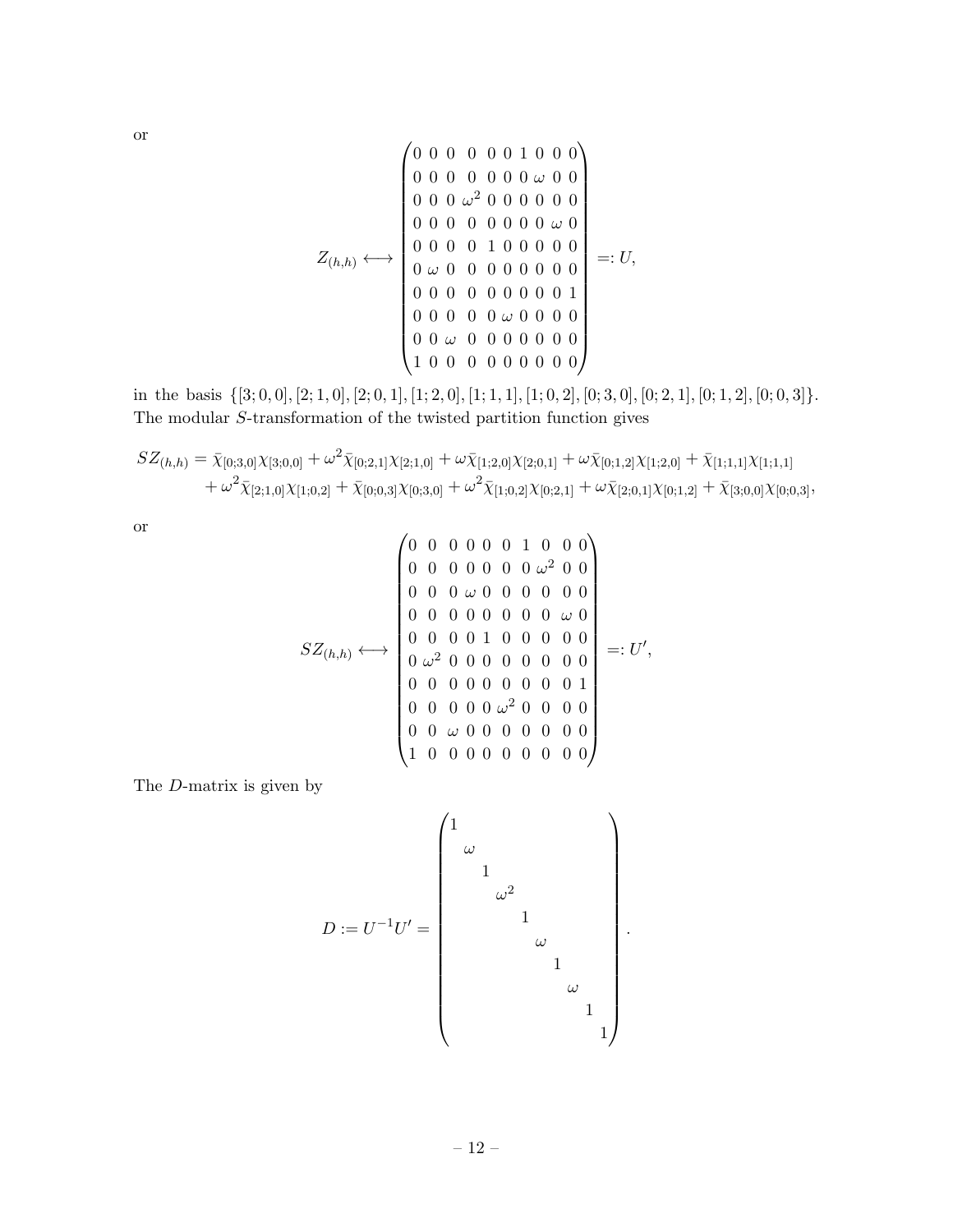Truncating the D-matrix to  $|G| \times |G| = 3 \times 3$  submatrix spanned by  $\hat{\mu} = [3, 0, 0], [0, 3, 0], [0, 0, 3],$ one gets

$$
\widetilde{D} = \begin{pmatrix} 1 & 0 & 0 \\ 0 & 1 & 0 \\ 0 & 0 & 1 \end{pmatrix}.
$$

This is the identity matrix. Following our criterion  $(2.17)$ ,  $\mathbb{Z}_3$  of the  $SU(3)_3$  WZW model is free of our anomaly.

### <span id="page-14-0"></span>2.2 General WZWs

In general  $G_k$  WZW models, primaries are labeled by affine weights  $\hat{\mu}$ . When one puts the model on  $\mathbb{T}^2$  with modulus  $\tau$ , the twisted partition function  $Z_{(h,h)}(\tau)$  is given by [\[20,](#page-44-1) [35\]](#page-44-6)

$$
Z_{(h,h)}(\tau) = \sum_{\hat{\mu} \in P_+^k} e^{-\pi i k |A\hat{\omega}_0|^2 - 2\pi i (A\hat{\omega}_0, \hat{\mu})} \bar{\chi}_{A\hat{\mu}}(\bar{\tau}) \chi_{\hat{\mu}}(\tau), \tag{2.18}
$$

where A is the outer automorphism action corresponding to the element h of the center of  $G$ as mentioned before. Now the modular S-matrix elements satisfy

$$
S_{\hat{\mu},A\hat{\nu}} = e^{-2\pi i (A\hat{\omega}_0,\hat{\mu})} S_{\hat{\mu},\hat{\nu}}.
$$
\n(2.19)

<span id="page-14-1"></span>Using this, one can compute  $SZ_{(h,h)}$ ;

$$
SZ_{(h,h)}(\tau) = S \sum_{\hat{\mu} \in P_+^k} e^{-\pi i k |A\hat{\omega}_0|^2 - 2\pi i (A\hat{\omega}_0, \hat{\mu})} \bar{\chi}_{A\hat{\mu}}(\bar{\tau}) \chi_{\hat{\mu}}(\tau)
$$
  
\n
$$
= \sum_{\hat{\mu}, \hat{\nu}_1, \hat{\nu}_2 \in P_+^k} e^{-\pi i k |A\hat{\omega}_0|^2 - 2\pi i (A\hat{\omega}_0, \hat{\mu})} S_{\hat{\nu}_1, A\hat{\mu}}^* \bar{\chi}_{\hat{\nu}_1}(\bar{\tau}) S_{\hat{\nu}_2, \hat{\mu}} \chi_{\hat{\nu}_2}(\tau)
$$
  
\n
$$
= \sum_{\hat{\mu}, \hat{\nu}_1, \hat{\nu}_2 \in P_+^k} e^{-\pi i k |A\hat{\omega}_0|^2 + 2\pi i (A\hat{\omega}_0, \hat{\nu}_1)} S_{\hat{\nu}_1, \hat{\mu}}^* \bar{\chi}_{\hat{\nu}_1}(\bar{\tau}) S_{A\hat{\nu}_2, \hat{\mu}} \chi_{\hat{\nu}_2}(\tau)
$$
  
\n
$$
= \sum_{\hat{\mu} \in P_+^k} e^{-\pi i k |A\hat{\omega}_0|^2 + 2\pi i (A\hat{\omega}_0, A\hat{\mu})} \bar{\chi}_{A\hat{\mu}}(\bar{\tau}) \chi_{\hat{\mu}}(\tau).
$$
  
\n(2.20)

The modular S-transformation exchanges the two cycles of the torus and one might naively expect that S will preserve  $Z_{(h,h)}$  because the twisting along two different cycles are the same. However, as we argued earlier, the possible "ordering" of the insertions will obstruct the S-invariance of  $Z_{(h,h)}$ . This obstruction shows up as an anomaly. As proposed before, the examination of the S-transformation of  $Z_{(h,h)}$  will tell us whether the symmetry is anomalous,

$$
SZ_{(h,h)}(\tau)\stackrel{?}{=}Z_{(h.h)}(\tau).
$$

From  $(2.20)$  it is clear that generally there is a phase matrix mismatch after S-transformation. More concretely, since the (products of) characters  $\bar{\chi}_{A\hat{\mu}}\chi_{\hat{\mu}}$  are the same, the difference between  $SZ_{(h,h)}$  and  $Z_{(h,h)}$  can only appear as a diagonal  $|P_+^k|\times|P_+^k|$  phase matrix D acting on  $\bar{\chi}_{A\hat{\mu}}\chi_{\hat{\mu}}$ 's,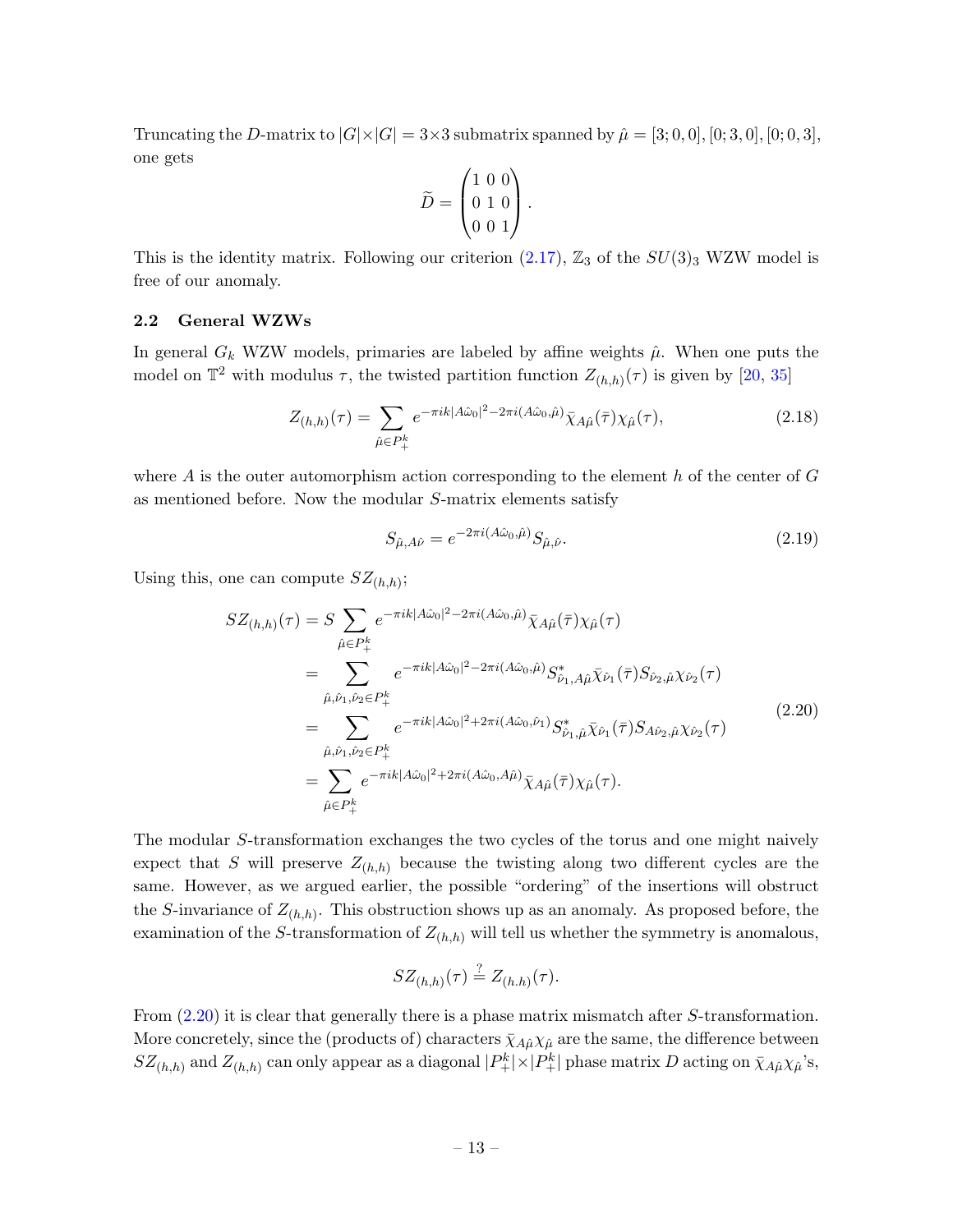where  $|P_{+}^{k}|$  is the total number of the WZW primaries. For our purpose to detect the anomaly we only concern the phase difference appearing as a  $|\Gamma| \times |\Gamma|$  submatrix  $\widetilde{D}$  of D spanned by primary states  $\hat{\mu}$  (and its A-transformations  $A\hat{\mu}$ ) corresponding to the topological defect lines of Γ. Let us denote the subset of primary states which generate the center Γ as  $P_{+}^{k}$ , and the corresponding partition function as

$$
Z_{(h,h)}(\tau)\Big| := \sum_{\hat{\mu}\in P_+^k\Big|} e^{-\pi i k |A\hat{\omega}_0|^2 - 2\pi i (A\hat{\omega}_0, \hat{\mu})} \bar{\chi}_{A\hat{\mu}}(\tau) \chi_{\hat{\mu}}(\tau).
$$

There is no anomaly for  $\Gamma$  iff

$$
SZ_{(h,h)}(\tau)\Big| = Z_{(h,h)}(\tau)\Big|.\tag{2.21}
$$

This is equivalent to  $(2.17)$ . Therefore, to use our criterion, one has to evaluate the scalar product  $(A\hat{\omega}_0, A\hat{\mu})$ , and compare the result with another  $(A\hat{\omega}_0, \hat{\mu})$ . Using eq. (14.96) of [\[35\]](#page-44-6), we get

$$
(A\hat{\omega}_0, A\hat{\mu}) = \left(A\hat{\omega}_0, kA\hat{\omega}_0 + \sum_{j=1}^r \mu_j A(\hat{\omega}_j - a_j^{\vee} \hat{\omega}_0)\right)
$$
  
= 
$$
\left(k - \sum_{j=1}^r \mu_j a_j^{\vee}\right) |A\hat{\omega}_0|^2 + \sum_{j=1}^r \mu_j (A\hat{\omega}_0, A\hat{\omega}_j).
$$

We will use this formula repeatedly below. Notice that in the case of  $\hat{G} = SU(2)$ , since the rank is one, we have  $\hat{\mu} = [\mu_0; \mu_1]$  and thus

$$
(A\hat{\omega}_0, \hat{\mu}) = \frac{1}{2}\mu_1, \quad (A\hat{\omega}_0, A\hat{\mu}) = \frac{1}{2}\mu_0 = \frac{1}{2}(k - \mu_1) = \frac{1}{2}k - (A\hat{\omega}_0, \hat{\mu}),
$$

which leads to

$$
e^{2\pi i(A\hat{\omega}_0, A\hat{\mu})} = e^{\pi i k} e^{-2\pi i(A\hat{\omega}_0, \hat{\mu})}
$$

Therefore

$$
SZ_{(h,h)}(\tau) = (-)^k \sum_{\hat{\mu} \in P_+^k} e^{-\frac{k\pi i}{2} - 2\pi i (A\hat{\omega}_0, \hat{\mu})} \bar{\chi}_{A\hat{\mu}}(\tau) \chi_{\hat{\mu}}(\tau) = (-)^k Z_{(h,h)}(\tau) ,
$$

which is exactly what we obtained previously for  $SU(2)_k$ . In general cases, we can detect the anomaly by only computing the two scalar products,

 $-2\pi i(A\hat{\omega}_0, \hat{\mu})$  and  $+2\pi i(A\hat{\omega}_0, A\hat{\mu})$ 

or equivalently, by computing matrix elements  $10$ 

$$
\widetilde{D}_{\hat{\mu}\hat{\mu}} = e^{2\pi i (A\hat{\omega}_0, A\hat{\mu} + \hat{\mu})} \tag{2.22}
$$

.

in the truncated space. We will adopt this method below.

<span id="page-15-0"></span><sup>&</sup>lt;sup>10</sup>Definitions of D- and  $\tilde{D}$ -matrices are slightly different from the previous ones, however, they play the same roles in detecting our anomalies.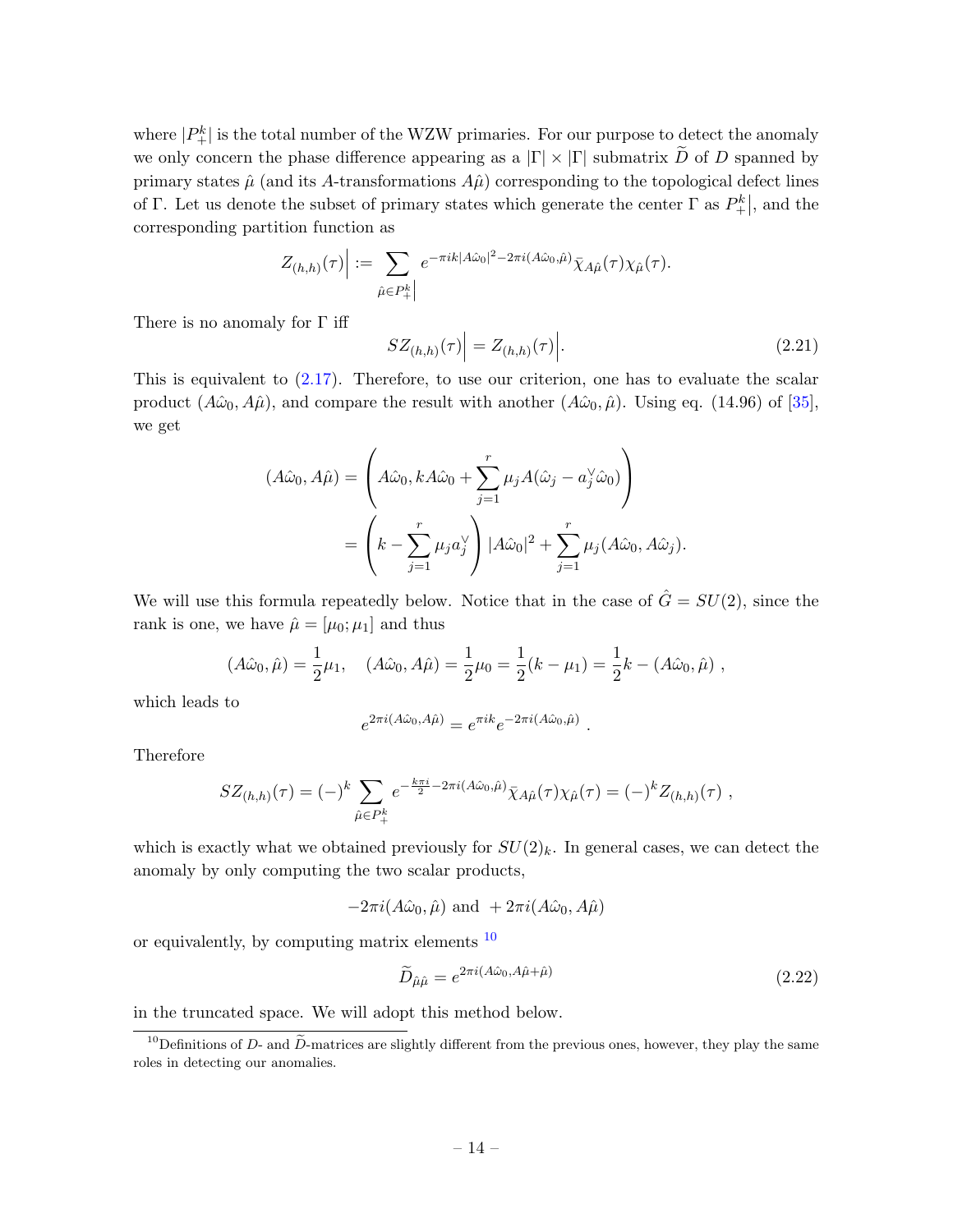### <span id="page-16-0"></span>**2.2.1**  $A_r$  type i.e.,  $\mathfrak{su}(r+1)$

In this case, the center is a cyclic group  $\Gamma = \mathbb{Z}_{r+1}$ . The fundamental element A of the outer automorphism group Γ acts as

$$
A[\mu_0; \mu_1, \cdots, \mu_{r-1}, \mu_r] = [\mu_r; \mu_0, \cdots, \mu_{r-2}, \mu_{r-1}].
$$

A small computation shows

$$
(A\hat{\omega}_0, \hat{\mu}) = -\frac{1}{r+1} \sum_{j=1}^r j\mu_j \mod 1,
$$

and

$$
(A\hat{\omega}_0, A\hat{\mu}) = -\frac{k}{r+1} - \frac{1}{r+1} \sum_{j=1}^r j\mu_j \mod 1.
$$

So we have

$$
(A\hat{\omega}_0, A\hat{\mu}) = -\frac{k}{r+1} + (A\hat{\omega}_0, \hat{\mu}) \mod 1,
$$

and we do not get  $SZ_{(h,h)} = Z_{(h,h)}$  in general, meaning that there is an anomaly. To find the anomaly-free condition, we truncate the full  $|P_+^k| \times |P_+^k|$  matrix D to  $|\Gamma| \times |\Gamma| = (r+1) \times (r+1)$ submatrix  $\tilde{D}$ . Since the center  $\Gamma = \mathbb{Z}_{r+1}$  is generated by  $\hat{\mu} = [k; 0, \ldots, 0]$  and its cyclic permutations, we have

$$
\widetilde{D} = \text{diag}(e^{2\pi i \frac{-k}{r+1}}, e^{2\pi i \frac{-3k}{r+1}}, \dots, e^{2\pi i \frac{-k(2j+1)}{r+1}}, \dots, e^{2\pi i \frac{k}{r+1}}). \tag{2.23}
$$

This submatrix reduces to the identity matrix  $1_{r+1}$  iff  $k \in (r+1)\mathbb{Z}$ . This means part of the partition functions  $Z_{(h,h)}$  and  $SZ_{(h,h)}$  spanned by the generators of the center  $\Gamma = \mathbb{Z}_{r+1}$  are the same, and we interpret there is no anomaly. Thus the anomaly-free condition is given by  $k \in (r+1)\mathbb{Z}.$ 

# <span id="page-16-1"></span>**2.2.2**  $B_r$  type i.e.,  $\mathfrak{so}(2r+1)$

In this case the center is  $\Gamma = \mathbb{Z}_2$ , and the fundamental element A of the group acts like

$$
A[\mu_0; \mu_1, \mu_2, \cdots, \mu_r] = [\mu_1; \mu_0, \mu_2, \cdots, \mu_r].
$$

One can compute

$$
(A\hat{\omega}_0, \hat{\mu}) = \sum_{j=1}^r F_{1j}\mu_j,
$$

and

$$
(A\hat{\omega}_0, A\hat{\mu}) = k - \sum_{j=1}^r F_{1j}\mu_j = k - (A\hat{\omega}_0, \hat{\mu}),
$$

where  $F_{jk}$  is the quadratic form matrix. Therefore we have

$$
(A\hat{\omega}_0, A\hat{\mu}) = k - (A\hat{\omega}_0, \hat{\mu}) \mod 1,
$$

implying

$$
SZ_{(h,h)}(\tau) = e^{2\pi ik} Z_{(h,h)}(\tau), \tag{2.24}
$$

and the partition function is invariant under the modular S-transformation iff  $k \in \mathbb{Z}$ .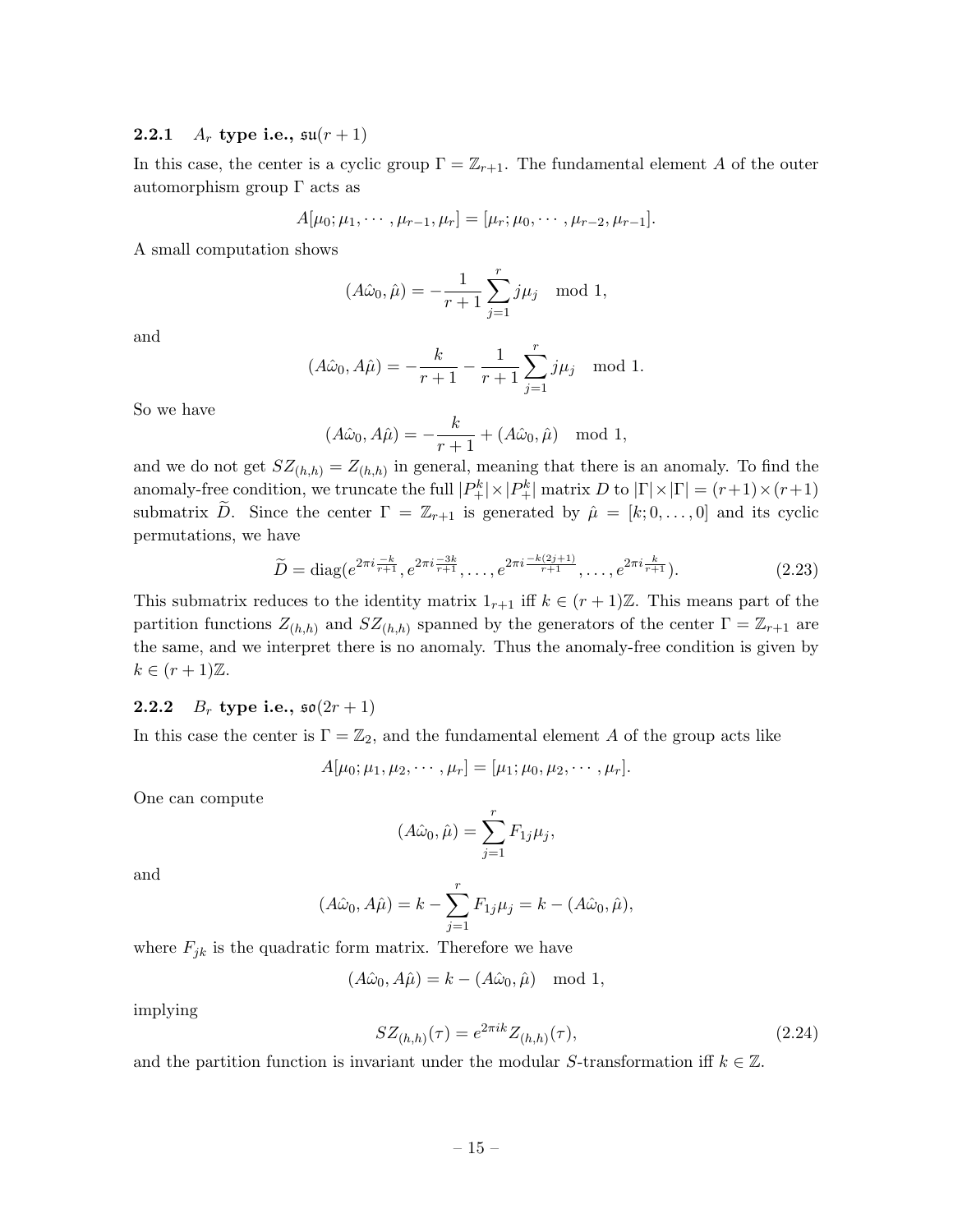### <span id="page-17-0"></span>**2.2.3**  $C_r$  type i.e.,  $\mathfrak{sp}(2r)$

Again the center is given by  $\Gamma = \mathbb{Z}_2$ , and the fundamental element A of the group maps

$$
A[\mu_0; \mu_1, \cdots, \mu_r] = [\mu_r; \mu_{r-1}, \cdots, \mu_0].
$$

One obtains

$$
(A\hat{\omega}_0, \hat{\mu}) = \sum_{j=1}^r F_{rj}\mu_j,
$$

and

$$
(A\hat{\omega}_0, A\hat{\mu}) = \frac{rk}{2} - \sum_{j=1}^r F_{rj}\mu_j = \frac{rk}{2} - (A\hat{\omega}_0, \hat{\mu}).
$$

So we have

$$
(A\hat{\omega}_0, A\hat{\mu}) = \frac{rk}{2} - (A\hat{\omega}_0, \hat{\mu}),
$$

implying

$$
SZ_{(h,h)}(\tau) = (-)^{rk} Z_{(h,h)}(\tau), \qquad (2.25)
$$

and the partition function is invariant under the modular S-transformation iff  $rk \in 2\mathbb{Z}$ .

# <span id="page-17-1"></span>**2.2.4**  $D_r$  type i.e.,  $\mathfrak{so}(2r)$

The center groups are different depending on whether the rank  $r$  is even or odd. We study them separately.

 $r \in 2\mathbb{Z}$  In this case, the center is given by  $\Gamma = \mathbb{Z}_2 \times \mathbb{Z}_2$ . We denote nontrivial elements of each  $\mathbb{Z}_2$  by A and  $\widetilde{A}$ , respectively. They acts like

$$
A[\mu_0; \mu_1, \mu_2, \cdots, \mu_{r-2}, \mu_{r-1}, \mu_r] = [\mu_1; \mu_0, \mu_2, \cdots, \mu_{r-2}, \mu_r, \mu_{r-1}]
$$

and

$$
\widetilde{A}[\mu_0; \mu_1, \mu_2, \cdots, \mu_{r-2}, \mu_{r-1}, \mu_r] = [\mu_r; \mu_{r-1}, \mu_{r-2}, \cdots, \mu_2, \mu_1, \mu_0].
$$

There are three  $\mathbb{Z}_2$  subgroups of the center corresponding to  $A, \widetilde{A}$ , and  $\widetilde{A}A$ . Their scalar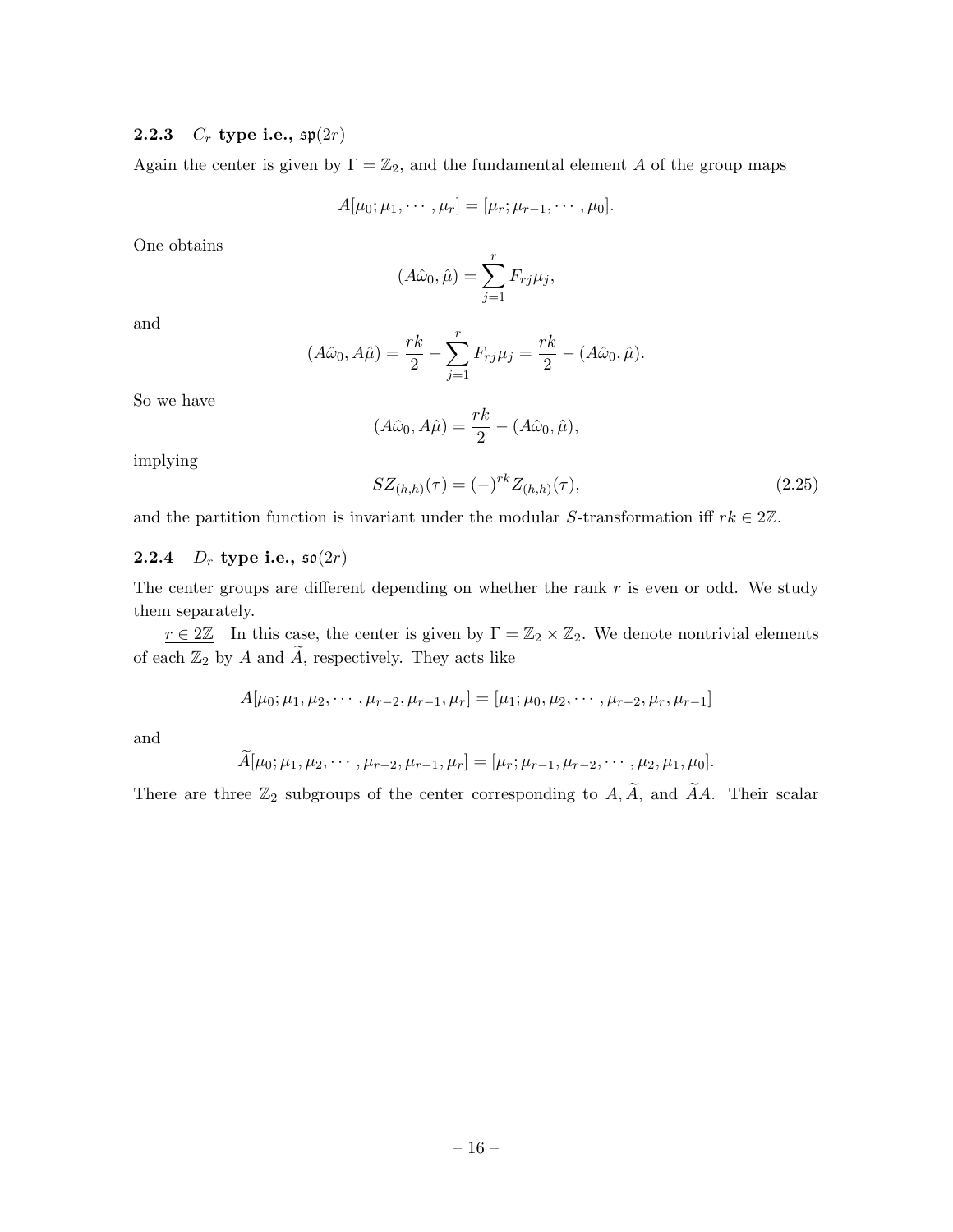products are given by

$$
(A\hat{\omega}_{0}, \hat{\mu}) = \sum_{j=1}^{r} F_{1j}\mu_{j},
$$
  
\n
$$
(A\hat{\omega}_{0}, A\hat{\mu}) = k - \sum_{j=1}^{r} F_{1j}\mu_{j},
$$
  
\n
$$
(\tilde{A}\hat{\omega}_{0}, \hat{\mu}) = \sum_{j=1}^{r} F_{rj}\mu_{j},
$$
  
\n
$$
(\tilde{A}\hat{\omega}_{0}, \tilde{A}\hat{\mu}) = \frac{rk}{4} - \sum_{j=1}^{r} F_{rj}\mu_{j},
$$
  
\n
$$
(\tilde{A}A\hat{\omega}_{0}, \hat{\mu}) = \sum_{j=1}^{r-2} \frac{j}{2}\mu_{j} + \frac{r}{4}\mu_{r-1} + \frac{r-2}{4}\mu_{r},
$$
  
\n
$$
(\tilde{A}A\hat{\omega}_{0}, \tilde{A}A\hat{\mu}) = \frac{rk}{4} - \sum_{j=1}^{r-2} \frac{j}{2}\mu_{j} - \frac{r}{4}\mu_{r-1} - \frac{r-2}{4}\mu_{r}.
$$

So we have

$$
(A\hat{\omega}_0, A\hat{\mu}) = k - (A\hat{\omega}_0, \hat{\mu}), \quad (\tilde{A}\hat{\omega}_0, \tilde{A}\hat{\mu}) = \frac{rk}{4} - (\tilde{A}\hat{\omega}_0, \hat{\mu}), \quad (\tilde{A}A\hat{\omega}_0, \tilde{A}A\hat{\mu}) = \frac{rk}{4} - (\tilde{A}A\hat{\omega}_0, \hat{\mu}).
$$

Therefore the twisted partition functions obey

<span id="page-18-0"></span>
$$
SZ_{(h,h)}(\tau) = e^{2\pi ik} Z_{(h,h)}(\tau). \tag{2.26}
$$

<span id="page-18-2"></span><span id="page-18-1"></span>
$$
SZ_{(\widetilde{h},\widetilde{h})}(\tau) = (-)^{lk} Z_{(\widetilde{h},\widetilde{h})}(\tau),\tag{2.27}
$$

$$
SZ_{(\widetilde{h}h,\widetilde{h}h)}(\tau) = (-)^{lk}Z_{(\widetilde{h}h,\widetilde{h}h)}(\tau). \tag{2.28}
$$

where  $r = 2l$ . To achieve the full invariance of the partition function, we have to impose all phases in [\(2.26\)](#page-18-0), [\(2.27\)](#page-18-1), and [\(2.28\)](#page-18-2) be trivial, resulting in  $k \in 2\mathbb{Z}$  if  $r \in 4\mathbb{Z} + 2$ , and  $k \in \mathbb{Z}$  if  $r \in 4\mathbb{Z}$ . In other words,  $lk \in 2\mathbb{Z}$ .

 $r \in 2\mathbb{Z}+1$  The center is given by  $\Gamma = \mathbb{Z}_4$ . The fundamental element A of the group maps

$$
A[\mu_0; \mu_1, \mu_2, \cdots, \mu_{r-2}, \mu_{r-1}, \mu_r] = [\mu_{r-1}; \mu_r, \mu_{r-2}, \cdots, \mu_2, \mu_1, \mu_0].
$$

Since the group is larger than  $\mathbb{Z}_2$ , we have to truncate the matrix D.  $\widetilde{D}$  is spanned by generators of  $\mathbb{Z}_4$ , i.e.,  $\hat{\mu} = [k; 0, \dots, 0]$  and its A-transformations. A straightforward computation gives

$$
(A\hat{\omega}_0, \hat{\mu}) = \sum_{j=1}^r \mu_j F_{r-1,j} = \sum_{j=1}^{r-2} \frac{j}{2} \mu_j + \frac{r}{4} \mu_{r-1} + \frac{r-2}{4} \mu_r,
$$

and

$$
(A\hat{\omega}_0, A\hat{\mu}) = \frac{rk}{4} - \sum_{j=1}^{r-2} \frac{j}{2}\mu_j - \frac{r-2}{4}\mu_{r-1} - \frac{r}{4}\mu_r,
$$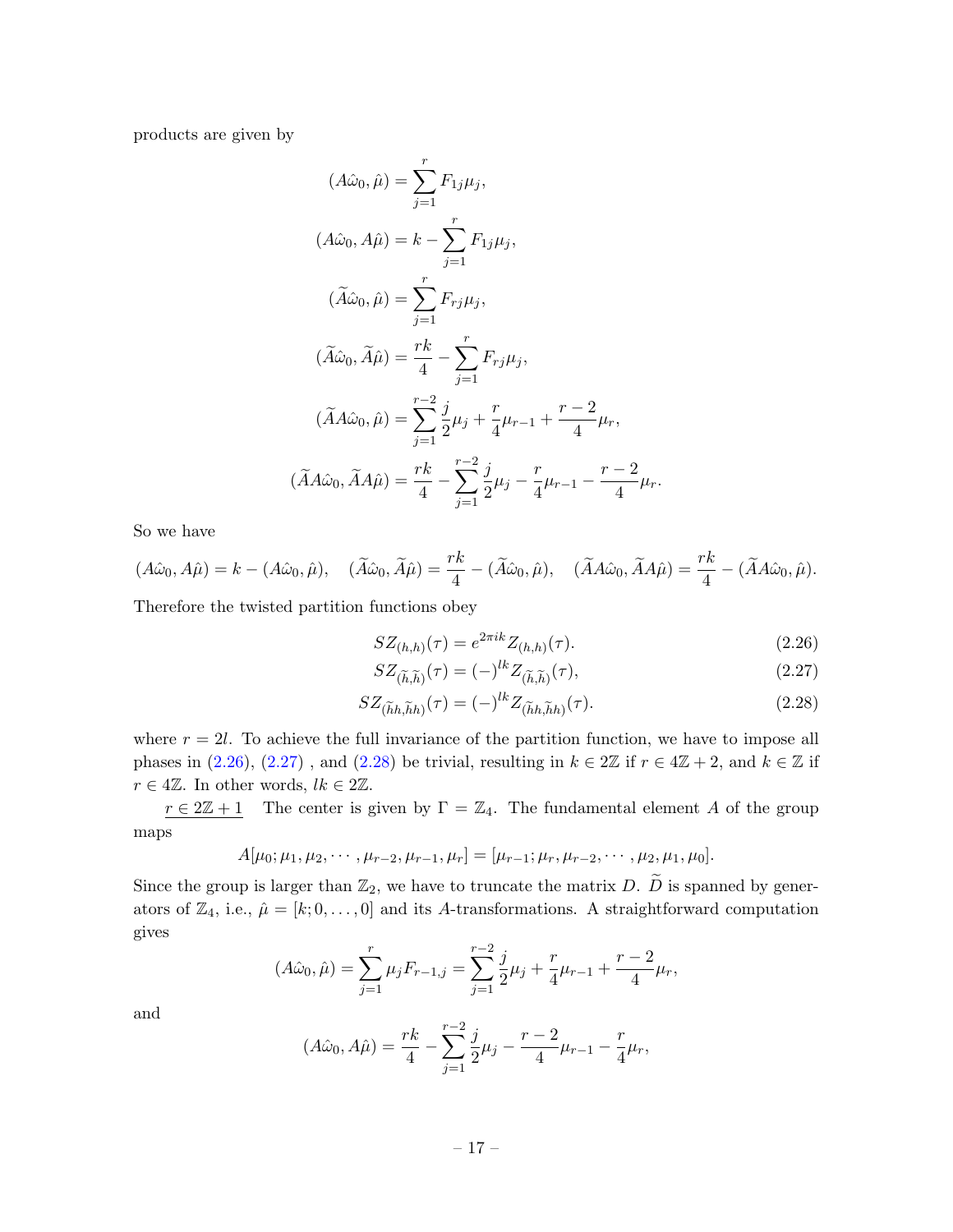where  $r = 2l + 1$ . So we have

$$
(A\hat{\omega}_0, A\hat{\mu}) = \frac{rk}{4} + (A\hat{\omega}_0, \hat{\mu}) - l\mu_{r-1} - l\mu_r \mod 1 = \frac{rk}{4} + (A\hat{\omega}_0, \hat{\mu}) \mod 1,
$$

resulting in the submatrix  $\widetilde{D}$ 

$$
\widetilde{D} = \text{diag}\left((-)^{\frac{k}{2}(2l+1)}, (-)^{k+\frac{k}{2}(2l-1)}, (-)^{\frac{k}{2}(2l-1)}, (-)^{k+\frac{k}{2}(2l+1)}\right),\tag{2.29}
$$

where  $r = 2l + 1$  with  $l \in \mathbb{Z}$ . Therefore, iff  $k \in 4\mathbb{Z}$ , there is no anomaly.

# <span id="page-19-0"></span>2.2.5  $E_6$

The center is given by  $\Gamma = \mathbb{Z}_3$ . The fundamental element A of the group acts like

$$
A[\mu_0; \mu_1, \mu_2, \mu_3, \mu_4, \mu_5, \mu_6] = [\mu_5; \mu_0, \mu_6, \mu_3, \mu_2, \mu_1, \mu_4].
$$

A small computation shows

$$
(A\hat{\omega}_0, \hat{\mu}) = \frac{4}{3}\mu_1 + \frac{5}{3}\mu_2 + \frac{6}{3}\mu_3 + \frac{4}{3}\mu_4 + \frac{2}{3}\mu_5 + \frac{3}{3}\mu_6,
$$

while

$$
(A\hat{\omega}_0, A\hat{\mu}) = \frac{4}{3}(k - \mu_1 - 2\mu_2 - 3\mu_3 - 2\mu_4 - \mu_5 - 2\mu_6) + \frac{2}{3}\mu_1 + \frac{4}{3}\mu_2 + \frac{6}{3}\mu_3 + \frac{3}{3}\mu_4 + \frac{5}{3}\mu_6
$$
  
=  $\frac{4}{3}k - \frac{2}{3}\mu_1 - \frac{4}{3}\mu_2 - \frac{6}{3}\mu_3 - \frac{5}{3}\mu_4 - \frac{4}{3}\mu_5 - \frac{3}{3}\mu_6$   
=  $\frac{4}{3}k + (A\hat{\omega}_0, \hat{\mu}) - 2\mu_1 - 3\mu_2 - 4\mu_3 - 3\mu_4 - 2\mu_5 - 2\mu_6$   
=  $\frac{4}{3}k + (A\hat{\omega}_0, \hat{\mu}) \mod 1$ .

Since the center is larger than  $\mathbb{Z}_2$ , we have to truncate D to  $\widetilde{D}$  spanned by its generators, i.e.,  $\hat{\mu} = [k; 0, 0, 0, 0, 0, 0]$  and its A-transformations. For A such that  $A\hat{\omega}_0 = \hat{\omega}_1$ , the submatrix is then given by

$$
\widetilde{D} = \text{diag}(e^{2\pi i k/3}, 1, e^{2\pi i \cdot 2k/3}).\tag{2.30}
$$

This matrix reduces to  $1_3$  iff  $k \in 3\mathbb{Z}$ , giving the anomaly-free condition.

# <span id="page-19-1"></span>2.2.6  $E_7$

The center is given by  $\Gamma = \mathbb{Z}_2$ , The fundamental element A of the group maps

$$
A[\mu_0; \mu_1, \mu_2, \mu_3, \mu_4, \mu_5, \mu_6, \mu_7] = [\mu_6; \mu_5, \mu_4, \mu_3, \mu_2, \mu_1, \mu_0, \mu_7].
$$

One can easily show

$$
(A\hat{\omega}_0, \hat{\mu}) = \mu_1 + 2\mu_2 + 3\mu_3 + \frac{5}{2}\mu_4 + 2\mu_5 + \frac{3}{2}\mu_6 + \frac{3}{2}\mu_7,
$$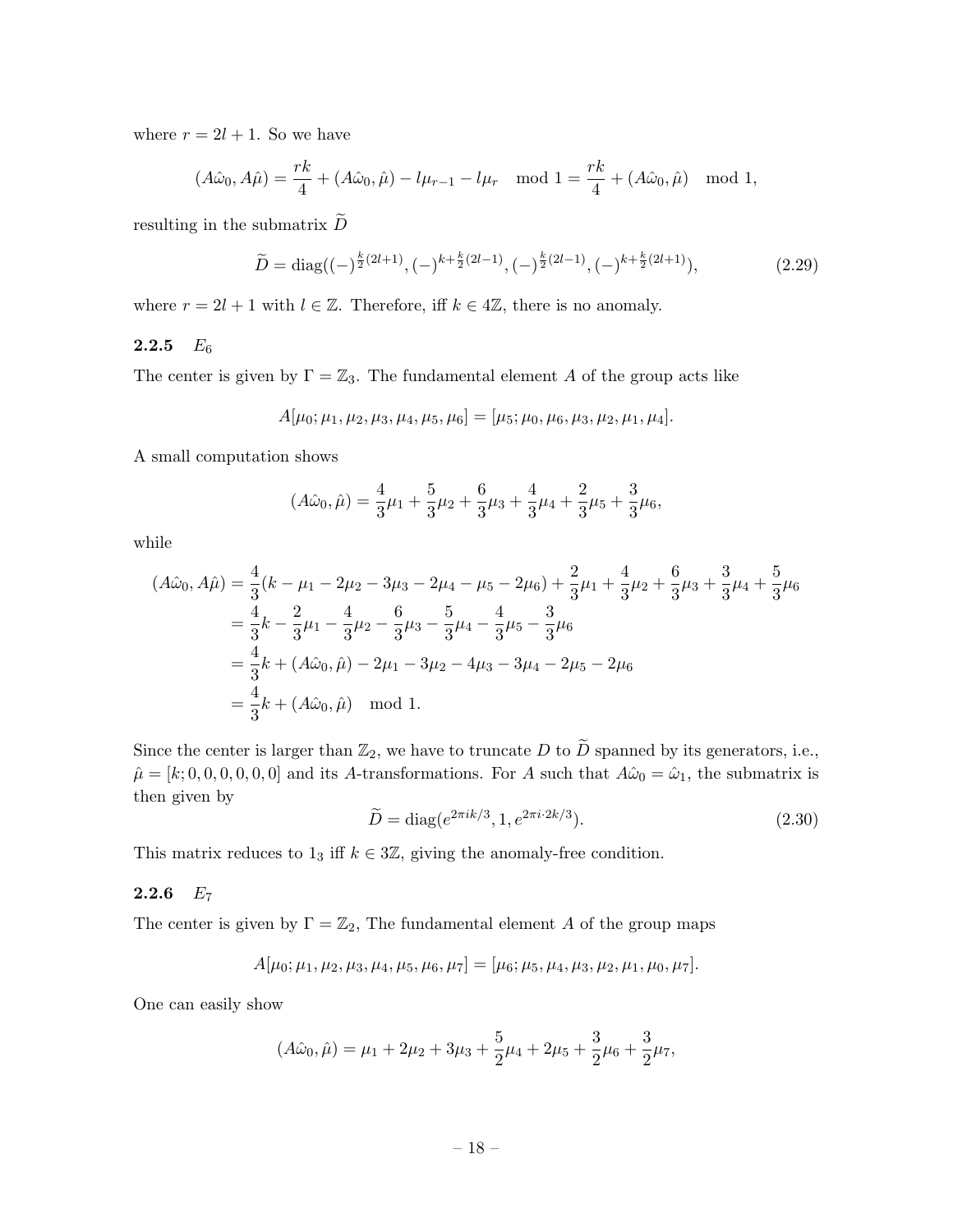and

$$
(A\hat{\omega}_0, A\hat{\mu}) = \frac{3}{2}\mu_0 + \sum_{j=1}^7 \mu_j(\hat{\omega}_6, A\hat{\omega}_j).
$$

So we have

$$
(A\hat{\omega}_0, A\hat{\mu}) = \frac{3}{2}k - (A\hat{\omega}_0, \hat{\mu}),
$$

implying

$$
SZ_{(h,h)}(\tau) = (-)^{3k} Z_{(h,h)}(\tau), \tag{2.31}
$$

and the partition function is invariant under the modular S-transformation iff  $k \in 2\mathbb{Z}$ .

### <span id="page-20-0"></span>2.3 Minimal models

Our consideration so far was restricted to WZW models, which are special class of diagonal RCFTs. A explicit family of TDLs in diagonal RCFTs are called Verlinde lines [\[23\]](#page-44-4). Due to the modular invariance, there is a one-to-one correspondence between Verlinde lines and chiral vertex algebra primaries [\[36–](#page-45-0)[38\]](#page-45-1). The TDLs associated to global symmetry are called invertible lines. One can repeat our previous computation using these invertible lines, namely twist the torus partition function by invertible lines and consider their modular S-transformations to detect our anomalies. It is therefore natural to expect that our criterion works for general diagonal RCFTs. In this section, we test our proposal by studying some minimal models.

### <span id="page-20-1"></span>2.3.1 Critical Ising model, i.e.,  $M(4,3)$

The first canonical example is the critical Ising model. It has three primary operators  $id, \varepsilon$ , and  $\sigma$ . The theory has  $\mathbb{Z}_2$  symmetry, generated by the topological line associated to  $\varepsilon$ . The twisted partition function is given by

$$
Z_{(h,1)}(\tau) = |\chi_{id}(\tau)|^2 + |\chi_{\varepsilon}(\tau)|^2 - |\chi_{\sigma}(\tau)|^2
$$

because just  $\sigma$  is odd under the  $\mathbb{Z}_2$ . Performing the modular S-transformation, one obtains

$$
Z_{(1,h)}(\tau) = \bar{\chi}_{id}(\bar{\tau})\chi_{\varepsilon}(\tau) + \bar{\chi}_{\varepsilon}(\bar{\tau})\chi_{id}(\tau) + |\chi_{\sigma}(\tau)|^2.
$$

A quicker way to compute the twisted partition function  $Z_{(1,h)}$  is to use the fusion coefficients  $N_{ki}^{j}$  (or equivalently fusion rules). The partition function can be written as a trace over the twisted Hilbert space  $\mathcal{H}_{\mathcal{L}}$  which is defined by inserting the corresponding topological line  $\mathcal{L}$ along the time direction:

$$
Z_{(1,h)}(\tau) = \text{tr}_{\mathcal{H}_{\mathcal{L}}}\left(q^{L_0 - c/24}\bar{q}^{\bar{L}_0 - c/24}\right)
$$

where  $L_0$  and  $\bar{L}_0$  are the usual Virasoro generators, and  $q := e^{2\pi i \tau}$ . Then the partition function can be calculated with ease because it is given by

$$
Z_{(1,h_k)}(\tau) = \sum_{i,j} N_{ki}{}^j \chi_i(\tau) \bar{\chi}_j(\bar{\tau})
$$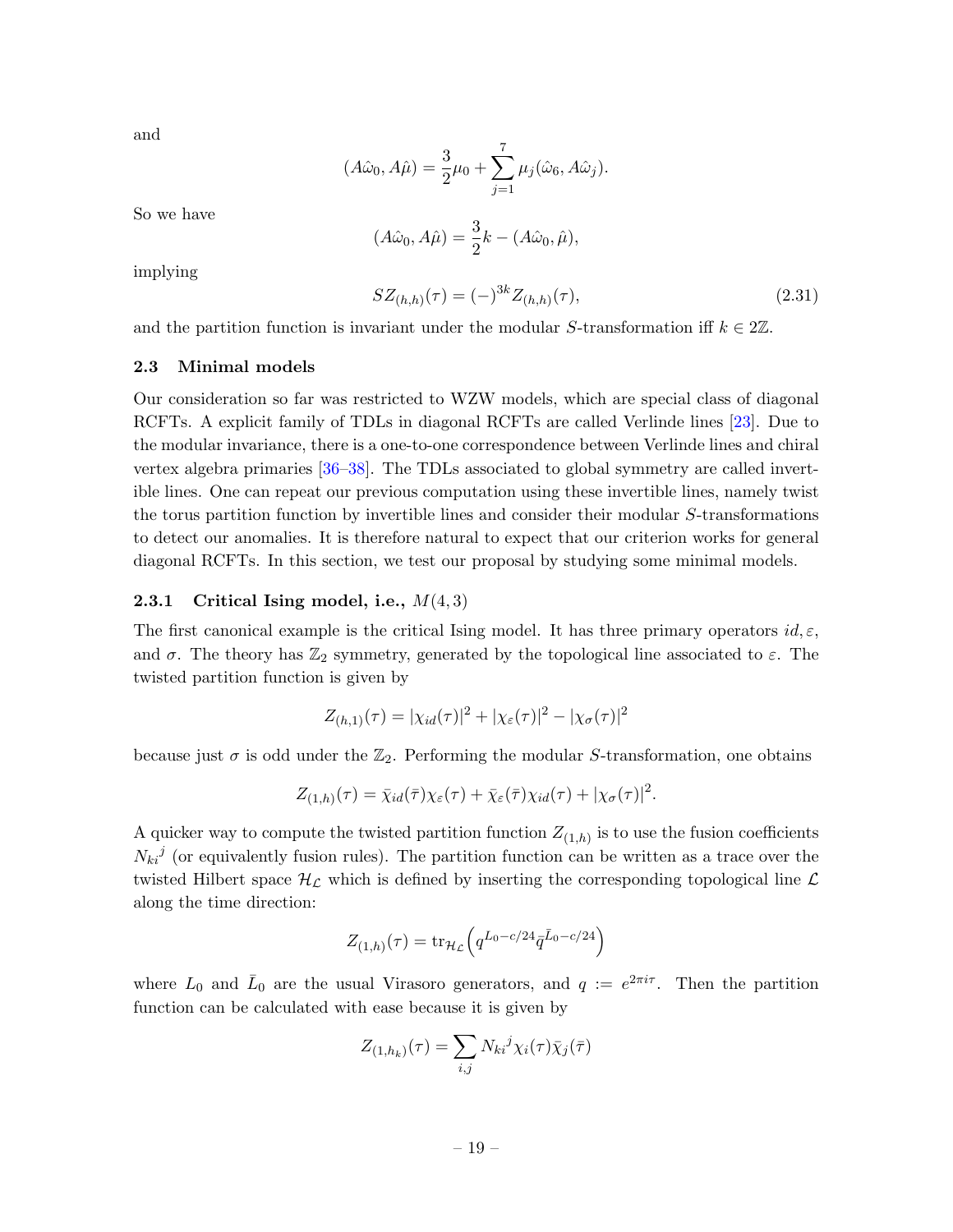where  $h_k$  is the group element generated by the topological line  $\mathcal{L}_k$  associated to the primary operator  $\phi_k$ . Then using the fusion rules

$$
\varepsilon \times \varepsilon = id, \quad \varepsilon \times id = \varepsilon, \quad \varepsilon \times \sigma = \sigma,
$$

one can easily reproduce the twisted partition function  $Z_{(1,h)}$  above. We will use this quicker way below.

Finally, by performing the modular  $T$ -transformation once, we get

$$
Z_{(h,h)}(\tau) = -\bar{\chi}_{id}(\bar{\tau})\chi_{\varepsilon}(\tau) - \bar{\chi}_{\varepsilon}(\bar{\tau})\chi_{id}(\tau) + \bar{\chi}_{\sigma}(\bar{\tau})\chi_{\sigma}(\tau). \tag{2.32}
$$

The reduced modular S-matrix method [\[17\]](#page-43-11) claims the  $\mathbb{Z}_2$  is free of an anomaly. So one would expect the twisted partition function is invariant under the modular S-transformation, and indeed one can show

$$
SZ_{(h,h)}(\tau) = Z_{(h,h)}(\tau). \tag{2.33}
$$

### <span id="page-21-0"></span>2.3.2 Tricritical Ising model, i.e.,  $M(5,4)$

In the same way, one can study the tricritical Ising model. The theory has six primary operators  $id, \sigma', \sigma, \varepsilon'', \varepsilon'$ , and  $\varepsilon$ . This theory also has a  $\mathbb{Z}_2$  symmetry which is generated by the topological line associated to  $\varepsilon''$ . Using the fusion rules involving  $\varepsilon''$ , the twisted partition function can be calculated easily:

$$
Z_{(1,h)}(\tau) = |\chi_{\sigma'}(\tau)|^2 + |\chi_{\sigma}(\tau)|^2 + \bar{\chi}_{id}(\bar{\tau})\chi_{\varepsilon''}(\tau) + \bar{\chi}_{\varepsilon''}(\bar{\tau})\chi_{id}(\tau) + \bar{\chi}_{\varepsilon'}(\bar{\tau})\chi_{\varepsilon}(\tau) + \bar{\chi}_{\varepsilon}(\bar{\tau})\chi_{\varepsilon'}(\tau).
$$

Then performing the modular T-transformation once, one obtains

$$
Z_{(h,h)}(\tau) = |\chi_{\sigma'}(\tau)|^2 + |\chi_{\sigma}(\tau)|^2 - \bar{\chi}_{id}(\bar{\tau})\chi_{\varepsilon''}(\tau) - \bar{\chi}_{\varepsilon''}(\bar{\tau})\chi_{id}(\tau) - \bar{\chi}_{\varepsilon'}(\bar{\tau})\chi_{\varepsilon}(\tau) - \bar{\chi}_{\varepsilon}(\bar{\tau})\chi_{\varepsilon'}(\tau). \tag{2.34}
$$

The twisted partition function is invariant under the modular S-transformation

$$
SZ_{(h,h)}(\tau) = Z_{(h,h)}(\tau) \tag{2.35}
$$

consistent with the reduced modular S-matrix method.

### <span id="page-21-1"></span>2.3.3 Tetracritical Ising model, i.e.,  $M(6,5)$

This model has 10 primary operators  $\{1, u, f, v, w, \hat{w}, \hat{v}, \hat{f}, \hat{u}, \hat{1}\}$  following the convention of [\[39\]](#page-45-2). Among these, w with

$$
w \times w = 1
$$

corresponds to an invertible Verlinde line  $C$ , which generates the  $\mathbb{Z}_2$  of the model. To explore whether the  $\mathbb{Z}_2$  has an anomaly, we consider partition functions twisted by C. The first twisted partition function  $Z_{(1,h)}$  is given by

$$
Z_{(1,h)}(\tau) = \bar{\chi}_1\chi_w + \bar{\chi}_w\chi_1 + \bar{\chi}_u\chi_v + \bar{\chi}_v\chi_u + |\chi_f|^2 + \bar{\chi}_\hat{w}\chi_{\hat{1}} + \bar{\chi}_{\hat{1}}\chi_{\hat{w}} + \bar{\chi}_{\hat{v}}\chi_{\hat{u}} + \bar{\chi}_{\hat{u}}\chi_{\hat{v}} + |\chi_{\hat{f}}|^2.
$$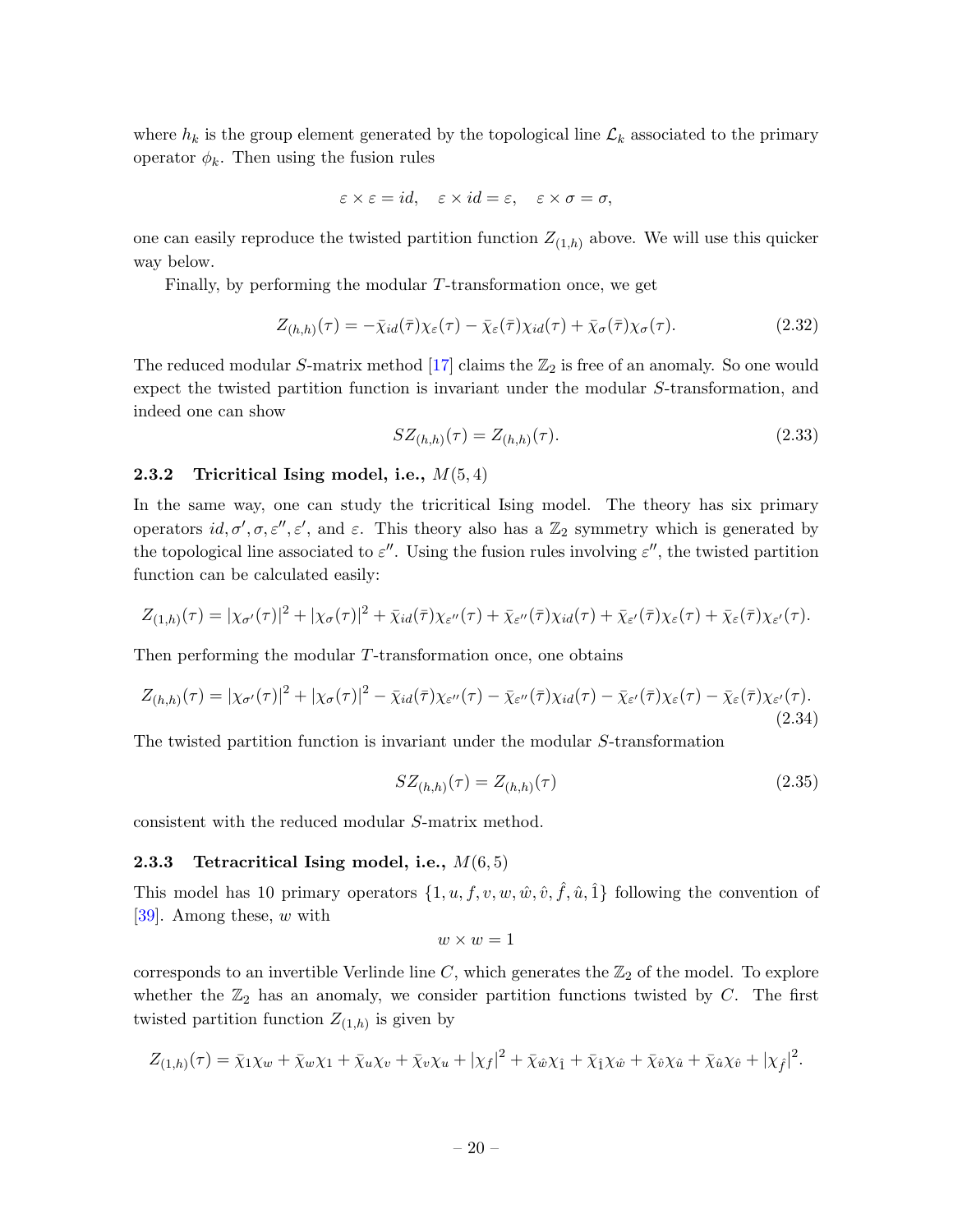Performing the modular T-transformation, one obtains  $Z_{(h,h)}$ :

$$
Z_{(h,h)}(\tau) = \bar{\chi}_1 \chi_w + \bar{\chi}_w \chi_1 - \bar{\chi}_u \chi_v - \bar{\chi}_v \chi_u + |\chi_f|^2 + \bar{\chi}_{\hat{w}} \chi_{\hat{1}} + \bar{\chi}_{\hat{1}} \chi_{\hat{w}} - \bar{\chi}_{\hat{v}} \chi_{\hat{u}} - \bar{\chi}_{\hat{u}} \chi_{\hat{v}} + |\chi_{\hat{f}}|^2.
$$

One can check this twisted partition function is invariant under the modular S-transformation

$$
SZ_{(h,h)}(\tau) = Z_{(h,h)}(\tau),
$$

implying the  $\mathbb{Z}_2$  is free of our anomaly, consistent with the reduced modular S-matrix method.

#### <span id="page-22-0"></span>**2.3.4** Three-state Potts model, i.e.,  $M(6, 5)$

Viewed as representations of the Virasoro algebra, the theory has 12 primary operators  $id, \varepsilon, X, Y, \Phi, \overline{\Phi}, \Omega, \overline{\Omega}, \sigma_1, \sigma_2, Z_1$ , and  $Z_2$ . Among them,  $\Omega$  and  $\overline{\Omega}$  have integer scaling dimensions, implying larger symmetry. In fact, it is known that the theory has an extended symmetry  $W_3$ . Viewed as representations of the  $W_3$  algebra, the theory is block diagonal, and we can use the power of Verlinde lines. To study anomalies of the theory, it is convenient to view the theory as a diagonal RCFT. Then characters of the theory are combined into six blocks

$$
\chi_{C_{11}} := \chi_{id} + \chi_Y, \quad \chi_{C_{21}} := \chi_{\varepsilon} + \chi_X, \n\chi_{C_{13}^{(1)}} = \chi_{Z_1}, \quad \chi_{C_{13}^{(2)}} = \chi_{Z_2}, \quad \chi_{C_{23}^{(1)}} = \chi_{\sigma_1}, \quad \chi_{C_{23}^{(2)}} = \chi_{\sigma_2}.
$$
\n(2.36)

The theory has  $S_3$  symmetry, whose subgroups are  $\mathbb{Z}_3$  generated by the topological line associated with  $Z_1$  or  $C_{13}^{(1)}$ , and the charge conjugation  $\mathbb{Z}_2$ . We would like to study whether the  $\mathbb{Z}_3 \subset S_3$  has an anomaly. Using the extended fusion rules, one obtains

$$
Z_{(1,h)}(\tau) = \bar{\chi}_{C_{11}}(\bar{\tau})\chi_{C_{13}^{(2)}}(\tau) + \bar{\chi}_{C_{21}}(\bar{\tau})\chi_{C_{23}^{(2)}}(\tau) + \bar{\chi}_{C_{13}^{(1)}}(\bar{\tau})\chi_{C_{11}}(\tau) + \bar{\chi}_{C_{13}^{(2)}}(\bar{\tau})\chi_{C_{13}^{(1)}}(\tau) + \bar{\chi}_{C_{23}^{(1)}}(\bar{\tau})\chi_{C_{21}}(\tau) + \bar{\chi}_{C_{23}^{(2)}}(\bar{\tau})\chi_{C_{23}^{(1)}}(\tau).
$$

Performing the modular T-transformation once, one obtains

$$
Z_{(h,h)}(\tau) = \omega^2 \bar{\chi}_{C_{11}}(\bar{\tau}) \chi_{C_{13}^{(2)}}(\tau) + \omega^2 \bar{\chi}_{C_{21}}(\bar{\tau}) \chi_{C_{23}^{(2)}}(\tau) + \omega \bar{\chi}_{C_{13}^{(1)}}(\bar{\tau}) \chi_{C_{11}}(\tau) + \bar{\chi}_{C_{13}^{(2)}}(\bar{\tau}) \chi_{C_{13}^{(1)}}(\tau) + \omega \bar{\chi}_{C_{23}^{(1)}}(\bar{\tau}) \chi_{C_{21}}(\tau) + \bar{\chi}_{C_{23}^{(2)}}(\bar{\tau}) \chi_{C_{23}^{(1)}}(\tau),
$$
\n(2.37)

where  $\omega = e^{2\pi i/3}$ . The modular *S*-matrix acting on the extended characters is given by [\[35\]](#page-44-6)

<span id="page-22-1"></span>
$$
S = \frac{2\sin(\pi/5)}{\sqrt{15}} \begin{pmatrix} 1 & \zeta & 1 & 1 & \zeta & \zeta \\ \zeta & -1 & \zeta & \zeta & -1 & -1 \\ 1 & \zeta & \omega & \omega^2 & \omega\zeta & \omega^2\zeta \\ 1 & \zeta & \omega^2 & \omega & \omega^2\zeta & \omega\zeta \\ \zeta & -1 & \omega\zeta & \omega^2\zeta & -\omega & -\omega^2 \\ \zeta & -1 & \omega^2\zeta & \omega\zeta & -\omega^2 & -\omega \end{pmatrix}
$$
(2.38)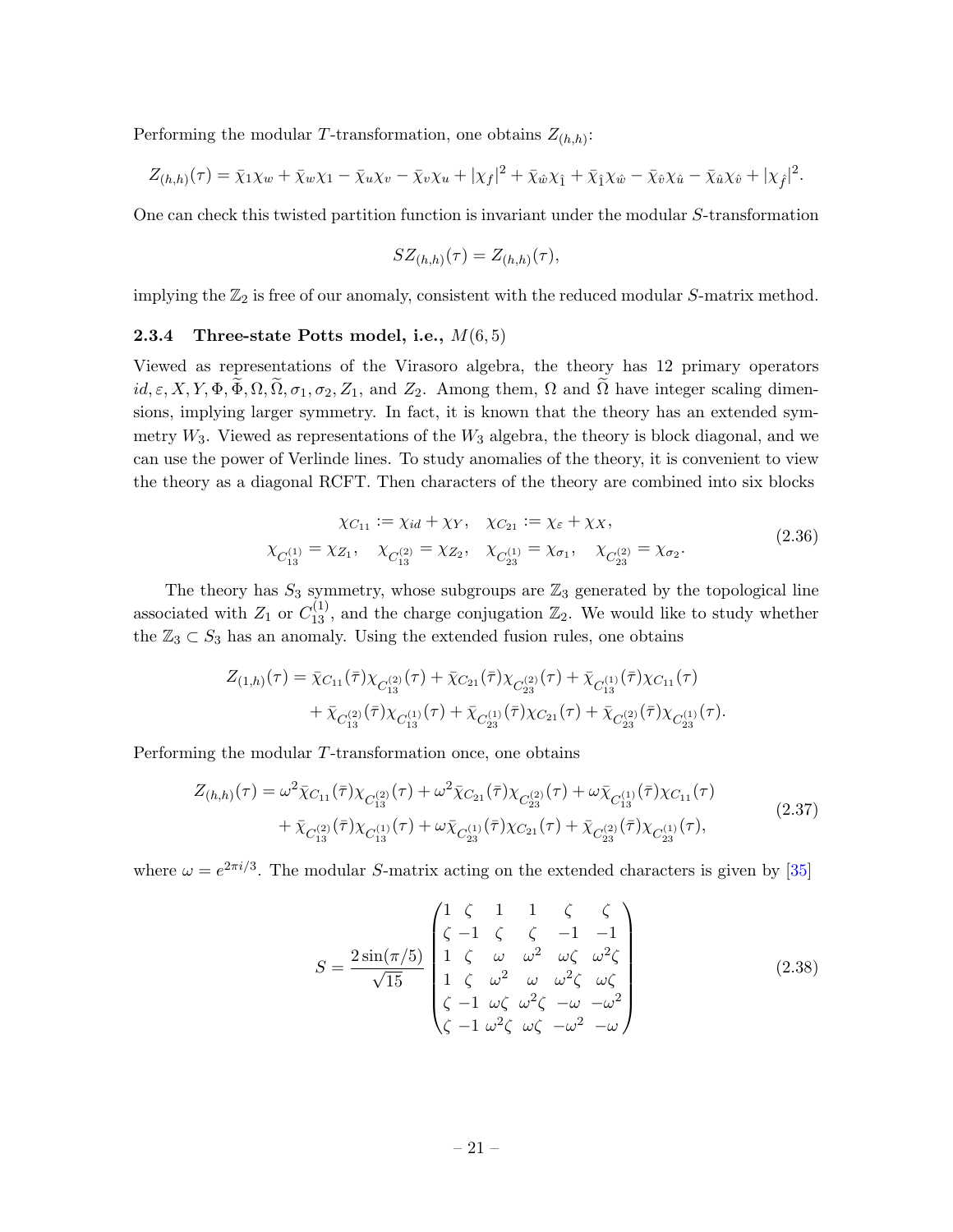in the basis  $\{C_{11}, C_{21}, C_{13}^{(1)}, C_{13}^{(2)}, C_{23}^{(1)}, C_{23}^{(2)}\}$ , where  $\zeta := \frac{1+\sqrt{5}}{2}$  $\frac{2}{2}$ . Using the modular *S*-matrix, one can compute  $SZ_{(h,h)}$  to find

$$
SZ_{(h,h)}(\tau) = \omega \bar{\chi}_{C_{11}}(\bar{\tau}) \chi_{C_{13}^{(1)}}(\tau) + \omega \bar{\chi}_{C_{21}}(\bar{\tau}) \chi_{C_{23}^{(1)}}(\tau) + \bar{\chi}_{C_{13}^{(1)}}(\bar{\tau}) \chi_{C_{13}^{(2)}}(\tau) + \omega^2 \bar{\chi}_{C_{13}^{(2)}}(\bar{\tau}) \chi_{C_{11}}(\tau) + \bar{\chi}_{C_{23}^{(1)}}(\bar{\tau}) \chi_{C_{23}^{(2)}}(\tau) + \omega^2 \bar{\chi}_{C_{23}^{(2)}}(\bar{\tau}) \chi_{C_{21}}(\tau).
$$
\n(2.39)

Since  $\mathbb{Z}_3$  is larger than  $\mathbb{Z}_2$ , our criterion claims we should truncate the partition functions to contributions coming just from generators of the  $\mathbb{Z}_3$ . Then one finds

$$
Z_{(h,h)}(\tau)\Big| = \omega^2 \bar{\chi}_{C_{11}}(\bar{\tau})\chi_{C_{13}^{(2)}}(\tau) + \omega \bar{\chi}_{C_{13}^{(1)}}(\bar{\tau})\chi_{C_{11}}(\tau) + \bar{\chi}_{C_{13}^{(2)}}(\bar{\tau})\chi_{C_{13}^{(1)}}(\tau)
$$

 $\mathrm{or}^{11}$  $\mathrm{or}^{11}$  $\mathrm{or}^{11}$ 

$$
Z_{(h,h)} \Big| \longleftrightarrow \begin{pmatrix} 0 & \omega & 0 \\ 0 & 0 & 1 \\ \omega^2 & 0 & 0 \end{pmatrix} =: U
$$

in the basis  $\{C_{11}, C_{13}^{(1)}, C_{13}^{(2)}\}$  and

$$
SZ_{(h,h)}(\tau)\Big| = \omega \bar{\chi}_{C_{11}}(\bar{\tau})\chi_{C_{13}^{(1)}}(\tau) + \bar{\chi}_{C_{13}^{(1)}}(\bar{\tau})\chi_{C_{13}^{(2)}}(\tau) + \omega^2 \bar{\chi}_{C_{13}^{(2)}}(\bar{\tau})\chi_{C_{11}}(\tau),
$$

or

$$
SZ_{(h,h)} \Big| \longleftrightarrow \begin{pmatrix} 0 & 0 & \omega^2 \\ \omega & 0 & 0 \\ 0 & 1 & 0 \end{pmatrix} =: U'.
$$

Since the  $\tilde{D}$ -matrix is given by

<span id="page-23-1"></span>
$$
\widetilde{D} := U^{-1}U' = \begin{pmatrix} 0 & \omega & 0 \\ 0 & 0 & \omega \\ \omega & 0 & 0 \end{pmatrix}, \tag{2.40}
$$

our criterion  $(2.17)$  states that the  $\mathbb{Z}_3$  global symmetry of the three-state Potts model has an anomaly. This result is consistent with the reduced modular S-matrix method [\[17\]](#page-43-11). By reduc-ing the extended modular S-matrix [\(2.38\)](#page-22-1) to the submatrix  $\hat{S}$  spanned by  $\{C_{11}, C_{13}^{(1)}, C_{13}^{(2)}\},$ one obtains the density matrix  $\rho$ 

$$
\rho = \frac{\hat{S}\hat{S}^{\dagger}}{\text{Tr}\hat{S}\hat{S}^{\dagger}} = \frac{1}{3} \begin{pmatrix} 1 & 0 & 0 \\ 0 & 1 & 0 \\ 0 & 0 & 1 \end{pmatrix},
$$

<span id="page-23-0"></span><sup>&</sup>lt;sup>11</sup>As is clear from the construction, whether  $\tilde{D}$  is the identity or not, i.e., whether there exists an anomaly or not, does not depend on whether we use the full unitary matrix to define the D-matrix and then truncate, or we truncate the partition function first and read off unitary matrices to construct the  $\tilde{D}$ -matrix directly. In this example, one can explicitly see the two methods give the same  $\ddot{D}$ -matrix  $(2.40)$ .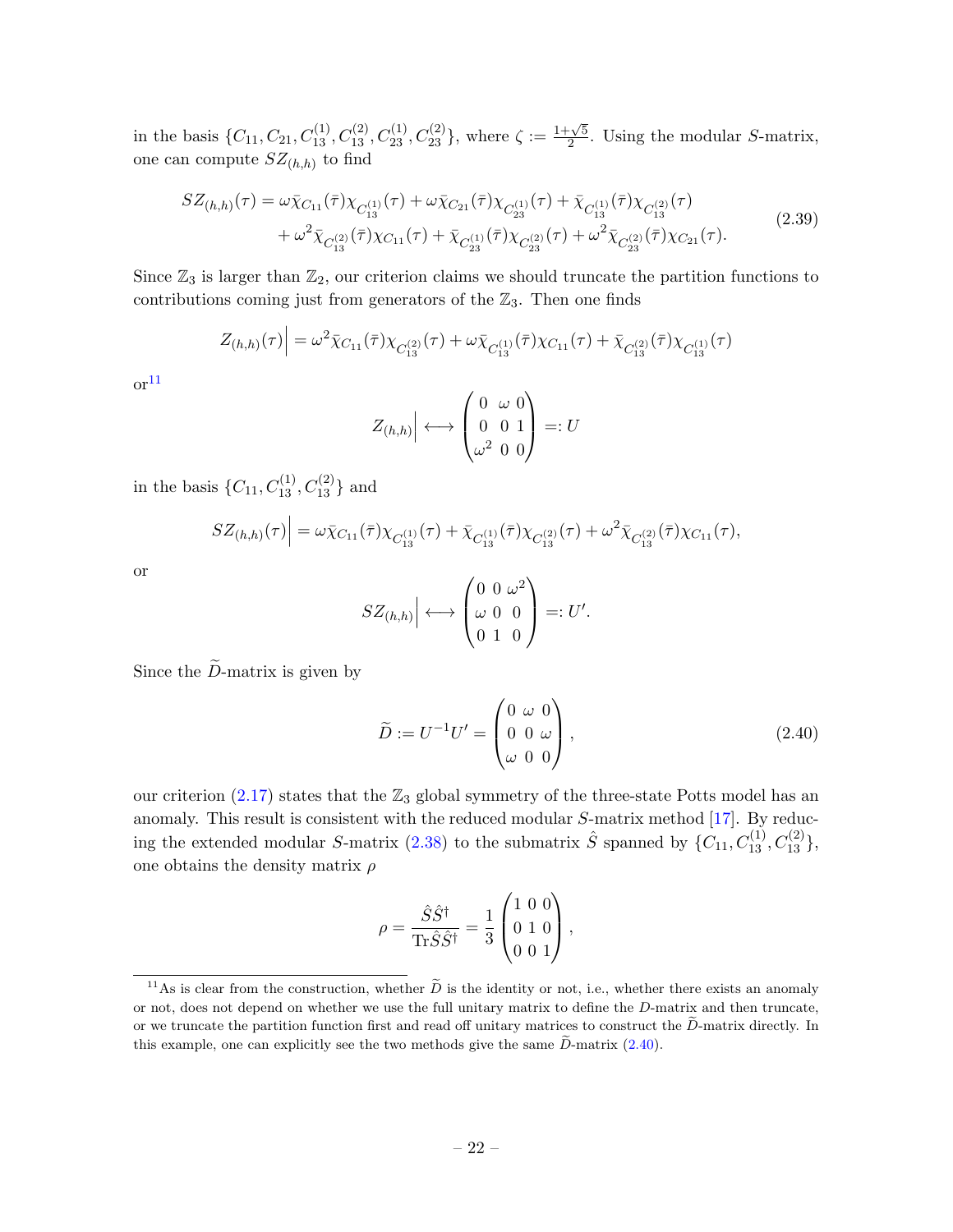which has von Neumann entropy

$$
-\mathrm{tr}\left(\rho \ln \rho\right) = \ln 3,
$$

indicating that the  $\mathbb{Z}_3$  has an anomaly beyond WZW models.

<span id="page-24-3"></span>
$$
\widetilde{Z}^{\mathbb{Z}_3} = |\chi_{C_{11}}|^2 + |\chi_{C_{21}}|^2 + \bar{\chi}_{C_{13}}^{(1)} \chi_{C_{13}}^{(2)} + \bar{\chi}_{C_{13}}^{(2)} \chi_{C_{13}}^{(1)} + \bar{\chi}_{C_{23}}^{(1)} \chi_{C_{23}}^{(2)} + \bar{\chi}_{C_{23}}^{(2)} \chi_{C_{23}}^{(1)}.
$$
(2.41)

### <span id="page-24-0"></span>2.4 Interpretation of our anomaly

So far, we have just stated that our criterion  $(1.1)$  detects some anomaly without interpreting what this anomaly is. We propose the anomaly is a mixed anomaly<sup>[12](#page-24-1)</sup> between the internal discrete symmetry and its "S-dual." For WZW theories, the former is nothing but the center, and the latter is the outer automorphism. In the case of minimal models, only the former is familiar, but we can find the analogy of "outer automorphism". Let us start from WZW models. We consider  $SU(3)_k$  WZW models. Orbifold partition functions of the  $SU(3)_1$  WZW model twisted by  $\mathbb{Z}_3$  is given by

<span id="page-24-2"></span>
$$
\widetilde{Z}^{\mathbb{Z}_3} = |\chi_1|^2 + \bar{\chi}_3 \chi_3 + \bar{\chi}_3 \chi_3. \tag{2.42}
$$

One can see this is not invariant under cyclic permutations  $1 \rightarrow 3 \rightarrow \overline{3} \rightarrow 1$ , the outer automorphisms. Since it is believed that orbifolding and gauging are the same, the theory  $(2.42)$  is obtained by gauging the  $\mathbb{Z}_3$  center. Gauging one symmetry and another is broken signals a mixed anomaly between the two. So this example is consistent with our proposal. Next, let us study the  $SU(3)_2$  WZW model. The orbifold partition function is given by

$$
\widetilde{Z}^{\mathbb{Z}_3} = |\chi_{[2;0,0]}|^2 + \bar{\chi}_{[1;0,1]} \chi_{[1;1,0]} + \bar{\chi}_{[1;1,0]} \chi_{[1;0,1]} + \bar{\chi}_{[0;0,2]} \chi_{[0;2,0]} + |\chi_{[0;1,1]}|^2 + \bar{\chi}_{[0;2,0]} \chi_{[0;0,2]}.
$$
(2.43)

Again the outer automorphism is broken, consistent with our interpretation. Finally, let us examine the  $SU(3)$ <sub>3</sub> WZW model. The orbifold partition function is computed as

$$
\widetilde{Z}^{\mathbb{Z}_3} = |\chi_{[3;0,0]} + \chi_{[0;3,0]} + \chi_{[0;0,3]}|^2 + 3|\chi_{[1;1,1]}|^2. \tag{2.44}
$$

In this case, one can see the outer automorphism is preserved, supporting our claim.

What about minimal models? Although the "S-duals" of discrete internal global symmetries in these models are not known to our best knowledge, we can find them. In WZW models, one can read outer automorphisms from the fusion rules among the primaries. Following the same step, we can find "S-duals" of the symmetries in minimal models. For example, the critical Ising model has  $\mathbb{Z}_2$  generated by  $\mathcal{L}_{\varepsilon}$ . Looking at the fusion rules involving  $\varepsilon$ , we observe it effectively exchanges id and  $\varepsilon$ . This is the automorphism we are interested. Since we have seen the model is free of our anomaly, the orbifold partition function should be invariant under the exchange. In deed, one can see

$$
\widetilde{Z}^{\mathbb{Z}_2} = |\chi_{id}|^2 + |\chi_{\varepsilon}|^2 + |\chi_{\sigma}|^2 = Z_{(1,1)}\tag{2.45}
$$

<span id="page-24-1"></span> $^{12}{\rm{We}}$  thank Yuji Tachikawa for pointing our erroneous interpretation in v1.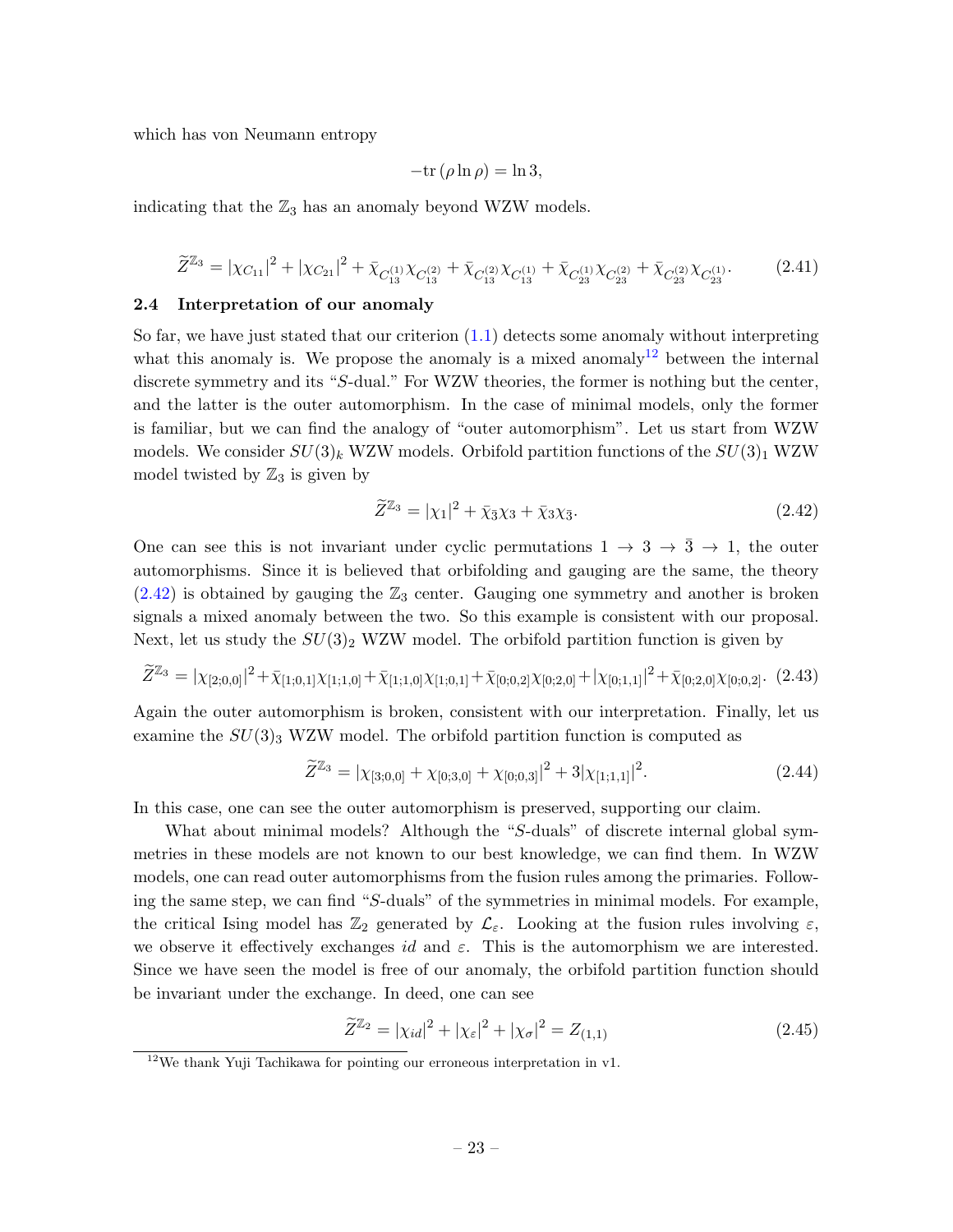is invariant under the exchange, consistent with our proposal. Similarly in the three-state Potts model, one finds that multiplication by  $C_{13}^{(1)}$  effectively causes cyclic permutations  $C_{11} \rightarrow C_{13}^{(1)} \rightarrow C_{13}^{(2)} \rightarrow C_{11}$  and  $C_{21} \rightarrow C_{23}^{(1)} \rightarrow C_{23}^{(2)} \rightarrow C_{21}$ , which is broken in [\(2.41\)](#page-24-3), again consistent with our claim. We have also checked our proposal holds in tricritical and tetracritical Ising models.

### <span id="page-25-0"></span>3 Invariant boundary states

As we have explained in the introduction, anomalies and boundaries are closely related. To make the relation more precise, we turn to the boundary states of CFTs in this section. It is known that there is a physical basis called Cardy states  $[40]$ . As realized in  $[20, 21]$  $[20, 21]$ , an existence of symmetry invariant Cardy states give anomaly-free conditions. Let us first review how the Cardy states are defined.

As we reviewed in the beginning of the section [2.1,](#page-7-0) conformal families of WZW models are labeled by affine weights  $\hat{\mu} \in P_+^k$ . They provide primary states  $|\hat{\mu}, \hat{\mu}\rangle$ . Linear combinations of the primary states and their descendants define what is called Ishibashi states [\[41\]](#page-45-4)

$$
|\hat{\mu}\rangle\!\rangle.
$$

The Cardy states are constructed out of the Ishibashi states as [\[40\]](#page-45-3)

$$
|\hat{\mu}\rangle_c := \sum_{\hat{\lambda} \in P_+^k} \frac{S_{\hat{\mu}\hat{\lambda}}}{\sqrt{S_{\hat{0}\hat{\lambda}}}} |\hat{\lambda}\rangle\tag{3.1}
$$

Under a center element  $h \in B(G)$ , it is mapped to

$$
h: |\hat{\mu}\rangle_c \mapsto |A\hat{\mu}\rangle_c,
$$

where  $A$  is the corresponding element of the outer automorphism group. Therefore, if there exists an invariant Cardy state, the affine Dynkin labels cannot be arbitrary, and the constraint can be translated to a condition on the level k. More concretely, if an affine weight  $\hat{\mu}$ provides an invariant Cardy state under h, it must obey  $|A\hat{\mu}\rangle_c = |\hat{\mu}\rangle_c$ , or equivalently

$$
A\hat{\mu} = \hat{\mu}.
$$

With the explicit action of A, this condition constrains affine Dynkin labels. We will illustrate the constraints for each algebra. The following computation essentially follows [\[20\]](#page-44-1) where they used  $Ch$ , the charge conjugation C times center symmetry. Here we basically repeat the same computation but with  $h$ . In the end, we focus on the relation between anomalies and the existence of invariant boundary states to support the recent conjecture [\[22\]](#page-44-0) that when there exists an G-invariant boundary state, G is anomaly decoupled.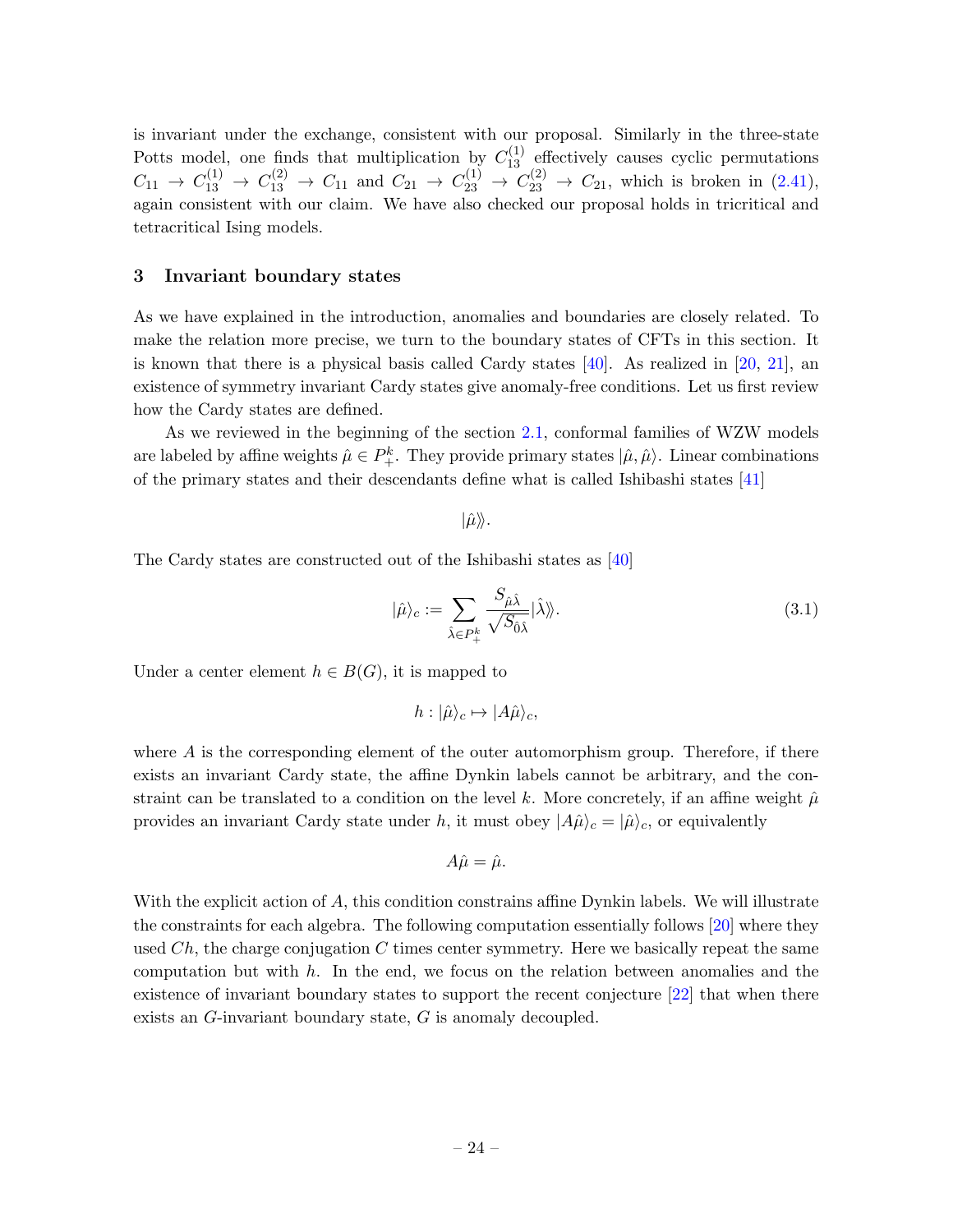# <span id="page-26-0"></span>3.1  $A_r$  type i.e.,  $\mathfrak{su}(r+1)$

Since  $\Gamma = \mathbb{Z}_{r+1}$ , A rotates Dynkin labels cyclically

$$
A[\mu_0; \mu_1, \cdots, \mu_{r-1}, \mu_r] = [\mu_r; \mu_0, \cdots, \mu_{r-2}, \mu_{r-1}].
$$

Equating this with the original Dynkin label, we obtain the constraints

$$
\mu_0=\mu_1=\cdots=\mu_r.
$$

Thus the level is given by

$$
k \equiv \mu_0 + \sum_{j=1}^{r} \mu_j = (r+1)\mu_0 \in (r+1)\mathbb{Z},\tag{3.2}
$$

reproducing the anomaly-free condition  $k \in (r+1)\mathbb{Z}$ . This result is true even if h is raised to any power s such that  $gcd(s, r + 1) = 1$ , i.e., if  $h<sup>s</sup>$  still generates  $\mathbb{Z}_{r+1}$ .

# <span id="page-26-1"></span>**3.2**  $B_r$  type i.e.,  $\mathfrak{so}(2r+1)$

A acts as

$$
A[\mu_0; \mu_1, \mu_2, \cdots, \mu_r] = [\mu_1; \mu_0, \mu_2, \cdots, \mu_r].
$$

Thus  $A\hat{\mu} = \hat{\mu}$  requires

$$
\mu_0=\mu_1.
$$

So we have the level

$$
k \equiv \mu_0 + \mu_1 + 2\sum_{j=2}^{r-1} \mu_j + \mu_r = 2\left(\mu_0 + \sum_{j=2}^{r-1} \mu_j\right) + \mu_r \in \mathbb{Z},\tag{3.3}
$$

reproducing the anomaly-free condition  $k \in \mathbb{Z}$ .

# <span id="page-26-2"></span>3.3  $C_r$  type i.e.,  $\mathfrak{sp}(2r)$

A maps

$$
A[\mu_0; \mu_1, \cdots, \mu_r] = [\mu_r; \mu_{r-1}, \cdots, \mu_0].
$$

Thus  $A\hat{\mu} = \hat{\mu}$  imposes the following conditions simultaneously:

$$
\mu_0=\mu_r\&\mu_1=\mu_{r-1}\&\cdots.
$$

This condition depends on whether  $r$  is odd or even.

 $r \in 2\mathbb{Z} + 1$  If r is odd, there are even numbers of components, resulting in

$$
\mu_0 = \mu_r \& \mu_1 = \mu_{r-1} \& \cdots \& \mu_l = \mu_{l+1},
$$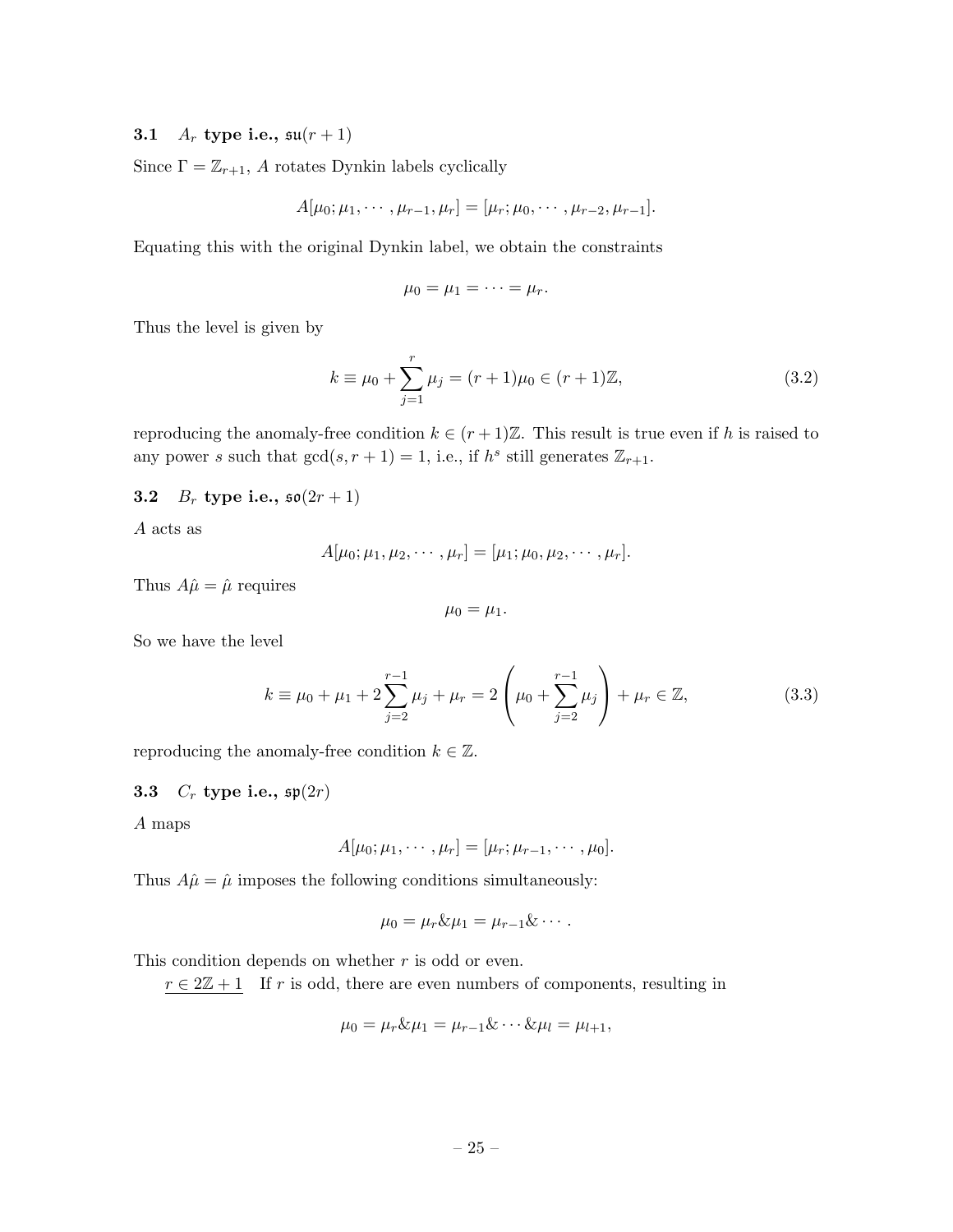where  $r = 2l + 1$ . Therefore the level is given by

<span id="page-27-2"></span>
$$
k \equiv \mu_0 + \sum_{j=1}^{r} \mu_j = 2(\mu_0 + \mu_1 + \dots + \mu_l) \in 2\mathbb{Z}.
$$
 (3.4)

 $r \in 2\mathbb{Z}$  If r is even, there are odd numbers of components, and the one in the middle is free:

$$
\mu_0 = \mu_r \& \mu_1 = \mu_{r-1} \& \cdots \& \mu_{l-1} = \mu_{l+1} \& \mu_l
$$
 is free,

where  $r = 2l$ . Thus the level is given by

<span id="page-27-3"></span>
$$
k \equiv \mu_0 + \sum_{j=1}^r \mu_j = 2(\mu_0 + \mu_1 + \dots + \mu_{l-1}) + \mu_l \in \mathbb{Z}.
$$
 (3.5)

Combining the results [\(3.4\)](#page-27-2) and [\(3.5\)](#page-27-3), we reproduce the anomaly-free condition  $rk \in 2\mathbb{Z}$ .

### <span id="page-27-0"></span>3.4  $D_r$  type i.e.,  $\mathfrak{so}(2r)$

### <span id="page-27-1"></span>3.4.1  $r \in 2\mathbb{Z}$

In this case, there are two nontrivial elements of the center h and  $\tilde{h}$ , and correspondingly there are two nontrivial elements of the outer automorphism group A and  $\widetilde{A}$ , respectively. Let us first consider A. It maps

$$
A[\mu_0; \mu_1, \mu_2, \cdots, \mu_{r-2}, \mu_{r-1}, \mu_r] = [\mu_1; \mu_0, \mu_2, \cdots, \mu_{r-2}, \mu_r, \mu_{r-1}].
$$

Thus  $A\hat{\mu} = \hat{\mu}$  requires

$$
\mu_0=\mu_1\&\mu_{r-1}=\mu_r.
$$

Next, let us consider  $\widetilde{A}$ . This maps

$$
\widetilde{A}[\mu_0; \mu_1, \mu_2, \cdots, \mu_{r-2}, \mu_{r-1}, \mu_r] = [\mu_r; \mu_{r-1}, \mu_{r-2}, \cdots, \mu_2, \mu_1, \mu_0].
$$

 $\widetilde{A}\hat{\mu} = \hat{\mu}$  requires

$$
\mu_0 = \mu_r \& \mu_1 = \mu_{r-1} \& \cdots \& \mu_{l-1} = \mu_{l+1} \& \mu_l
$$
 is free,

where  $r = 2l$ . To have a boundary state invariant under both A and  $\widetilde{A}$ , the affine weight must thus obey

$$
\mu_0 = \mu_1 = \mu_{r-1} = \mu_r \& \mu_2 = \mu_{r-2} \& \mu_3 = \mu_{r-3} \& \cdots \& \mu_{l-1} = \mu_{l+1} \& \mu_l
$$
 is free,

resulting in

<span id="page-27-4"></span>
$$
k \equiv \mu_0 + \mu_1 + 2\sum_{j=2}^{r-2} \mu_j + \mu_{r-1} + \mu_r = 4\left(\mu_0 + \sum_{j=2}^{l-1} \mu_j\right) + 2\mu_l \in 2\mathbb{Z}.
$$
 (3.6)

Thus there exists a boundary state which is invariant under whole of the center  $\mathbb{Z}_2 \times \mathbb{Z}_2$  iff  $k \in 2\mathbb{Z}$ .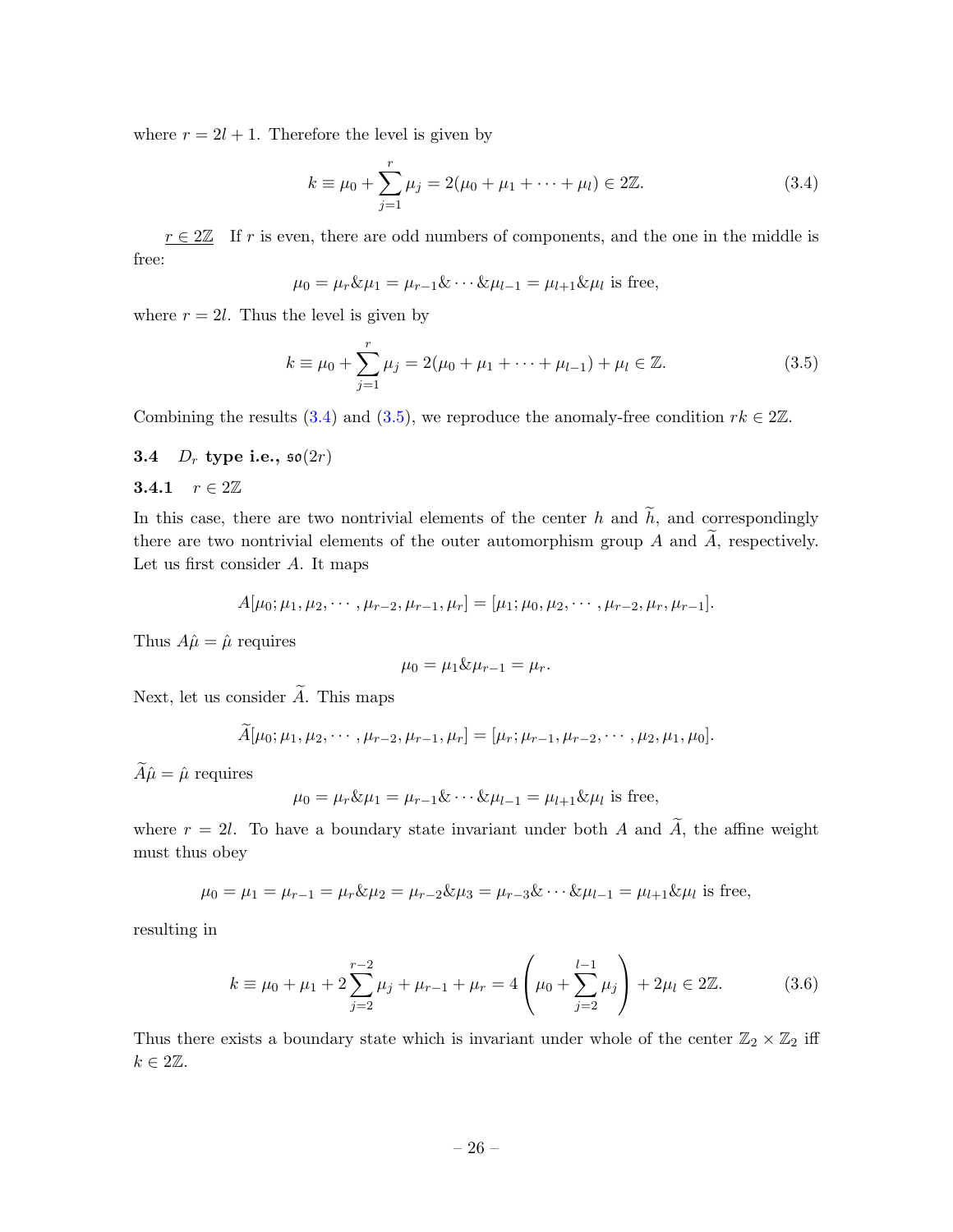### <span id="page-28-0"></span>3.4.2  $r \in 2\mathbb{Z} + 1$

In this case, A maps

$$
A[\mu_0; \mu_1, \mu_2, \cdots, \mu_{r-2}, \mu_{r-1}, \mu_r] = [\mu_{r-1}; \mu_r, \mu_{r-2}, \cdots, \mu_2, \mu_1, \mu_0].
$$

 $A\hat{\mu} = \hat{\mu}$  requires

$$
\mu_0 = \mu_1 = \mu_{r-1} = \mu_r \& \mu_2 = \mu_{r-2} \& \cdots \& \mu_l = \mu_{l+1},
$$

where  $r = 2l + 1$ . Thus the level is given by

$$
k \equiv \mu_0 + \mu_1 + 2\sum_{j=2}^{r-2} \mu_j + \mu_{r-1} + \mu_r = 4\left(\mu_0 + \sum_{j=2}^l \mu_j\right) \in 4\mathbb{Z},\tag{3.7}
$$

reproducing the anomaly-free condition  $k \in 4\mathbb{Z}$ .

### <span id="page-28-1"></span>3.5  $E_6$

In this case, A maps

$$
A[\mu_0; \mu_1, \mu_2, \mu_3, \mu_4, \mu_5, \mu_6] = [\mu_5; \mu_0, \mu_6, \mu_3, \mu_2, \mu_1, \mu_4].
$$

 $A\hat{\mu} = \hat{\mu}$  imposes

$$
\mu_0 = \mu_1 = \mu_5 \& \mu_2 = \mu_4 = \mu_6 \& \mu_3
$$
 is free.

Thus the level is given by

$$
k \equiv \mu_0 + \mu_1 + 2\mu_2 + 3\mu_3 + 2\mu_4 + \mu_5 + 2\mu_6 = 3(\mu_0 + 2\mu_2 + \mu_3) \in 3\mathbb{Z},
$$
 (3.8)

reproducing the anomaly-free condition  $k \in 3\mathbb{Z}$ .  $h^2$  or  $h^{-1}$  clearly give the same condition.

# <span id="page-28-2"></span>3.6  $E_7$

In this case, we have

$$
A[\mu_0; \mu_1, \mu_2, \mu_3, \mu_4, \mu_5, \mu_6, \mu_7] = [\mu_6; \mu_5, \mu_4, \mu_3, \mu_2, \mu_1, \mu_0, \mu_7].
$$

 $A\hat{\mu} = \hat{\mu}$  imposes

$$
\mu_0 = \mu_6 \& \mu_1 = \mu_5 \& \mu_2 = \mu_4 \& \mu_3, \mu_7
$$
 are free.

Thus the level is given by

<span id="page-28-3"></span>
$$
k \equiv \mu_0 + 2\mu_1 + 3\mu_2 + 4\mu_3 + 3\mu_4 + 2\mu_5 + \mu_6 + 2\mu_7 = 2(\mu_0 + 2\mu_1 + 3\mu_2 + 2\mu_3 + \mu_7) \in 2\mathbb{Z}, (3.9)
$$

reproducing the anomaly-free condition  $k \in 2\mathbb{Z}$ .

We summarize our results in Table [3.6.](#page-28-3)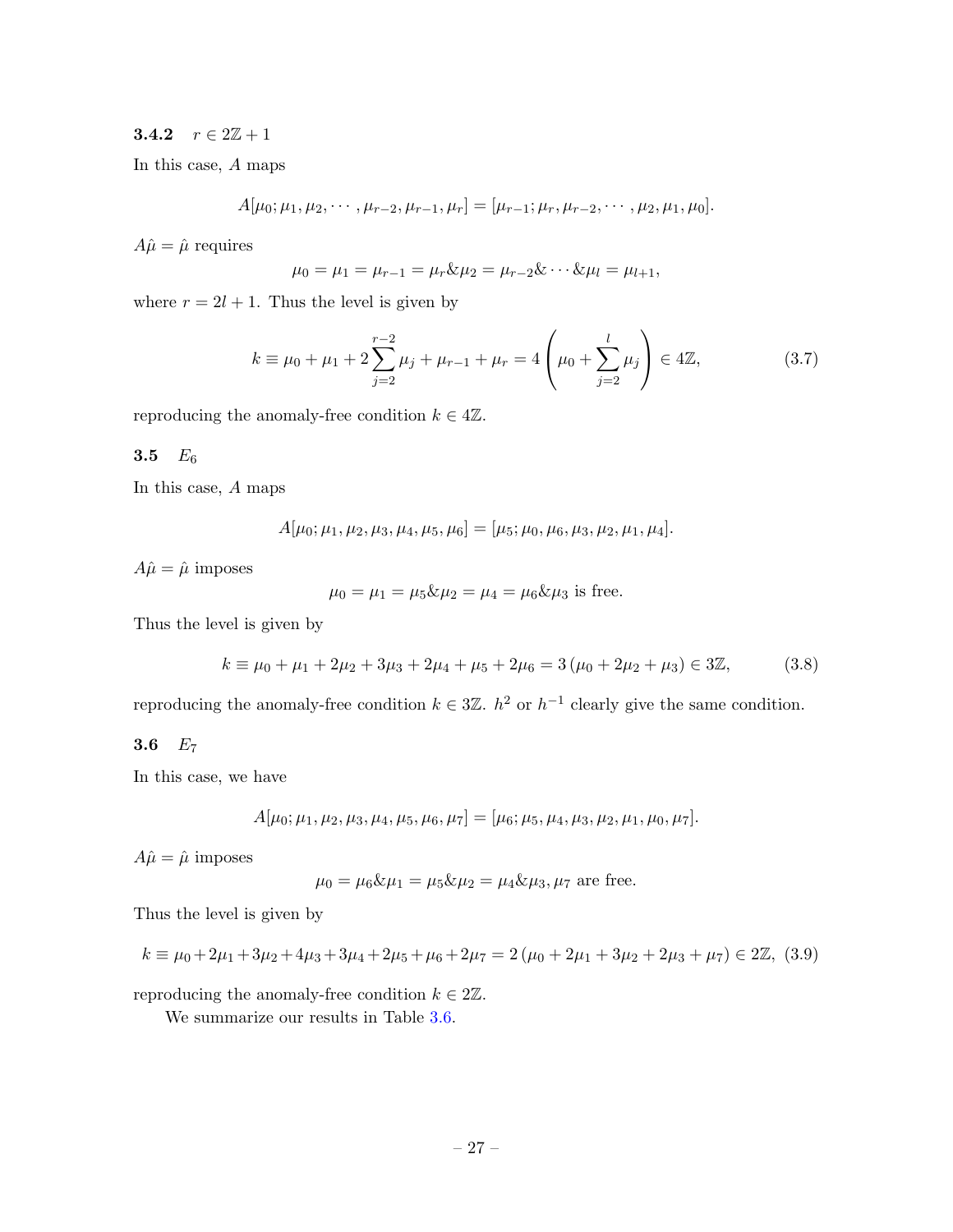| type        | center $\Gamma$                  | CS <sub>3</sub>         | $ SZ(h,h)  = Z(h,h)$    | $ A\hat{\mu}\rangle_c =  \hat{\mu}\rangle_c$ |
|-------------|----------------------------------|-------------------------|-------------------------|----------------------------------------------|
| $A_r$       | $\mathbb{Z}_{r+1}$               | $k \in (r+1)\mathbb{Z}$ | $k \in (r+1)\mathbb{Z}$ | $k \in (r+1)\mathbb{Z}$                      |
| $B_r$       | $\mathbb{Z}_2$                   | $k\in\mathbb{Z}$        | $k\in\mathbb{Z}$        | $k\in\mathbb{Z}$                             |
| $C_r$       | $\mathbb{Z}_2$                   | $rk\in 2\mathbb{Z}$     | $rk\in 2\mathbb{Z}$     | $rk\in 2\mathbb{Z}$                          |
| $D_{2l}$    | $\mathbb{Z}_2\times\mathbb{Z}_2$ | $k\in 2\mathbb{Z}$      | $lk \in 2\mathbb{Z}$    | $k\in 2\mathbb{Z}$                           |
| $D_{2l+1}$  | $\mathbb{Z}_4$                   | $k\in 4\mathbb{Z}$      | $k\in 4\mathbb{Z}$      | $k\in 4\mathbb{Z}$                           |
| $E_{\rm 6}$ | $\mathbb{Z}_3$                   |                         | $k\in 3\mathbb{Z}$      | $k\in 3\mathbb{Z}$                           |
| $E_7$       | $\mathbb{Z}_2$                   |                         | $k\in 2\mathbb{Z}$      | $k\in 2\mathbb{Z}$                           |

<span id="page-29-2"></span>Table 1. Anomaly-free conditions

We would like to make a few comments. One would notice the "mismatch" in  $D_{2l}$  type.<sup>[13](#page-29-0)</sup> All twisted partition functions one can compute in the conventional formulation [\[35\]](#page-44-6) is of the form

 $Z_{(h^l,h)}$ 

where  $h \in \mathbb{Z}_N$  and  $l = 0, 1, ..., N - 1$ . That is why we have so far only computed "diagonally" twisted partition functions"  $Z_{(h,h)}$ . However, using the generalized formalism [\[43\]](#page-45-5), one can also compute twisted partition functions including "nondiagonally twisted partition functions"  $Z_{(h_t,h_x)}$ . For example, in the case of  $SO(4)$ <sub>k</sub> WZW models, such "nondiagonally twisted partition functions" are given by

$$
Z_{(h,\widetilde{h})} = \sum_{\hat{\mu} \in P_+^k} \bar{\chi}_{\widetilde{A}\hat{\mu}} \chi_{\hat{\mu}} e^{-2\pi i (A\hat{\omega}_0, \hat{\mu} + \frac{k}{2} \widetilde{A}\hat{\omega}_0)},
$$
  
\n
$$
Z_{(\widetilde{h},h)} = \sum_{\hat{\mu} \in P_+^k} \bar{\chi}_{A\hat{\mu}} \chi_{\hat{\mu}} e^{-2\pi i (\widetilde{A}\hat{\omega}_0, \hat{\mu} + \frac{k}{2} A\hat{\omega}_0)}.
$$
\n(3.10)

<span id="page-29-1"></span>Performing the modular S-transformation on the first twisted partition function  $Z_{(h,\widetilde{h})}$ , one obtains

$$
SZ_{(h,\widetilde{h})} = \sum_{\hat{\mu} \in P_+^k} \bar{\chi}_{A\hat{\mu}} \chi_{\hat{\mu}} e^{-2\pi i (\widetilde{A}\hat{\omega}_0, A\hat{\mu} + \frac{k}{2} A\hat{\omega}_0)}.
$$

Since we are considering  $H = \mathbb{Z}_2^A \times \mathbb{Z}_2^A$ , which is larger than  $\mathbb{Z}_2$ , our criterion requires to truncate the partition function to contributions coming just from the generators of  $H$ . Then the truncated twisted partition function is given by

$$
SZ_{(h,\widetilde{h})}\Big| = \bar{\chi}_{k\hat{\omega}_1}\chi_{k\hat{\omega}_0}e^{-2\pi i(k/4+k/2)} + \bar{\chi}_{k\hat{\omega}_0}\chi_{k\hat{\omega}_1}e^{-2\pi ik/4} + \bar{\chi}_{k\hat{\omega}_r}\chi_{k\hat{\omega}_{r-1}}e^{-2\pi i(k/4+lk/2)} + \bar{\chi}_{k\hat{\omega}_{r-1}}\chi_{k\hat{\omega}_r}e^{-2\pi i(k/4+(l-1)k/2)}
$$

,

<span id="page-29-0"></span> $13$ In this case, one can turn on discrete torsion [\[42\]](#page-45-6). The possibility is discussed in [\[43\]](#page-45-5).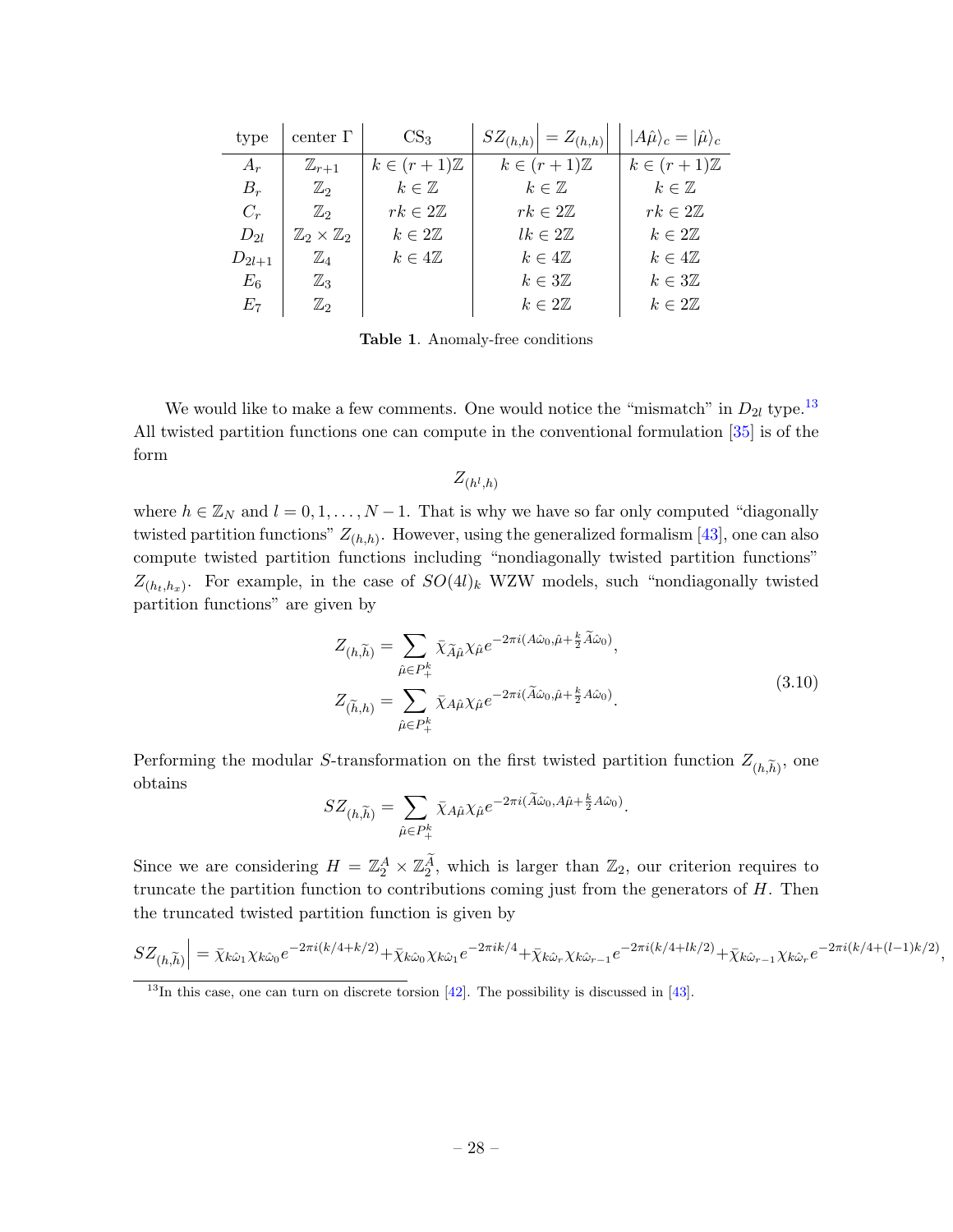or in the matrix form

$$
SZ_{(h,\widetilde{h})} \Big| \longleftrightarrow e^{-2\pi i k/4} \begin{pmatrix} 0 & 1 & 0 & 0 \\ e^{-2\pi i k/2} & 0 & 0 & 0 \\ 0 & 0 & 0 & e^{-2\pi i (l-1)k/2} \\ 0 & 0 & e^{-2\pi i (l-1)k/2} & 0 \end{pmatrix} =: U' \tag{3.11}
$$

in the basis  $\{\hat{k}\hat{\omega}_0, \hat{k}\hat{\omega}_1, \hat{k}\hat{\omega}_r\}$ , where as before row and column label  $\chi$  and  $\bar{\chi}$ , respectively. Similarly, truncating the second twisted partition function of [\(3.10\)](#page-29-1), one obtains

$$
Z_{(\widetilde{h},h)}\Big| = \bar{\chi}_{k\hat{\omega}_1}\chi_{k\hat{\omega}_0}e^{-2\pi ik/4} + \bar{\chi}_{k\hat{\omega}_0}\chi_{k\hat{\omega}_1}e^{-2\pi i(k/4+k/2)} + \bar{\chi}_{k\hat{\omega}_r}\chi_{k\hat{\omega}_{r-1}}e^{-2\pi i(k/4+(l-1)k/2)} + \bar{\chi}_{k\hat{\omega}_{r-1}}\chi_{k\hat{\omega}_r}e^{-2\pi i(k/4+lk/2)}
$$

,

or in the matrix form

$$
Z_{(\widetilde{h},h)} \Big| \longleftrightarrow e^{-2\pi i k/4} \begin{pmatrix} 0 & e^{-2\pi i k/2} & 0 & 0 \\ 1 & 0 & 0 & 0 \\ 0 & 0 & 0 & e^{-2\pi i (l-1)k/2} \\ 0 & 0 & e^{-2\pi i lk/2} & 0 \end{pmatrix} =: U. \tag{3.12}
$$

Thus the  $\tilde{D}$  matrix is given by

$$
\widetilde{D} := U^{-1}U' = \begin{pmatrix} e^{-2\pi ik/2} & & & \\ & e^{2\pi ik/2} & & \\ & & e^{-2\pi ik/2} & \\ & & & e^{2\pi ik/2} \end{pmatrix} .
$$
\n(3.13)

The  $\widetilde{D}$  matrix is equal to the identity matrix iff  $k \in 2\mathbb{Z}$ , indicating that there is no mixed anomaly between  $\mathbb{Z}_2^A$  and  $\mathbb{Z}_2^A$  iff  $k \in 2\mathbb{Z}$ . Provided this result, the results of  $D_{2l}$  type in the table [1](#page-29-2) match with the reduced density matrix method as well as invariant boundary state criterion. Combining all these results, one can identify the anomaly which exists when  $l \in 2\mathbb{Z}$  and  $k \in 2\mathbb{Z}+1$  as a purely mixed anomaly between  $\mathbb{Z}_2^A$  and  $\mathbb{Z}_2^A$ . In this way, one can gain more detailed information about anomalies. Furthermore, this example supports more general version of our criterion  $(1.1)$ . Finally, the result proves the equivalence

edgeable with 
$$
\Gamma \iff \Gamma
$$
 is anomaly free (3.14)

when one uses the full center Γ. As we explained in the introduction  $(1.3)$ ,  $(\Rightarrow)$  is automatic from the nilpotence of the boundary operator  $\partial^2 = 0$ . It turns out that the opposite direction  $(\Leftarrow)$  does not hold in general when one considers subgroups of the centers as we see below, and it seems accidental that this direction holds when one considers the full center  $\Gamma$ .

### <span id="page-30-0"></span>3.7 Invariant boundary states and anomaly decoupling

After studying many examples in previous subsections, we would like to discuss the general relation between anomalies and invariant boundary states. Recently it has been conjectured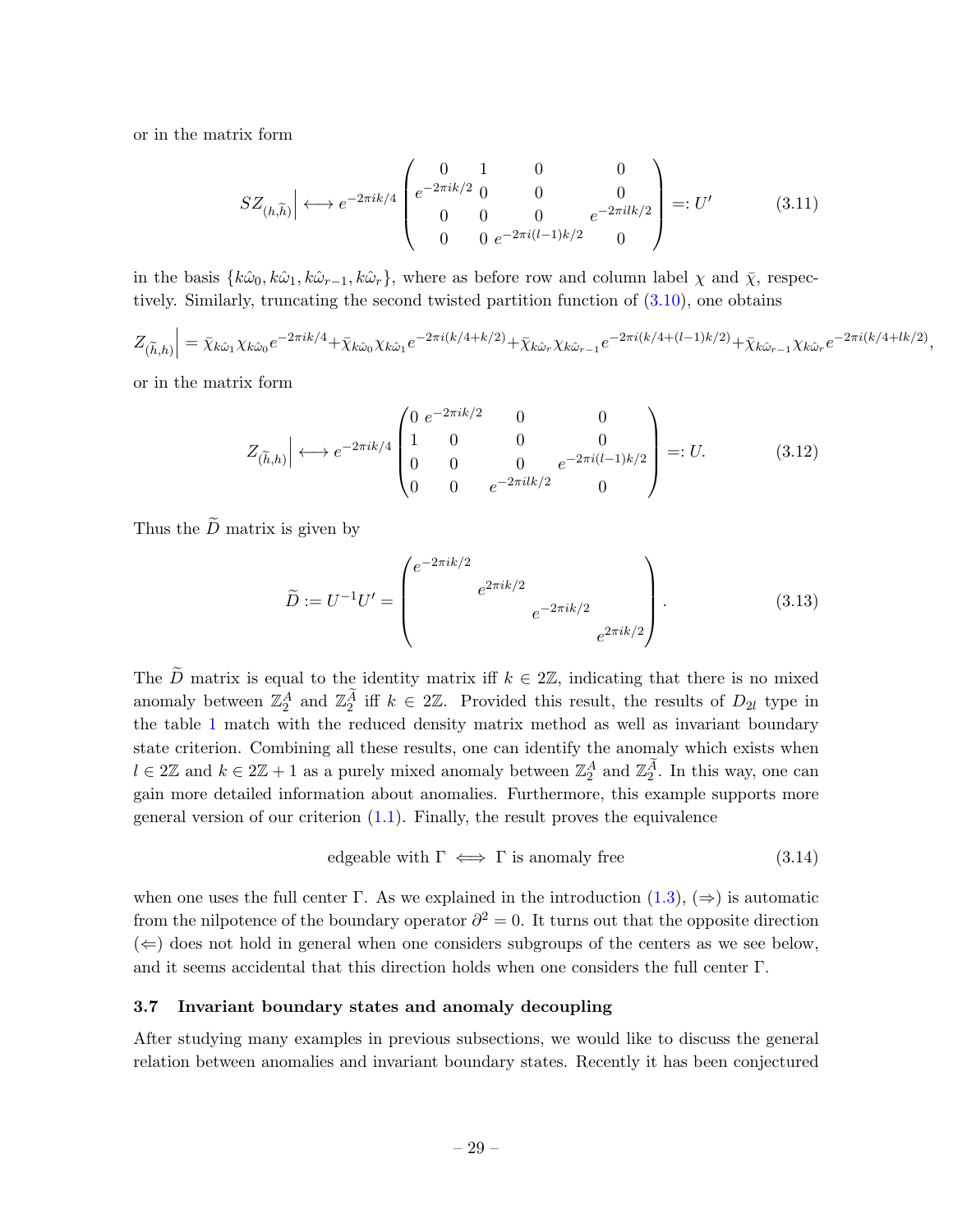that an H-invariant boundary state will indicate that H is "anomaly-decoupled"  $[22]$ . More precisely, consider an arbitrary subgroup H of the entire global symmetry. If there exists an  $H$ -invariant boundary state, then  $H$  is completely free of anomalies, including both anomalies involving only  $H$  and mixed anomalies between  $H$  and other symmetries. We prove in this section that this is indeed true in WZW models, which therefore supports the conjecture.

Let us denote the generators of H by  $A_i$   $(i \in I)$ .<sup>[14](#page-31-0)</sup> Thus if  $H = \mathbb{Z}_N$ ,  $A^N = id_H$ , and if  $H = \mathbb{Z}_M \times \mathbb{Z}_N$ ,  $I = \{1, 2\}$  and  $A_1^M = id_H, A_2^N = id_H$ . We would like to show

$$
\exists \hat{\mu} \in P_+^k \ s.t. \ \forall i \in I, A_i \hat{\mu} = \hat{\mu} \iff \forall A' \in \mathcal{O}(\hat{\mathbf{g}}), \forall i \in I, \ e^{-2\pi i k (A_i \hat{\omega}_0, A' \hat{\omega}_0)} = 1 \ ,
$$

where the equation in the right hand side means that the group H constructed of  $A_i$ s is decoupled with other symmetries. To support the conjecture in [\[22\]](#page-44-0), i.e., the existence of an invariant boundary state implies anomaly-decoupling, we only need to show  $(\Rightarrow)$ . We postpone the discussion of the opposite direction  $(\Leftarrow)$  to appendix [B.](#page-37-0)

(⇒) We first consider the case  $H = B(G)$ . Recall that for any element  $b \in B(G)$ , there corresponds an element  $A \in \mathcal{O}(\hat{g})$  via

$$
b\hat{\lambda} = \hat{\lambda} b(\hat{\lambda}) = \hat{\lambda} e^{-2\pi i (A\hat{\omega}_0, \hat{\lambda})}.
$$
 (3.15)

Consider the commutation of  $b_i$  with another element of outer automorphism  $A'$ , in the case of WZW models we have

<span id="page-31-1"></span>
$$
b_i A' = A' b_i e^{-2\pi i k (A_i \hat{\omega}_0, A' \hat{\omega}_0)}, \qquad (3.16)
$$

which is eq. $(17.31)$  in  $[35]$ . Given the invariant boundary state characterized by an affine weight  $\hat{\mu} \in P_+^k$ , consider the action of  $b_i A'$  on  $\hat{\mu}$ 

$$
b_i A' \hat{\mu} = A' b_i e^{-2\pi i k (A_i \hat{\omega}_0, A' \hat{\omega}_0)} \hat{\mu}
$$
  
= 
$$
e^{-2\pi i k (A_i \hat{\omega}_0, A' \hat{\omega}_0)} A' b_i \hat{\mu}
$$
  
= 
$$
e^{-2\pi i k (A_i \hat{\omega}_0, A' \hat{\omega}_0)} e^{-2\pi i (A_i \hat{\omega}_0, \hat{\mu})} A' \hat{\mu},
$$

where we used [\(3.16\)](#page-31-1). <sup>[15](#page-31-2)</sup> Since A' is an element of  $\mathcal{O}(\hat{g}) \simeq H$ , there exists  $p', q', \dots \in \mathbb{N}$  such that  $A' = A_1^{p'} A_2^{q'}$  $\frac{q}{2}$  .... Thus we have

$$
A'\hat{\mu} = A_1^{p'}A_2^{q'}\cdots \hat{\mu} = \hat{\mu} ,
$$

where we have used  $A_i^q \hat{\mu} = \hat{\mu}$  which is a consequence of invariant boundary state condition. Plugging this into  $b_i A' \hat{\mu}$  just computed, we obtain

$$
0 = \left(e^{-2\pi i k(A_i\hat{\omega}_0, A'\hat{\omega}_0)} - 1\right)e^{-2\pi i(A_i\hat{\omega}_0, \hat{\mu})}\hat{\mu} .
$$

Multiplying both sides by  $e^{2\pi i(A_i\hat{\omega}_0,\hat{\mu})}$  we arrive

$$
0 = \left(e^{-2\pi i k(A_i\hat{\omega}_0, A'\hat{\omega}_0)} - 1\right)\hat{\mu}.
$$

<span id="page-31-0"></span><sup>14</sup>When there is only one generator, we will omit the subscript for notational economy.

<span id="page-31-2"></span><sup>&</sup>lt;sup>15</sup>Since H is a subgroup of the center, this is also trivially true for  $b_i \in H$ .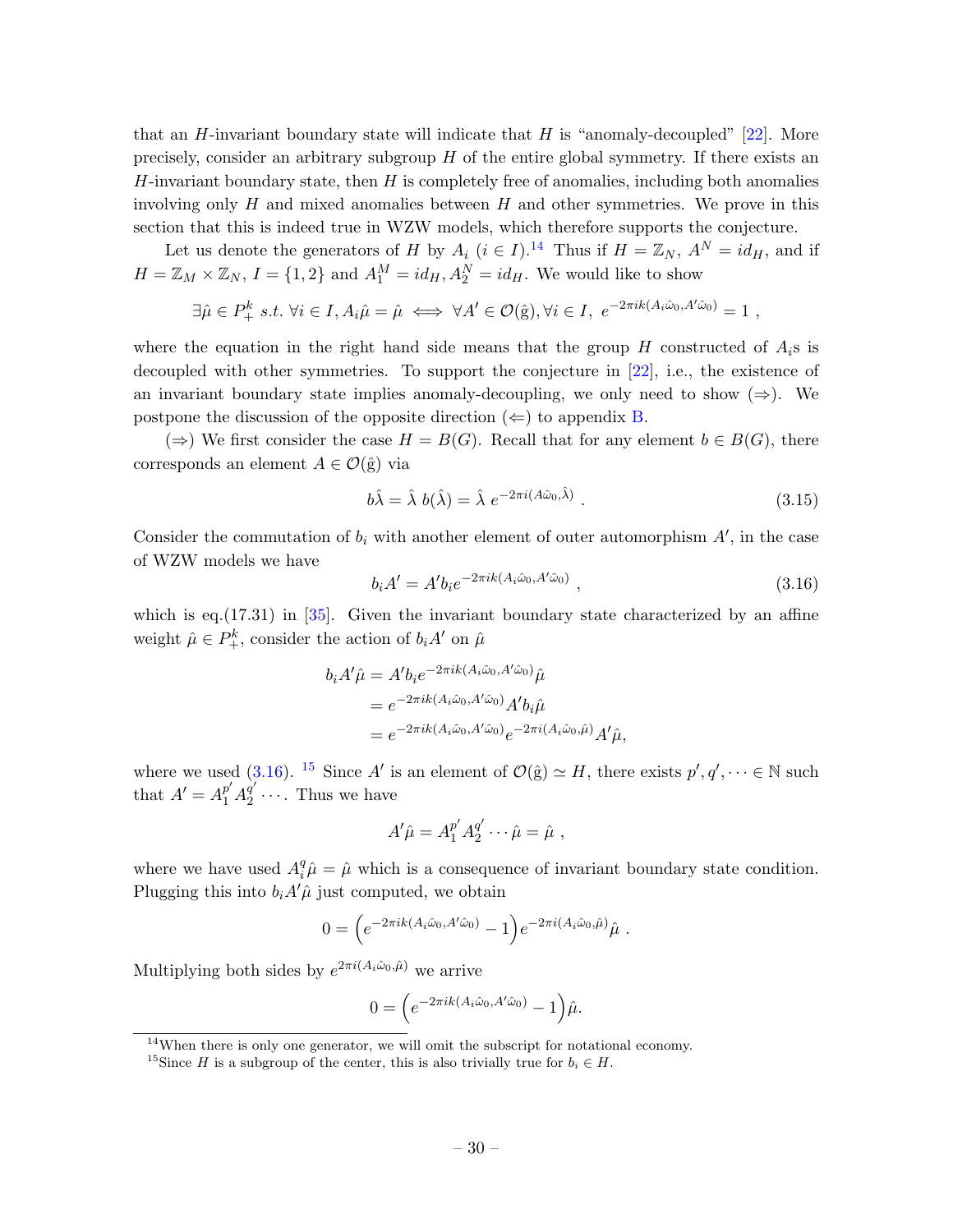When  $\hat{\mu}$  is nonzero, which is true in our discussion, we must have

$$
e^{-2\pi i k(A_i\hat{\omega}_0, A'\hat{\omega}_0)} = 1,
$$

proving the desired result.

Next, let us consider subgroups  $H$ . Only  $A_r$  and  $D_r$  type have nontrivial subgroups, so we focus on them.

 $A_r$  type In this case,  $G = \mathbb{Z}_{r+1}$ . Suppose  $r+1 = lm$  where l and m are integers larger than one. Then there is a nontrivial subgroup  $\mathbb{Z}_l \subset \mathbb{Z}_{lm}$ .<sup>[16](#page-32-0)</sup> Denoting the generator of  $\mathbb{Z}_{lm}$ as A, i.e.,  $A^{lm} = id_G$ , the subgroup is generated by  $A^m$ ,  $(A^m)^l = id_G$ . Assume there exists  $\hat{\mu} \in P_+^k$  such that  $A^m \hat{\mu} = \hat{\mu}$ . Then it requires

$$
\mu_0 = \mu_m = \mu_{2m} = \dots = \mu_{(l-1)m} \& \mu_1 = \mu_{m+1} = \mu_{2m+1} \dots = \mu_{(l-1)m+1} \& \n\cdots \& \mu_{m-1} = \mu_{2m-1} = \mu_{3m-1} = \dots = \mu_{lm-1}.
$$

Thus the level is given by

$$
k \equiv \sum_{j=0}^{lm-1} \mu_j = l(\mu_0 + \mu_1 + \dots + \mu_{m-1}) \in l\mathbb{Z}.
$$

Now, we would like to show that if  $k$  is a multiple of  $l$ , then the phases

$$
e^{-2\pi i k(A^m\hat{\omega}_0, A'\hat{\omega}_0)}
$$

are trivial. The scalar products are computed as

$$
(Am\hat{\omega}_0, Aj\hat{\omega}_0) = F_{mj} = j\frac{l-1}{l} \quad (j = 0, 1, ..., m),
$$
  

$$
(Am\hat{\omega}_0, Aj\hat{\omega}_0) = F_{mj'} = \frac{lm - j'}{l} \quad (j' = m + 1, m + 2, ..., lm - 1).
$$

Therefore, if  $k \in \mathbb{Z}$ ,  $k(A^m\hat{\omega}_0, A'\hat{\omega}_0) \in \mathbb{Z}$ . We conclude

$$
\forall A' \in \mathcal{O}(\hat{\mathbf{g}}), \quad e^{-2\pi i k (A^m \hat{\omega}_0, A' \hat{\omega}_0)} = 1.
$$

 $D_{2l}$  type In this case,  $G = \mathbb{Z}_2^A \times \mathbb{Z}_2^A$ , and there are three nontrivial subgroups  $H =$  $\mathbb{Z}_2^A, \mathbb{Z}_2^{\tilde{A}}, \mathbb{Z}_2^{\tilde{A}A}$ , where we denote different generators by superscripts. Let us study each subgroup in turn.

•  $\mathbb{Z}_2^A$ : In this case, as we saw before,  $A\hat{\mu} = \hat{\mu}$  requires

$$
\mu_0=\mu_1\&\mu_{r-1}=\mu_r.
$$

<span id="page-32-0"></span><sup>&</sup>lt;sup>16</sup>One can of course repeat the following argument exchanging l and m. Without loss of generality, we only consider the subgroup  $\mathbb{Z}_l$  below.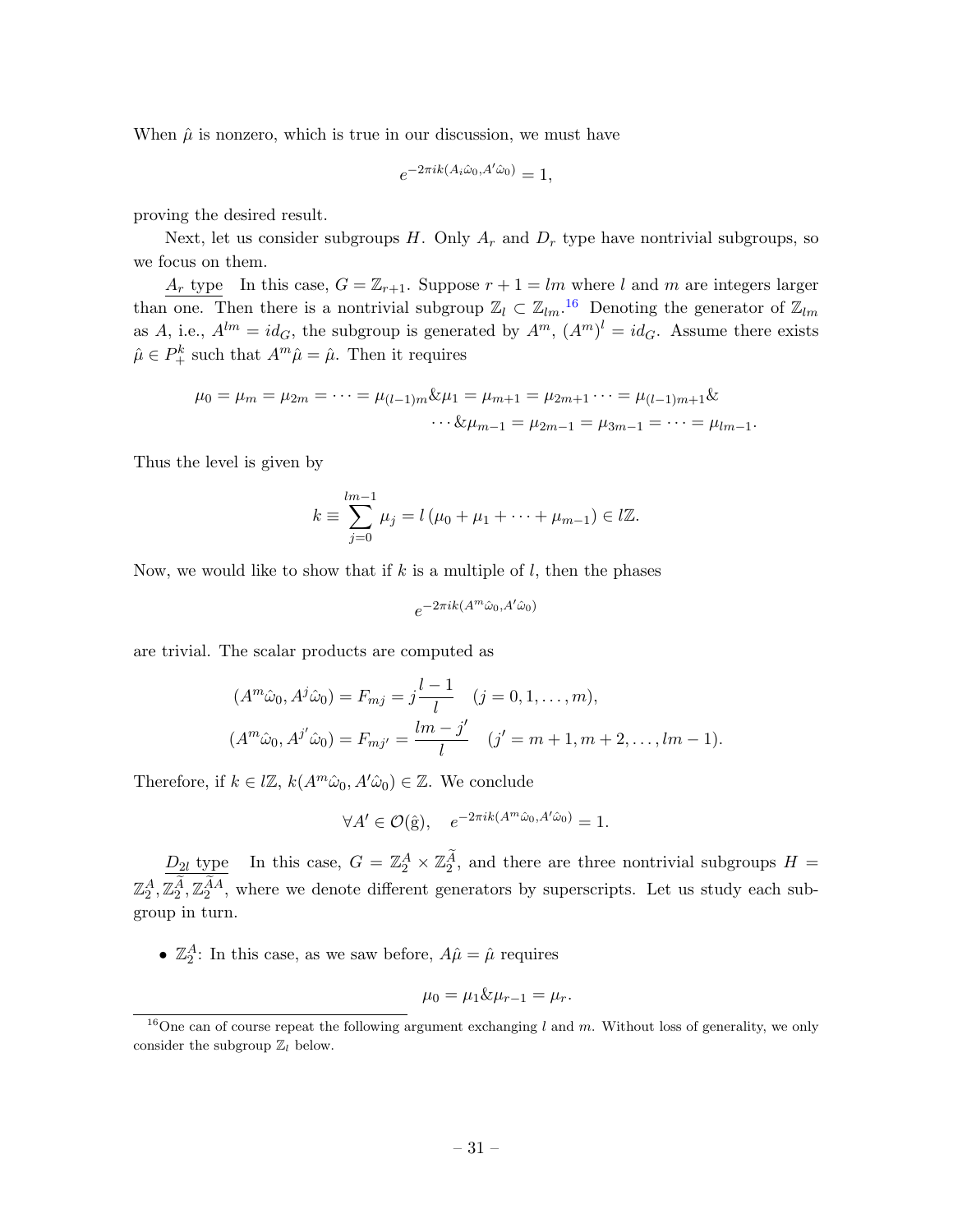So the level is given by

$$
k \equiv \mu_0 + \mu_1 + 2\sum_{j=2}^{r-2} \mu_j + \mu_{r-1} + \mu_r = 2\left(\mu_0 + \sum_{j=2}^{r-2} \mu_j + \mu_{r-1}\right) \in 2\mathbb{Z}.
$$

The scalar products appearing in the phase  $e^{-2\pi i k(A\hat{\omega}_0, A'\hat{\omega}_0)}$  are computed as

$$
(A\hat{\omega}_0, \hat{\omega}_0) = 0,
$$
  
\n
$$
(A\hat{\omega}_0, A\hat{\omega}_0) = (\hat{\omega}_1, \hat{\omega}_1) = 1,
$$
  
\n
$$
(A\hat{\omega}_0, \tilde{A}\hat{\omega}_0) = (\hat{\omega}_1, \hat{\omega}_r) = \frac{1}{2},
$$
  
\n
$$
(A\hat{\omega}_0, \tilde{A}A\hat{\omega}_0) = (\hat{\omega}_1, \hat{\omega}_{r-1}) = \frac{1}{2}
$$

.

.

Thus if k is even,  $k(A\hat{\omega}_0, A'\hat{\omega}_0) \in \mathbb{Z}$ , and we have

$$
\forall A' \in \mathcal{O}(\hat{g}), \quad e^{-2\pi i k(A\hat{\omega}_0, A'\hat{\omega}_0)} = 1.
$$

•  $\mathbb{Z}_2^A$ : In this case, as we saw before,  $\widetilde{A}\hat{\mu} = \hat{\mu}$  requires

$$
\mu_0 = \mu_r \& \mu_1 = \mu_{r-1} \& \cdots \& \mu_{l-1} = \mu_{l+1} \& \mu_l
$$
 is free.

So the level is given by

$$
k \equiv \mu_0 + \mu_1 + 2\sum_{j=2}^{r-2} \mu_j + \mu_{r-1} + \mu_r = 2\left(\mu_0 + \mu_1 + 2\sum_{j=2}^{l-1} \mu_j + \mu_l\right) \in 2\mathbb{Z}.
$$

The scalar products appearing in the phase  $e^{-2\pi i k(\tilde{A}\hat{\omega}_0, A'\hat{\omega}_0)}$  are computed as

$$
(\widetilde{A}\hat{\omega}_0, \hat{\omega}_0) = 0,
$$
  
\n
$$
(\widetilde{A}\hat{\omega}_0, A\hat{\omega}_0) = (\hat{\omega}_r, \hat{\omega}_1) = \frac{1}{2},
$$
  
\n
$$
(\widetilde{A}\hat{\omega}_0, \widetilde{A}\hat{\omega}_0) = (\hat{\omega}_r, \hat{\omega}_r) = \frac{l}{2},
$$
  
\n
$$
(\widetilde{A}\hat{\omega}_0, \widetilde{A}A\hat{\omega}_0) = (\hat{\omega}_r, \hat{\omega}_{r-1}) = \frac{l-1}{2}
$$

Thus if k is even,  $k(\tilde{A}\hat{\omega}_0, A'\hat{\omega}_0) \in \mathbb{Z}$ , and we have

$$
\forall A' \in \mathcal{O}(\hat{g}), \quad e^{-2\pi i k(\widetilde{A}\hat{\omega}_0, A'\hat{\omega}_0)} = 1.
$$

•  $\mathbb{Z}_2^{\tilde{A}A}$ : In this case,  $\tilde{A}A\hat{\mu} = \hat{\mu}$  requires

$$
\mu_0 = \mu_{r-1} \& \mu_1 = \mu_r \& \cdots \& \mu_{l-1} = \mu_{l+1} \& \mu_l
$$
 is free.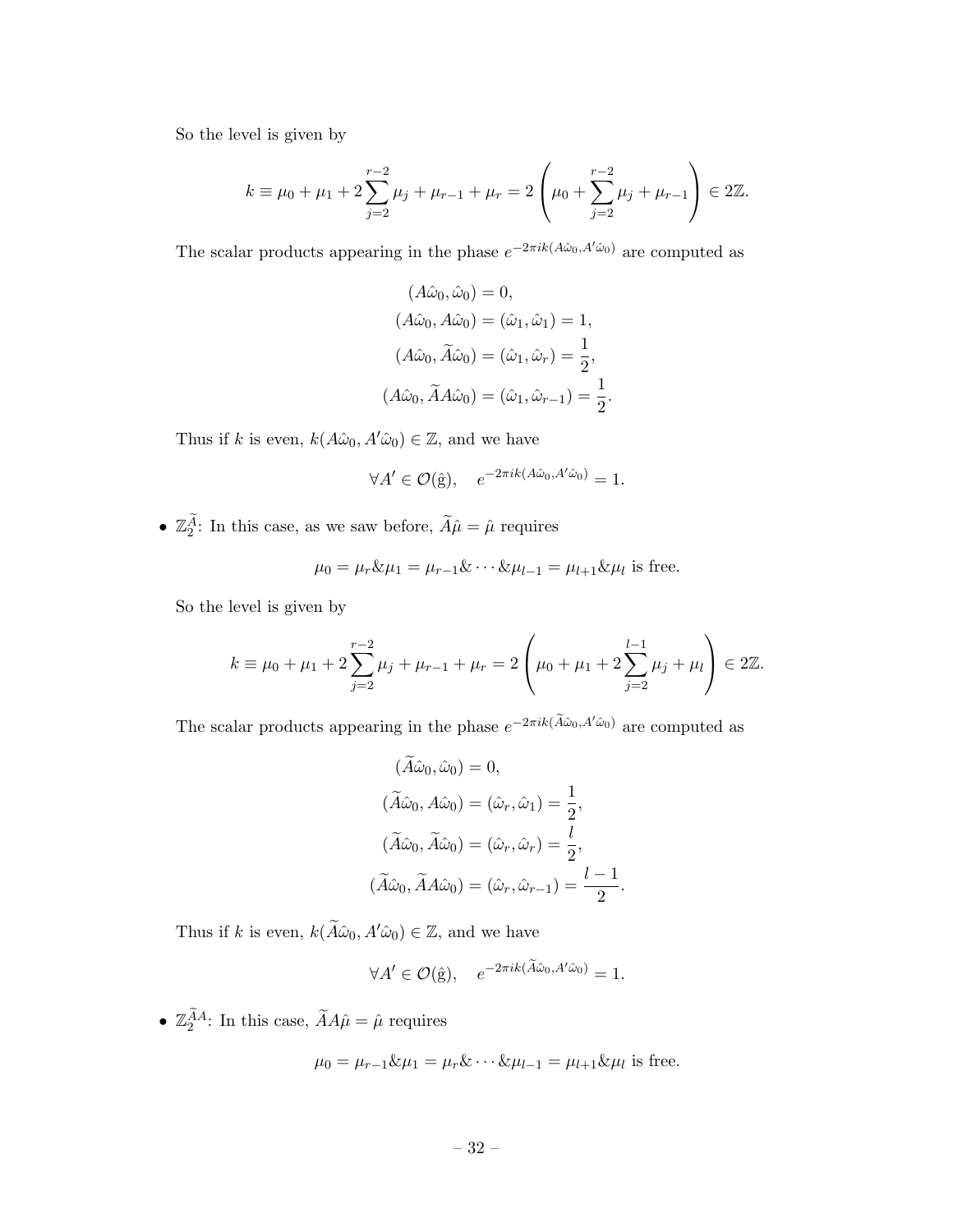So the level is given by

$$
k \equiv \mu_0 + \mu_1 + 2\sum_{j=2}^{r-2} \mu_j + \mu_{r-1} + \mu_r = 2\left(\mu_0 + \mu_1 + 2\sum_{j=2}^{l-1} \mu_j + \mu_l\right) \in 2\mathbb{Z}.
$$

The scalar products appearing in the phase  $e^{-2\pi i k(A\hat{\omega}_0, A'\hat{\omega}_0)}$  are computed as

$$
(AA\hat{\omega}_0, \hat{\omega}_0) = 0,
$$
  
\n
$$
(\tilde{A}A\hat{\omega}_0, A\hat{\omega}_0) = (\hat{\omega}_{r-1}, \hat{\omega}_1) = \frac{1}{2},
$$
  
\n
$$
(\tilde{A}A\hat{\omega}_0, \tilde{A}\hat{\omega}_0) = (\hat{\omega}_{r-1}, \hat{\omega}_r) = \frac{l-1}{2},
$$
  
\n
$$
(\tilde{A}A\hat{\omega}_0, \tilde{A}A\hat{\omega}_0) = (\hat{\omega}_{r-1}, \hat{\omega}_{r-1}) = \frac{l}{2}.
$$

Thus if k is even,  $k(\tilde{A}A\hat{\omega}_0, A'\hat{\omega}_0) \in \mathbb{Z}$ , and we have

$$
\forall A' \in \mathcal{O}(\hat{g}), \quad e^{-2\pi i k(\tilde{A}A\hat{\omega}_0, A'\hat{\omega}_0)} = 1.
$$

In short, we saw the phases are trivial in all cases if there exists invariant boundary states, as stated.

 $D_{2l+1}$  type In this case, since  $G = \mathbb{Z}_4$ , the only nontrivial subgroup is  $H = \mathbb{Z}_2$ . Denoting the generator of  $\mathbb{Z}_4$  by A, i.e.,  $A^4 = id_G$ , the generator of H is given by  $A^2$ . Suppose there exists  $\hat{\mu} \in P_+^k$  such that  $A^2 \hat{\mu} = \hat{\mu}$ . Using the action of A as we gave before, the assumption requires

$$
A^{2}[\mu_0; \mu_1, \mu_2, \cdots, \mu_{r-2}, \mu_{r-1}, \mu_r] = [\mu_1; \mu_0, \mu_2, \cdots, \mu_{r-2}, \mu_r, \mu_{r-1}] \stackrel{!}{=} \hat{\mu},
$$

or

$$
\mu_0 = \mu_1 \& \mu_{r-1} = \mu_r.
$$

Thus the level is given by

$$
k \equiv \mu_0 + \mu_1 + 2\sum_{j=2}^{r-2} \mu_j + \mu_{r-1} + \mu_r = 2\left(\mu_0 + \sum_{j=2}^{r-2} \mu_j + \mu_{r-1}\right) \in 2\mathbb{Z}.
$$
 (3.17)

We would like to show if  $k \in 2\mathbb{Z}$ , then the phases

$$
e^{-2\pi i(A^2\hat{\omega}_0, A'\hat{\omega}_0)}
$$

are trivial. The scalar products are computed as

$$
(A^{2}\hat{\omega}_{0}, \hat{\omega}_{0}) = 0,
$$
  
\n
$$
(A^{2}\hat{\omega}_{0}, A\hat{\omega}_{0}) = (\hat{\omega}_{1}, \hat{\omega}_{r}) = \frac{1}{2},
$$
  
\n
$$
(A^{2}\hat{\omega}_{0}, A^{2}\hat{\omega}_{0}) = (\hat{\omega}_{1}, \hat{\omega}_{1}) = 1,
$$
  
\n
$$
(A^{2}\hat{\omega}_{0}, A^{3}\hat{\omega}_{0}) = (\hat{\omega}_{1}, \hat{\omega}_{r-1}) = \frac{1}{2}.
$$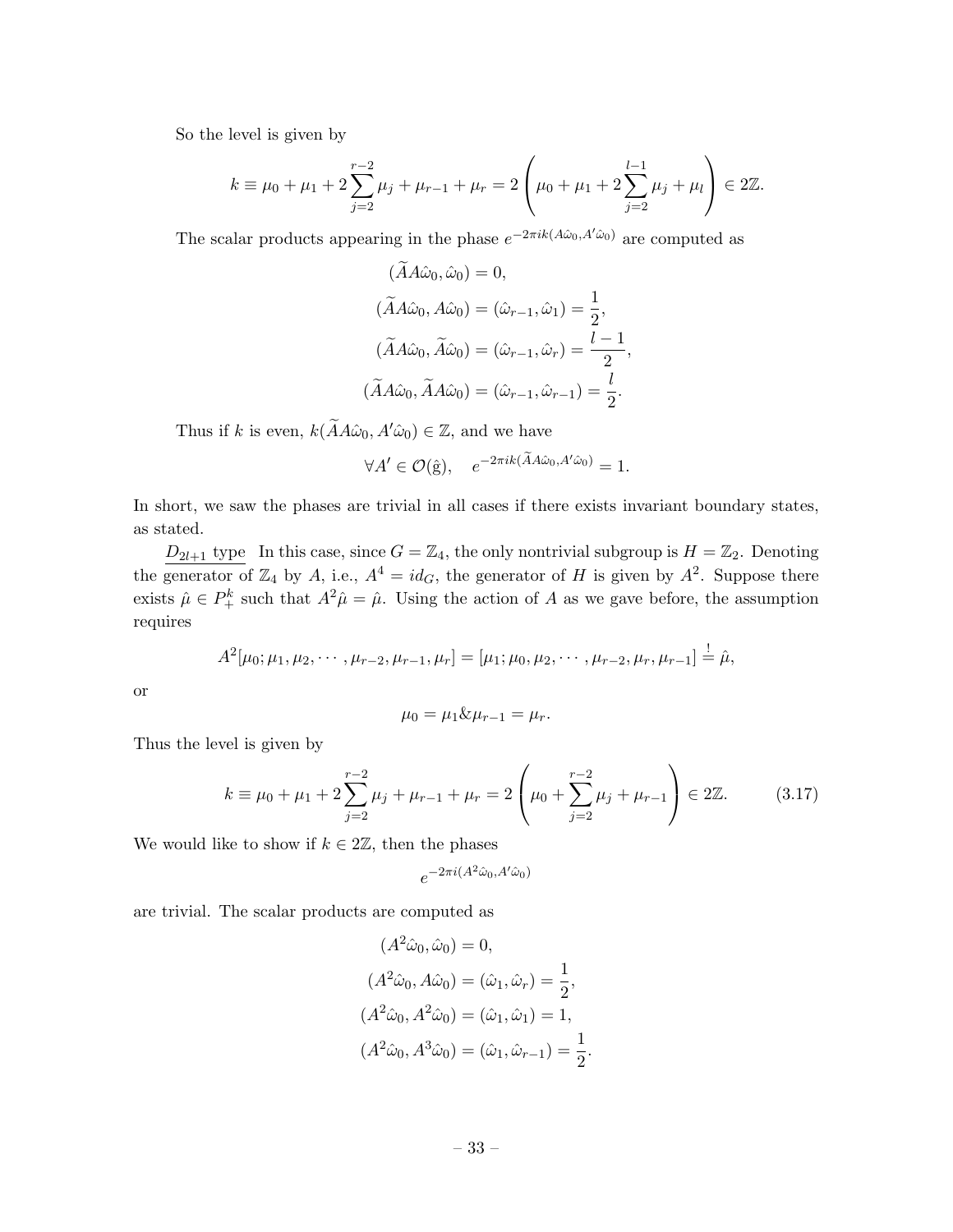Therefore, if k is even,  $k(A^2\hat{\omega}_0, A'\hat{\omega}_0) \in \mathbb{Z}$ , and we conclude

$$
\forall A' \in \mathcal{O}(\hat{\mathbf{g}}), \quad e^{-2\pi i k (A^2 \hat{\omega}_0, A' \hat{\omega}_0)} = 1,
$$

as stated. In short, our results in this section can be summarized as

$$
H(\subset G)
$$
-edgeable  $\iff H$  is anomaly-decoupled  $\subset H$  is anomaly free. (3.18)

We leave the proof of the opposite direction  $(\Leftarrow)$  in appendix [B.](#page-37-0) Thus we demonstrated that in WZW models invariant boundary state condition and anomaly decoupled are equivalent.

### <span id="page-35-0"></span>4 Discussions

In this paper we proposed a modular transformation approach to detect an anomaly for a discrete internal global symmetry G in two-dimensional diagonal RCFTs based on twisted torus partition functions. This was motivated by searching for the two-dimensional analogy of a pair of linked symmetry lines (Wilson loops) in three-dimensional Chern-Simons theory in the light of bulk/boundary correspondence. We have explicitly shown that a criterion

<span id="page-35-1"></span>
$$
SZ_{(h,h')} \Big| = Z_{(h',h)} \Big| \tag{4.1}
$$

exactly reproduces the anomaly-free conditions for a large class of CFT models. The underlying intuition for our criterion  $(4.1)$  is that S-transformation can flip the ordering of insertions of topological defect lines. This criterion can detect both anomaly of symmetry G and the mixed anomaly between symmetries  $G_1$  and  $G_2$  where h and h' are generators,  $h \in G_1$  and  $h' \in G_2$ . Using twisted torus partition function we also generalize the orbifolding condition in [\[20,](#page-44-1) [35\]](#page-44-6) to the cases when G is a product group. One can view our criterion  $(4.1)$  and orbifolding condition as consistency conditions coming from modular S-transformation and modular T-transformation respectively, which indicates that modular transformations play important roles in detecting anomalies. By explicitly analyzing WZW models and minimal models, we demonstrate a chain of relations:

 $H(\subset G)$ -edgeable  $\iff H$ -anomaly decoupled  $\subset H$ -anomaly free  $\subset H$ -orbifoldable.

We believe that this chain of relations is true for all symmetries captured by Verlinde lines in diagonal rational conformal field theories. The validity of them for more general symmetries and more general conformal field theories is not obvious and we leave it as an interesting future problem. It would also be interesting to consider RG flows between WZW models as in [\[44\]](#page-45-7) matching the anomalies.

# Acknowledgement

We are grateful for helpful discussions with Yang Qi, Shu Heng Shao, Yuji Tachikawa, Yidun Wan, Chenjie Wang and Shimon Yankielowicz.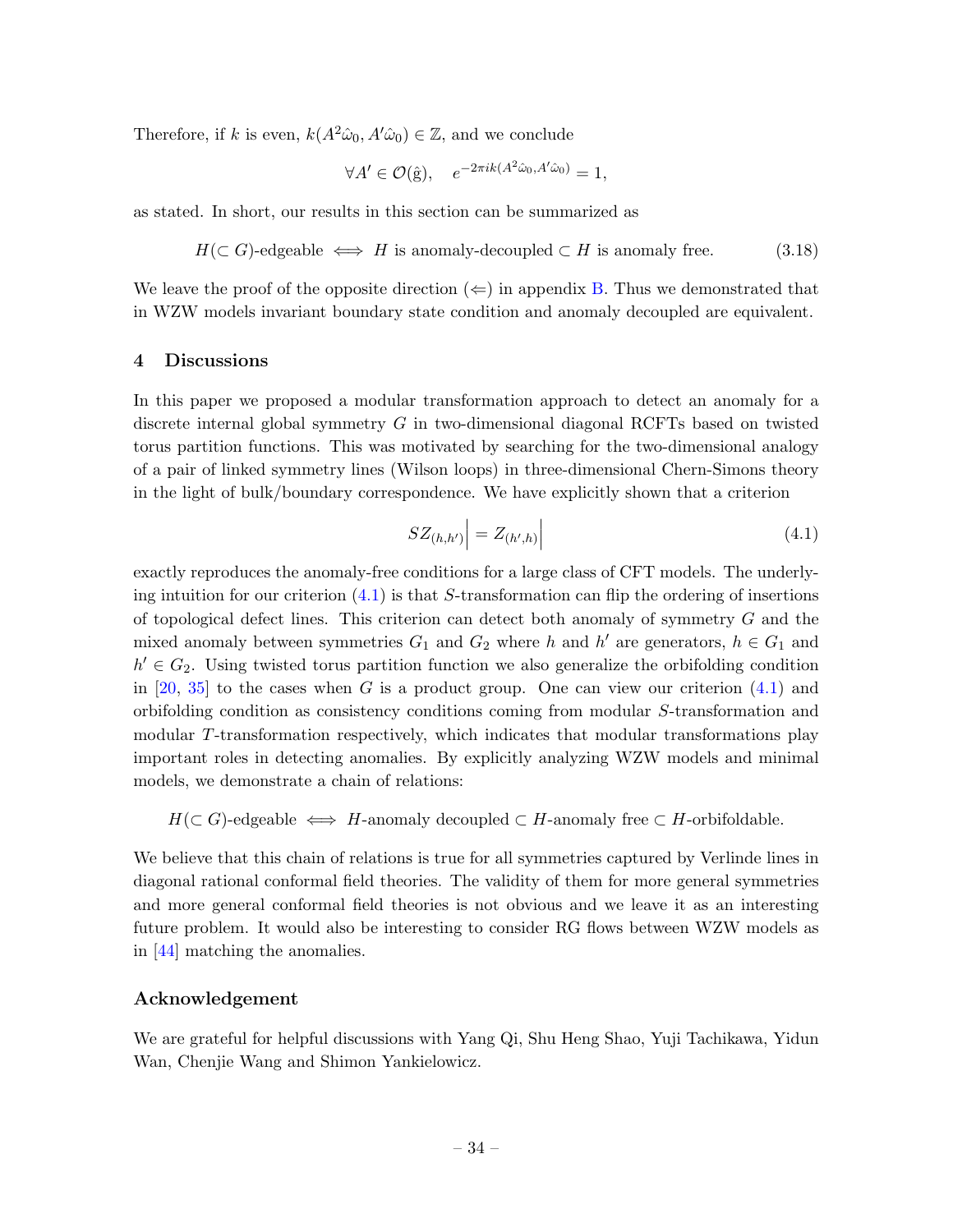### <span id="page-36-0"></span>A Generalized orbifolding

We review a generalized orbifolding procedure, focusing on WZW models following [\[35\]](#page-44-6). The center of the gauge group of WZWs is  $B(\hat{G})$ , which is isomorphic to the outer automorphism symmetry  $\mathcal{O}(\hat{g})$ . The first step is to project the Hilbert space of the diagonal theory

$$
Z(\tau) = \sum_{\hat{\lambda} \in P_{+}^{k}} \chi_{\hat{\lambda}}(\tau) \bar{\chi}_{\hat{\lambda}}(\bar{\tau})
$$
\n(A.1)

onto the  $B(\hat{G})$  invariant states. Let b be a generator of a cyclic group  $B(\hat{G})$  of order N,  $b^N = 1$ . The projection operator is

$$
\mathcal{B} = \frac{1}{N} \sum_{q=0}^{N-1} b^q .
$$
 (A.2)

The action of b on characters is defined by

$$
b\,\chi_{\hat{\lambda}} = \chi_{\hat{\lambda}}b(\hat{\lambda})\,. \tag{A.3}
$$

The operator to generate the twisted sectors is given by

$$
\mathcal{A} = \sum_{p=0}^{N-1} A^p \tag{A.4}
$$

with

$$
A\chi_{\hat{\lambda}} = \chi_{A\hat{\lambda}} \tag{A.5}
$$

It acts on the  $B(\hat{G})$  projected invariant states. Here A is an element of  $\mathcal{O}(\hat{g})$ . If A and b commute, the candidate mass matrix  $\mathcal{M} = \mathcal{AB}$  will be modular invariant. However this is not the case because  $Ab \neq bA$ . To compensate the noncommutativity we define a improved product  $\star$  by

$$
A' \star b := A' b e^{-ik\pi(A\hat{\omega}_0, A'\hat{\omega}_0)}, \quad b \star A' := b A' e^{ik\pi(A\hat{\omega}_0, A'\hat{\omega}_0)}, \tag{A.6}
$$

which satisfy the commutation relation

$$
A' \star b = b \star A' \tag{A.7}
$$

One can check that the improved mass matrix

$$
\widetilde{\mathcal{M}} = \frac{1}{N} \sum_{p,q=0}^{N-1} A^p \star b^q
$$
\n(A.8)

is modular invariant. However this does not always make sense unless the following consistency condition is satisfied:  $\widetilde{\mathcal{M}}$  must be invariant under  $b^q \to b^{q+N}$ . This is the same condition as one can obtain from

$$
Z_{(h^N,h)} = Z_{(1,h)} \t{,} \t\t(A.9)
$$

with  $h$  being the symmetry line corresponding to  $b$ . This leads to the condition [\[20,](#page-44-1) [35\]](#page-44-6)

$$
\frac{Nk}{2}|A\hat{\omega}_0|^2 \in \mathbb{Z} \ . \tag{A.10}
$$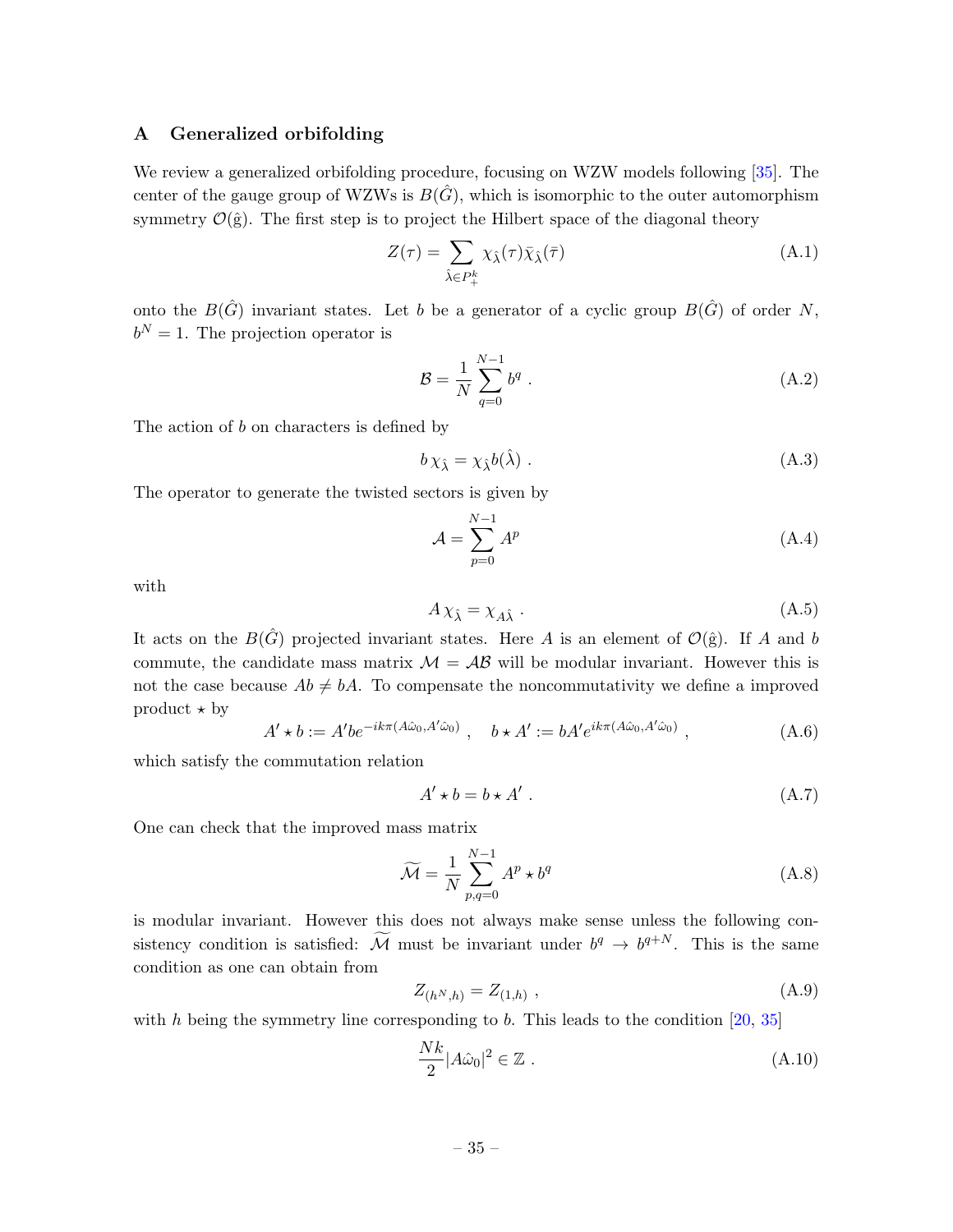### <span id="page-37-0"></span>B Center invariant boundary state and the mixed anomaly

In this appendix, we would like to complete the proof of the equivalence of an existence of invariant boundary states under the subgroups of centers and the trivial phases in the commutation relation of  $b_i \in B(G)$  and  $A' \in \mathcal{O}(\hat{g})$ . More precisely, we would like to show

$$
\exists \hat{\mu} \in P_+^k \ s.t. \ \forall i \in I, A_i \hat{\mu} = \hat{\mu} \iff \forall A' \in \mathcal{O}(\hat{\mathbf{g}}), \forall i \in I, \ e^{-2\pi i k (A_i \hat{\omega}_0, A' \hat{\omega}_0)} = 1.
$$

Since we have already shown  $(\Rightarrow)$  in subsection [3.7,](#page-30-0) we just show  $(\Leftarrow)$  here.

 $(\Leftarrow)$  This direction cannot be proven algebraically, and one has to study each case in detail. The key of the proof is that the conditions imposed on the levels by the trivial phases fix WZW models to those with invariant boundary states. More precisely, once the level is fixed to those required in section [3,](#page-25-0) exhaustive nature of dominant weights  $P_+^k$  guarantees an existence of invariant boundary states. As in section [3,](#page-25-0) we first consider full groups, then later consider subgroups.

# <span id="page-37-1"></span>B.1  $A_r$  type, i.e.,  $\mathfrak{su}(r+1)$

In this case, the outer automorphism group (and the center group) is isomorphic to a cyclic group  $\mathcal{O}(\hat{g}) \simeq \mathbb{Z}_{r+1}$ . Let us consider the fundamental element  $A \in \mathcal{O}(\hat{g})$  which maps

$$
A[\mu_0; \mu_1, \cdots, \mu_r] = [\mu_r; \mu_0, \cdots, \mu_{r-1}].
$$

Then, since  $A'\hat{\omega}_0$  runs all  $\hat{\omega}_j$  with  $j = 0, 1, \dots, r$ , the trivial phase condition imposes

$$
\forall j \in \{0, 1, \cdots, r\}, \quad e^{-2\pi i k(\hat{\omega}_1, \hat{\omega}_j)} = e^{-2\pi i k \frac{r-j+1}{r+1}} \stackrel{!}{=} 1.
$$

Thus we obtain

$$
k \in (r+1)\mathbb{Z}.\tag{B.1}
$$

To show there exists an invariant boundary state, let us consider the smallest positive level, namely  $k = r + 1$ . Generalization to the other levels are given in short.

Because of the exhaustive nature of dominant weights  $P_+^k$ , our theory  $\mathfrak{su}(r+1)_{r+1}$  necessarily contains an affine weight

$$
\hat{\mu}_{\text{I.B.}}^{(r+1)} = [1; 1, \cdots, 1].
$$

One can easily convince oneself that the boundary state corresponding to this affine weight is invariant under  $A \in \mathcal{O}(\hat{g})$ . Thus we could find an invariant state.

The other anomaly-free cases  $k = n(r + 1)$  with  $n \in \mathbb{Z}$  can be explored immediately by multiplying  $n$  to the invariant state we found;

$$
\hat{\mu}_{\text{I.B.}}^{(n(r+1))} = n\hat{\mu}_{\text{I.B.}}^{(r+1)} = [n; n, \cdots, n].
$$

Again, it is easy to see the boundary state of  $\mathfrak{su}(r+1)_{n(r+1)}$  WZW corresponding to this affine weight is invariant under  $A \in \mathcal{O}(\hat{g})$ .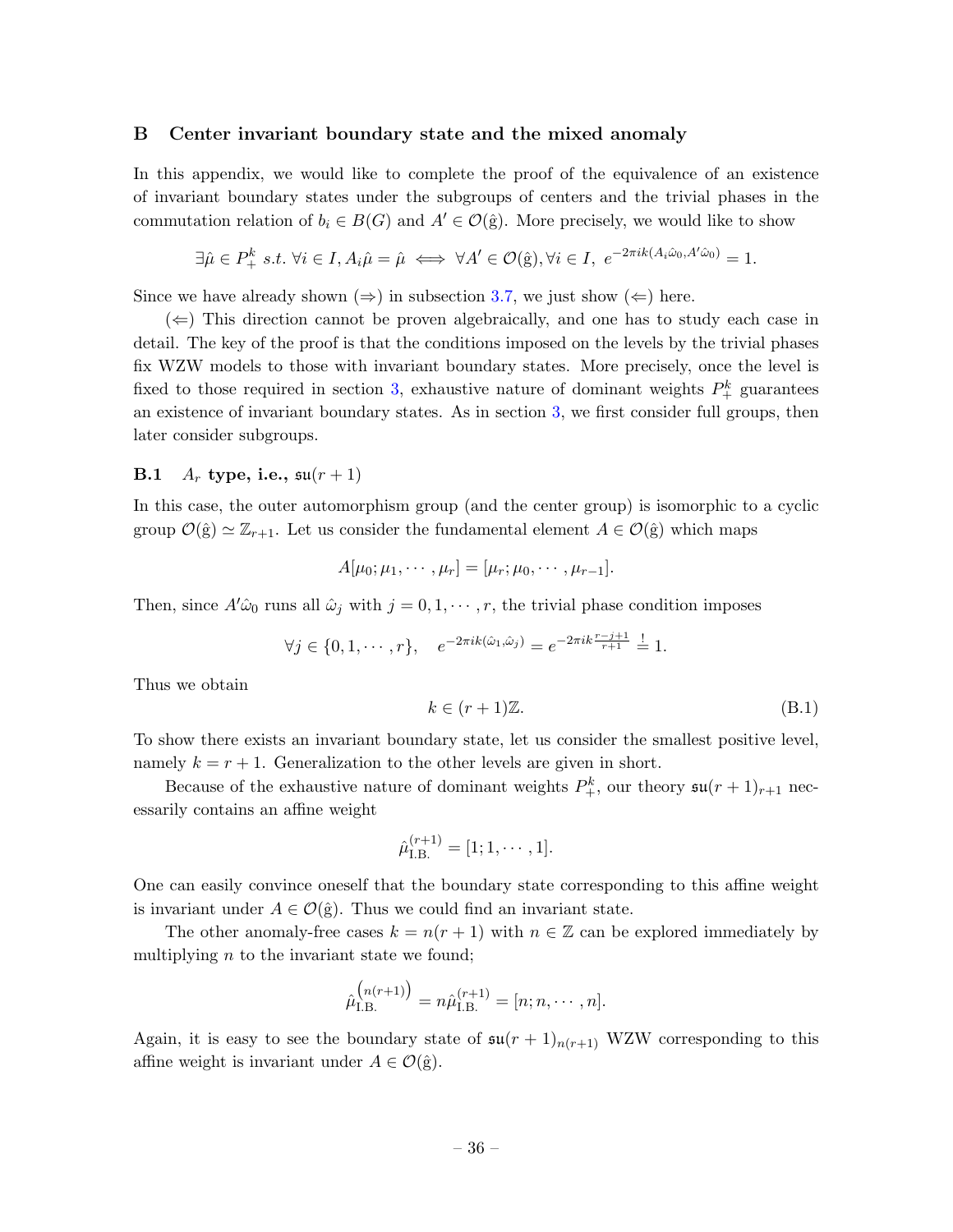# <span id="page-38-0"></span>**B.2**  $B_r$  type, i.e.,  $\mathfrak{so}(2r+1)$

The outer automorphism group (and the center group) is isomorphic to a cyclic group  $\mathcal{O}(\hat{g}) \simeq$  $\mathbb{Z}_2$ . So the only nontrivial element  $A \in \mathcal{O}(\hat{g})$  sends

$$
A[\mu_0; \mu_1, \mu_2, \cdots, \mu_r] = [\mu_1; \mu_0, \mu_2, \cdots, \mu_r].
$$

The trivial phase condition gives

$$
e^{-2\pi i k(\hat{\omega}_1,\hat{\omega}_0)} \stackrel{!}{=} 1 \stackrel{!}{=} e^{-2\pi i k(\hat{\omega}_1,\hat{\omega}_1)}.
$$

The first equality is automatically satisfied. Since  $(\hat{\omega}_1, \hat{\omega}_1) = 1$ , the second imposes

$$
k \in \mathbb{Z}.\tag{B.2}
$$

This condition is trivially satisfied. Let us pick an arbitrary integer  $k \in \mathbb{Z}$ , and try to construct an invariant boundary state in our  $\mathfrak{so}(2r+1)_k$  WZW model. As we saw in section [3,](#page-25-0) an existence of an invariant boundary state requires  $\mu_0 = \mu_1$ . Thus, for example, a boundary state corresponding to an affine weight

$$
\hat{\mu}_{\text{I.B.}}^{(k)} = [0; 0, \cdots, 0, k]
$$

is invariant under A. Thus we could construct an invariant boundary state.

## <span id="page-38-1"></span>**B.3**  $C_r$  type, i.e.,  $\mathfrak{sp}(2r)$

The outer automorphism group (and the center group) is isomorphic to a cyclic group  $\mathcal{O}(\hat{g}) \simeq$  $\mathbb{Z}_2$ . So nontrivial conditions are coming just from the nontrivial element  $A \in \mathcal{O}(\hat{g})$ . It sends

$$
A[\mu_0; \mu_1, \cdots, \mu_r] = [\mu_r; \mu_{r-1}, \cdots, \mu_0].
$$

The trivial phase condition imposes

$$
e^{-2\pi i k(\hat{\omega}_r, \hat{\omega}_r)} = (-)^{rk} \stackrel{!}{=} 1.
$$

Thus we get

$$
rk \in 2\mathbb{Z}.\tag{B.3}
$$

We have to consider odd and even r cases separately.

 $r \in 2\mathbb{Z}+1$  In this case, the level k has to be even. Then the dominant weights  $P_+^k$  must contain, say,

$$
\hat{\mu}_{\text{I.B.}}^{(k)} = [k/2; 0, \cdots, 0, k/2].
$$

One can easily check  $A\hat{\mu}_{\text{LB}}^{(k)} = \hat{\mu}_{\text{LB}}^{(k)}$ , showing an existence of an invariant bounary state.

 $r \in 2\mathbb{Z}$  In this case, the level can be an odd integer. If it is even, the affine weight we have just considered provides an invariant boundary state. If it is odd, the dominant weight  $P_+^k$  must contain, say,

$$
\hat{\mu}_{\text{I.B.}}^{(k)} = [(k-1)/2, 0, \cdots, 0, 1, 0, \cdots, 0, (k-1)/2],
$$

where the nonzero component in the middle is  $\mu_{r/2}$ . Since this is invariant under A, the corresponding boundary state is invariant.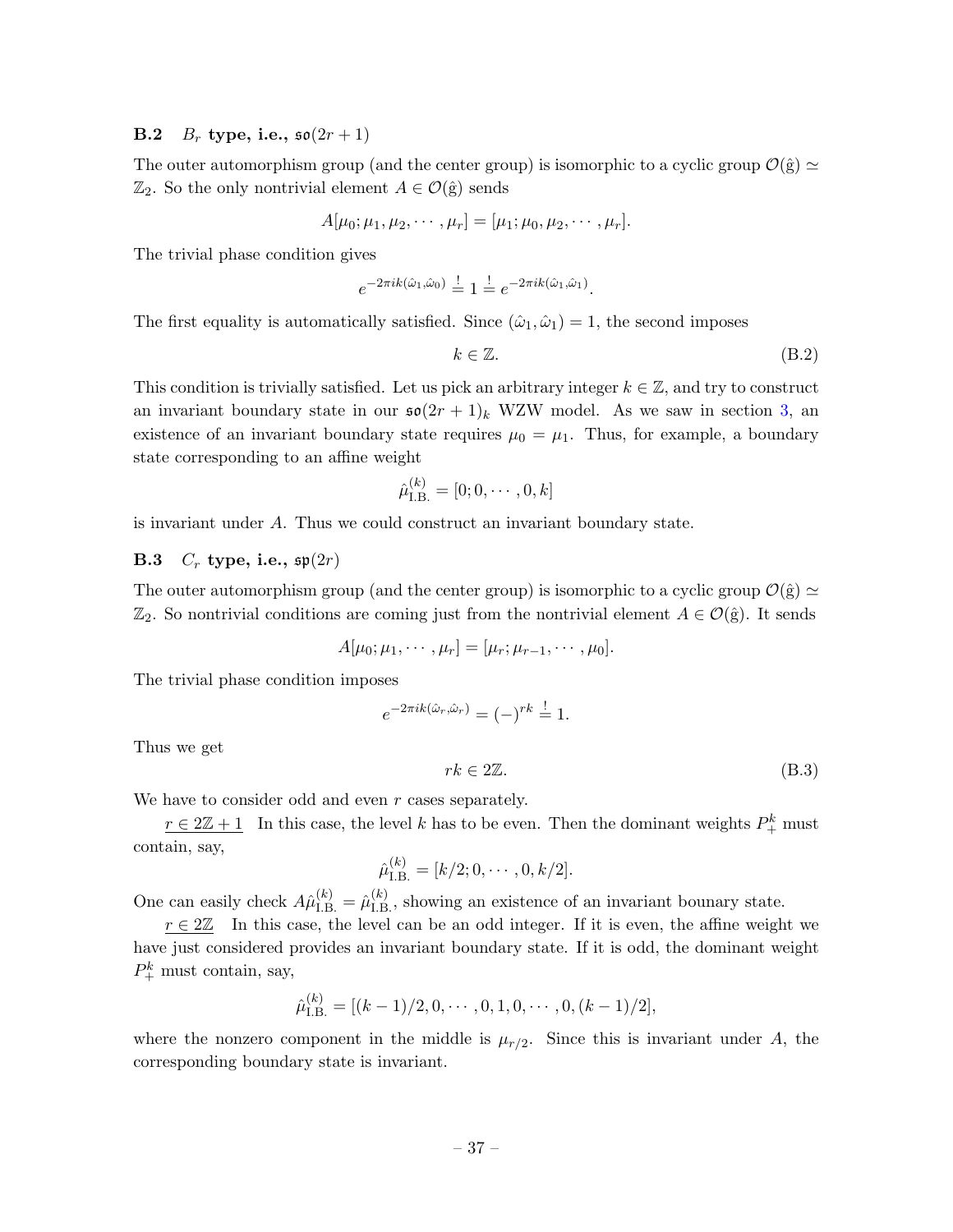### <span id="page-39-0"></span>**B.4**  $D_r$  type, i.e.,  $\mathfrak{so}(2r)$

We study even and odd  $r$  separately.

 $r \in 2\mathbb{Z}$  In this case, the outer automorphism group (and the center group) is isomorphic to  $\mathcal{O}(\hat{g}) \simeq \mathbb{Z}_2^A \times \mathbb{Z}_2^A$ , where the superscripts denote generators. They map

$$
A[\mu_0; \mu_1, \mu_2, \cdots, \mu_{r-2}, \mu_{r-1}, \mu_r] = [\mu_1; \mu_0, \mu_2, \cdots, \mu_{r-2}, \mu_r, \mu_{r-1}],
$$
  

$$
\widetilde{A}[\mu_0; \mu_1, \mu_2, \cdots, \mu_{r-2}, \mu_{r-1}, \mu_r] = [\mu_r; \mu_{r-1}, \mu_{r-2}, \cdots, \mu_2, \mu_1, \mu_0].
$$

The trivial phase condition requires

$$
e^{-2\pi i k(\hat{\omega}_1, \hat{\omega}_0)} = e^{-2\pi i k(\hat{\omega}_1, \hat{\omega}_1)} = e^{-2\pi i k(\hat{\omega}_1, \hat{\omega}_r)} = e^{-2\pi i k(\hat{\omega}_1, \hat{\omega}_{r-1})} = 1,
$$

and

$$
e^{-2\pi i k(\hat{\omega}_r, \hat{\omega}_0)} = e^{-2\pi i k(\hat{\omega}_r, \hat{\omega}_1)} = e^{-2\pi i k(\hat{\omega}_r, \hat{\omega}_r)} = e^{-2\pi i k(\hat{\omega}_r, \hat{\omega}_{r-1})} = 1.
$$

Using the quadratic form matrix, these reduce to

$$
(-)^k = (-)^{lk} = (-)^{(l-1)k} = 1,
$$

giving

$$
k \in 2\mathbb{Z}.\tag{B.4}
$$

To show an existence of an invariant boundary state, we follow our familiar logic; pick  $k = 2$ . Then we can explicitly find an invariant boundary state corresponding to, say,

$$
\hat{\mu}_{\text{I.B.}}^{(2)} = [0; 0, 1, 0, \dots, 0, 1, 0, 0],
$$

i.e.,  $\mu_2 = 1 = \mu_{r-2}$  and all other affine Dynkin labels are zero. When  $k = 2n$  with  $n \in \mathbb{Z}$ ,

$$
\hat{\mu}_{\text{I.B.}}^{(2n)} = n\hat{\mu}_{\text{I.B.}}^{(2)} = [0; 0, n, 0, \dots, 0, n, 0, 0]
$$

gives, for example, an invariant boundary state.

 $r \in 2\mathbb{Z}+1$  The outer automorphism group (and the center group) is isomorphic to a cyclic group  $\mathcal{O}(\hat{g}) \simeq \mathbb{Z}_4$ . Let us consider the fundamental element  $A \in \mathcal{O}(\hat{g})$  which maps

$$
A[\mu_0; \mu_1, \mu_2, \cdots, \mu_{r-2}, \mu_{r-1}, \mu_r] = [\mu_{r-1}; \mu_r, \mu_{r-2}, \cdots, \mu_2, \mu_1, \mu_0].
$$

The trivial phase condition requires

$$
e^{-2\pi i k(\hat{\omega}_r,\hat{\omega}_0)} = e^{-2\pi i k(\hat{\omega}_r,\hat{\omega}_r)} = e^{-2\pi i k(\hat{\omega}_r,\hat{\omega}_1)} = e^{-2\pi i k(\hat{\omega}_r,\hat{\omega}_{r-1})} = 1.
$$

Using the quadratic form matrix, these conditions reduce to

$$
(-)^{(2l+1)k/2} = (-)^k = (-)^{(2l-1)k/2} \stackrel{!}{=} 1,
$$

giving

$$
k \in 4\mathbb{Z}.\tag{B.5}
$$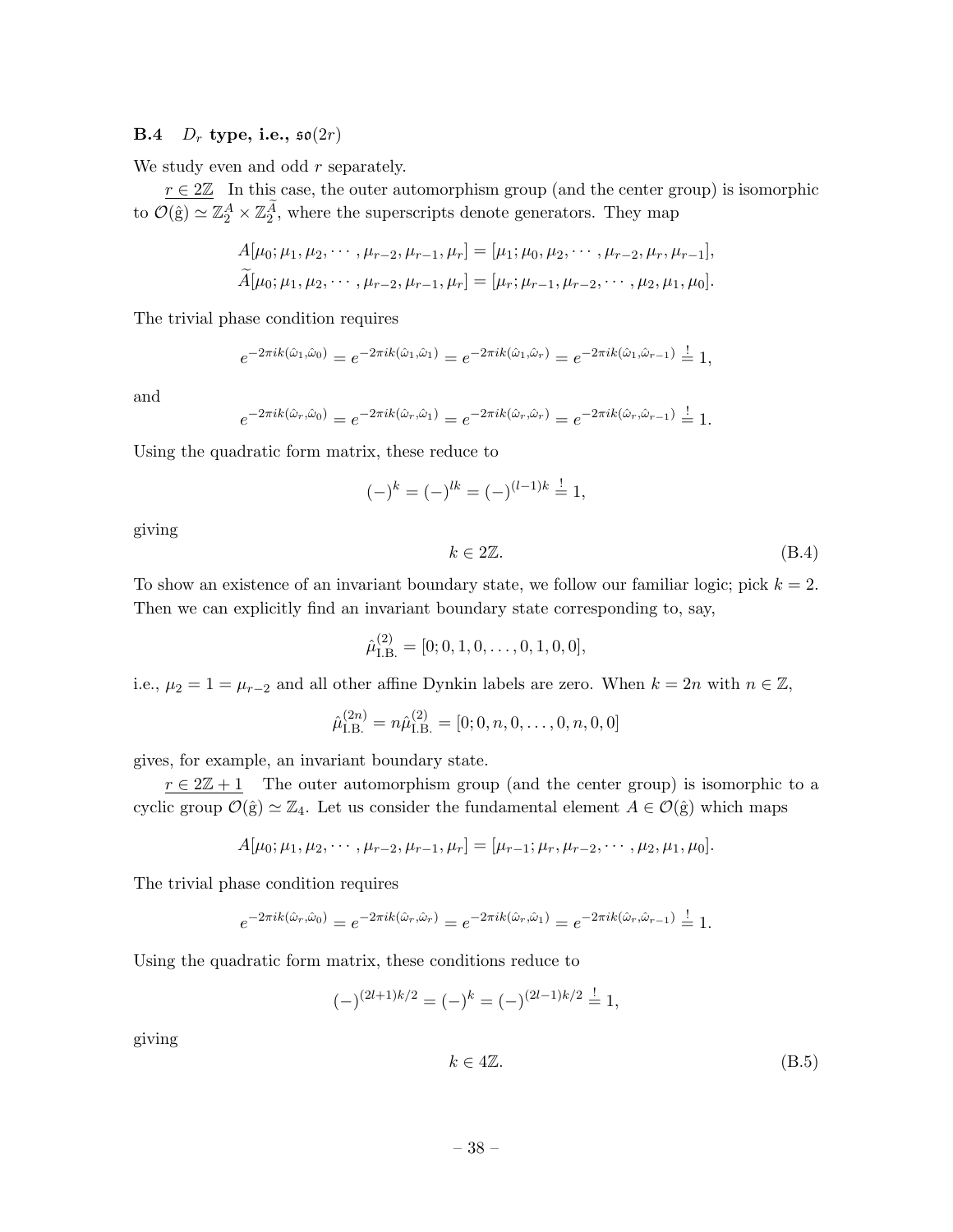To show there exists an invariant boundary state, let us follow the strategy of the case  $A_r$ , namely pick the smallest positive level  $k = 4$ . Then the dominant weights  $P_{+}^{k}$  must contain, say,

$$
\hat{\mu}_{\text{I.B.}}^{(4)} = [1; 1, 0, \cdots, 0, 1, 1],
$$

which is invariant under A. Thus the corresponding boundary state is invariant. The other anomaly-free cases can be dealt with ease; in an  $\mathfrak{so}(4l+2)_{4n}$  WZW model with  $n \in \mathbb{Z}$ , take for example

$$
\hat{\mu}_{\text{I.B.}}^{(4n)} = n\hat{\mu}_{\text{I.B.}}^{(4)} = [n; n, 0, \cdots, 0, n, n].
$$

This affine weight provides an invariant boundary state.

### <span id="page-40-0"></span> $B.5 E_6$

The outer automorphism group (and the center group) is isomorphic to a cyclic group  $\mathcal{O}(\hat{g}) \simeq$  $\mathbb{Z}_3$ . Let us consider the fundamental element  $A \in \mathcal{O}(\hat{g})$  which sends

$$
A[\mu_0; \mu_1, \mu_2, \mu_3, \mu_4, \mu_5, \mu_6] = [\mu_5; \mu_0, \mu_6, \mu_3, \mu_2, \mu_1, \mu_4].
$$

The trivial phase condition imposes

$$
e^{-2\pi i k(\hat{\omega}_1, \hat{\omega}_0)} = e^{-2\pi i k(\hat{\omega}_1, \hat{\omega}_1)} = e^{-2\pi i k(\hat{\omega}_1, \hat{\omega}_5)} \stackrel{!}{=} 1.
$$

Using the quadratic form matrix, one obtains

$$
e^{-2\pi i k/3} \stackrel{!}{=} 1,
$$

giving

$$
k \in 3\mathbb{Z}.\tag{B.6}
$$

As before, pick  $k = 3$ . Then the dominant weights  $P_+^k$  must contain, say,

$$
\hat{\mu}_{\text{I.B.}}^{(3)} = [1; 1, 0, 0, 0, 1, 0].
$$

One can easily see this is invariant under A, providing an invariant boundary state. For other cases with level  $k = 3n$  with  $n \in \mathbb{Z}$ ,

$$
\hat{\mu}_{\text{I.B.}}^{(3n)} = n\hat{\mu}_{\text{I.B.}}^{(3)} = [n; n, 0, 0, 0, n, 0]
$$

gives an invariant boundary state.

### <span id="page-40-1"></span> $\mathbf{B.6}$   $E_7$

The outer automorphism group (and the center group) is isomorphic to a cyclic group  $\mathcal{O}(\hat{g}) \simeq$  $\mathbb{Z}_2$ . Thus nontrivial conditions are coming just from the nontrivial element  $A \in \mathcal{O}(\hat{g})$  which maps

$$
A[\mu_0; \mu_1, \mu_2, \mu_3, \mu_4, \mu_5, \mu_6, \mu_7] = [\mu_6; \mu_5, \mu_4, \mu_3, \mu_2, \mu_1, \mu_0, \mu_7].
$$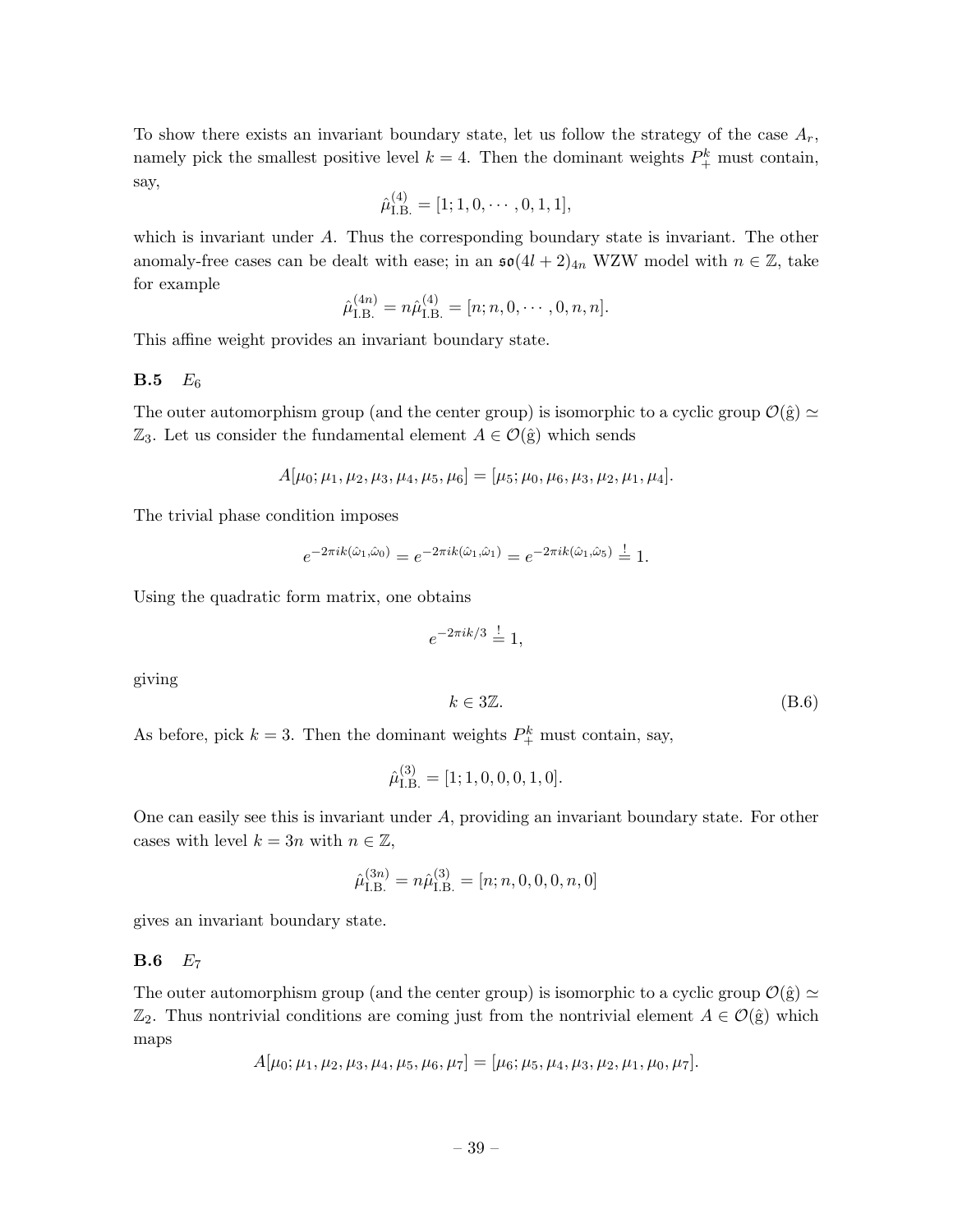The only nontrivial condition forced by the trivial phase condition is

 $e^{-2\pi i k(\hat{\omega}_6, \hat{\omega}_6)} \stackrel{!}{=} 1.$ 

With the help of the quadratic form matrix, one obtains

$$
(-)^{3k} \stackrel{!}{=} 1,
$$

giving

$$
k \in 2\mathbb{Z}.\tag{B.7}
$$

As usual, pick  $k = 2$ , then the dominant weights  $P_{+}^{k}$  must contain, say,

$$
\hat{\mu}_{\text{I.B.}}^{(2)} = [1; 0, 0, 0, 0, 0, 1, 0],
$$

which is invariant under A. Thus the corresponding boundary state is invariant. For other cases with level  $k = 2n$  with  $n \in \mathbb{Z}$ ,

$$
\hat{\mu}_{\text{I.B.}}^{(2n)} = n\hat{\mu}_{\text{I.B.}}^{(2)} = [n; 0, 0, 0, 0, 0, n, 0]
$$

provides an invariant boundary state.

### <span id="page-41-0"></span>B.7 Subgroups

Finally, let us consider subgroups. Since we already gave essential computations in subsection [3.7,](#page-30-0) we would be rather brief in this subsection.

 $A_r$  type As in subsection [3.7,](#page-30-0) let us suppose  $r + 1 = lm$ , and consider a subgroup  $\mathbb{Z}_l \subset \overline{\mathbb{Z}_{lm}}$ . Since the scalar products appearing in the phase  $e^{-2\pi i k(A^m\hat{\omega}_0, A^l\hat{\omega}_0)}$  are proportional to 1/l, the trivial phase condition forces  $k \in \mathbb{Z}^{17}$  $k \in \mathbb{Z}^{17}$  $k \in \mathbb{Z}^{17}$  Since this condition is the same as required by an existence of invariant boundary state, it is guaranteed that there exists an invariant boundary state. As a demonstration, pick  $k = l$ . Then

$$
\hat{\mu}_{\text{I.B.}}^{(l)} = [1; 0, 0, \dots, 0, 1, 0, 0, \dots, 0, \dots]
$$

gives an invariant boundary state where  $\mu_0 = \mu_m = \mu_{2m} = \cdots = \mu_{(l-1)m} = 1$  and all other affine Dynkin labels are zero. For  $k = ln$  with  $n \in \mathbb{Z}$ ,  $n\hat{\mu}_{\text{I.B.}}^{(l)}$  gives an invariant boundary state.

 $D_{2l}$  type In subsection [3.7,](#page-30-0) we saw the scalar products appearing in the phase  $e^{-2\pi i k(A_i\hat{\omega}_0, A'\hat{\omega}_0)}$ have the form  $n/2$  with some integer n. Thus the trivial phase condition requires  $k \in 2\mathbb{Z}$ . Since this is the same condition as required by an existence of invariant boundary state for any subgroups, the former restricts the theory to WZW models with invariant boundary states. One can easily find explicit affine weights invariant under each subgroup following our usual argument.

<span id="page-41-1"></span><sup>&</sup>lt;sup>17</sup>One may ask whether  $k \in l' \mathbb{Z}$  with  $|l'| < |l|$  could give trivial phases. However, there does not exist such l'. The reason is simply because  $F_{m,lm-1} = 1/l$  and  $l'/l$  cannot be an integer.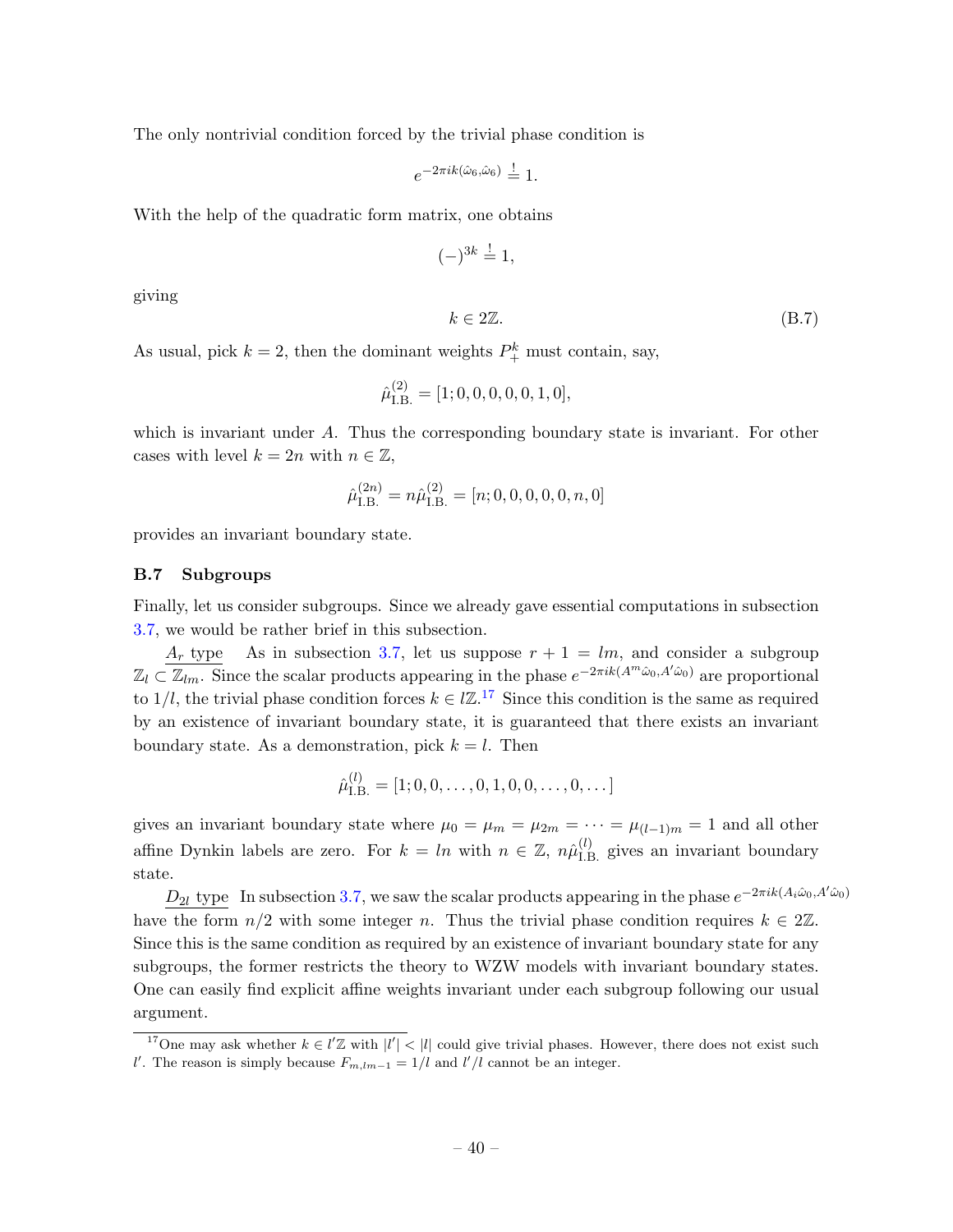$D_{2l+1}$  type The computation in subsection [3.7](#page-30-0) showed the scalar products are halfinteger valued. Thus the trivial phase condition requires  $k \in 2\mathbb{Z}$ . Because this condition is the same as that imposed by an existence of invariant boundary state, one cannot avoid having invariant boundary state once one set  $k \in 2\mathbb{Z}$  due to the exhaustive nature of dominant weights  $P_+^k$ .

### <span id="page-42-0"></span>C Ch invariant boundary states and orbifoldability

In this appendix, we show an equivalence of an existence of Ch invariant boundary state and the orbifoldability. More precisely, we would like to show

 $\exists \hat{\mu} \in P_+^k \ s.t. \forall i \in I, CA_i \hat{\mu} = \hat{\mu} \iff \text{consistency condition originating from modular } T\text{-transformations.}$ 

As noticed in [\[20\]](#page-44-1), when  $H = \mathbb{Z}_N$ , the orbifoldability condition is given by

$$
\frac{kN}{2}|A\hat{\omega}_0|^2 \in \mathbb{Z},
$$

where A is the generator of  $\mathbb{Z}_N$ , i.e.,  $A^N = id_H$ . In this case, the equivalence was already shown in [\[20\]](#page-44-1), so we only have to show the equivalence for  $D_{2l}$ . We note that this equivalence only holds for  $H = \mathbb{Z}_2 \times \mathbb{Z}_2$  for the case.

 $(\Leftarrow)$  In this case, the consistency condition is given by [\[43\]](#page-45-5)

<span id="page-42-3"></span>
$$
k \in 2\mathbb{Z}.\tag{C.1}
$$

To show an existence of an invariant boundary state, we follow our familiar argument; pick  $k = 2$ . Since the charge conjugation C is trivial in this case, an affine weight

$$
\hat{\mu}_{\text{I.B.}}^{(2)} = [0; 0, 1, 0, \cdots, 0, 1, 0, 0],
$$

that is  $\mu_2 = 1 = \mu_{r-2}$  and all other affine Dynkin labels are zero, provides an invariant boundary state. In fact the affine weight is invariant under both A and  $\widetilde{A}$ , thus under the whole  $H = \mathbb{Z}_2^A \times \mathbb{Z}_2^{\widetilde{A}}$ . For  $k = 2n$  with  $n \in \mathbb{Z}$ ,  $n\hat{\mu}_{\text{LB}}^{(2)}$  gives an invariant boundary state. Therefore the orbfoldability condition guarantees an existence of an invariant boundary state, as stated.

 $(\Rightarrow)$  As we computed in [\(3.6\)](#page-27-4), an existence of invariant boundary state under both A and  $\widetilde{A}$  requires k be even. This is the same as [\(C.1\)](#page-42-3).

### References

- <span id="page-42-1"></span>[1] G. 't Hooft, "Naturalness, chiral symmetry, and spontaneous chiral symmetry breaking," NATO Sci. Ser. B 59, 135 (1980). doi:10.1007/978-1-4684-7571-5 9
- <span id="page-42-2"></span>[2] D. Gaiotto, A. Kapustin, Z. Komargodski and N. Seiberg, "Theta, Time Reversal, and Temperature," JHEP 1705, 091 (2017) doi:10.1007/JHEP05(2017)091 [arXiv:1703.00501 [hep-th]].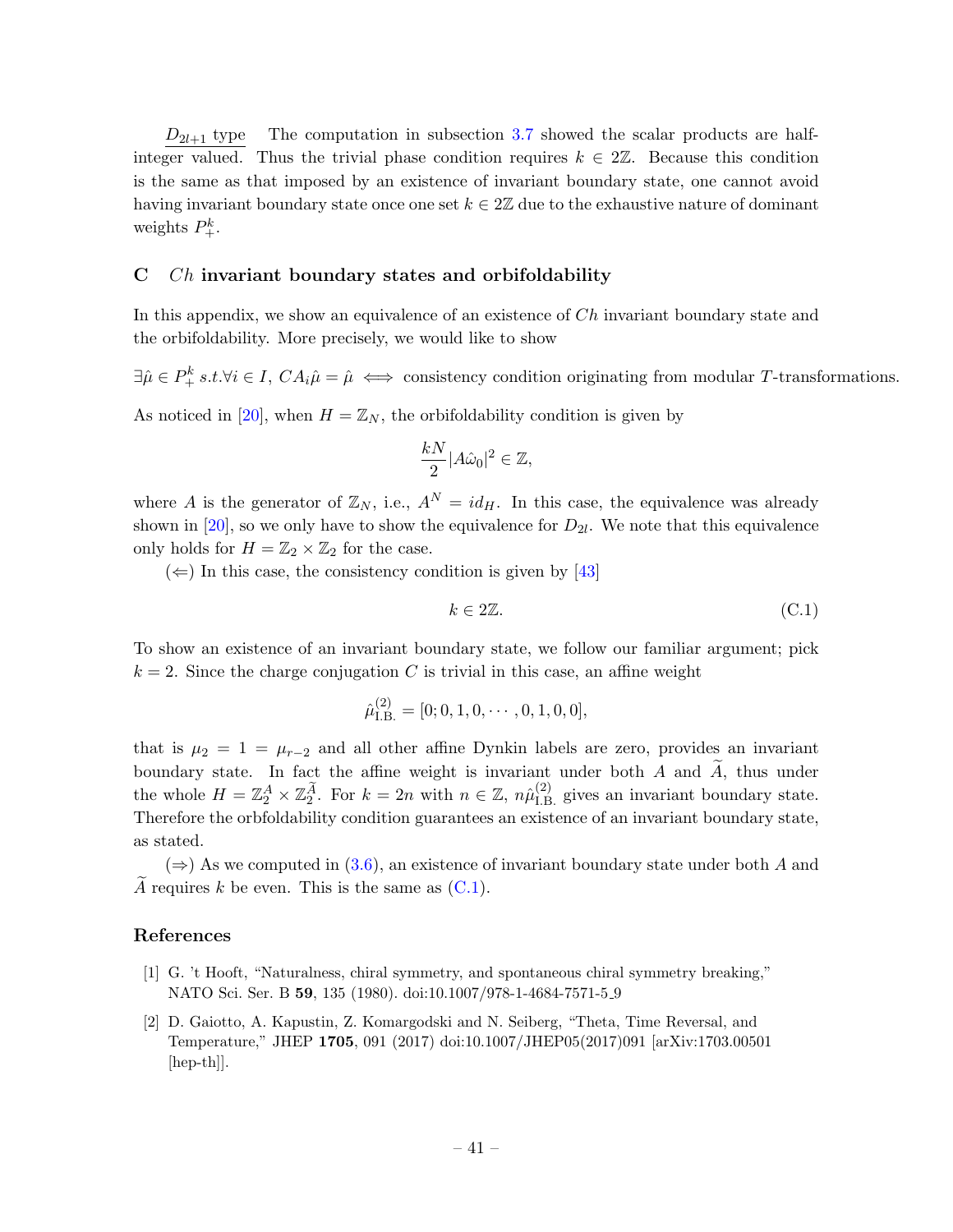- <span id="page-43-0"></span>[3] K. Jensen, E. Shaverin and A. Yarom, "t Hooft anomalies and boundaries," JHEP 1801, 085 (2018) doi:10.1007/JHEP01(2018)085 [arXiv:1710.07299 [hep-th]].
- <span id="page-43-1"></span>[4] D. Gaiotto, Z. Komargodski and N. Seiberg, "Time-reversal breaking in QCD4, walls, and dualities in  $2 + 1$  dimensions," JHEP 1801, 110 (2018) doi:10.1007/JHEP01(2018)110 [arXiv:1708.06806 [hep-th]].
- <span id="page-43-2"></span>[5] X. Chen, Z. C. Gu, Z. X. Liu and X. G. Wen, "Symmetry protected topological orders and the group cohomology of their symmetry group," Phys. Rev. B 87, no. 15, 155114 (2013) doi:10.1103/PhysRevB.87.155114 [arXiv:1106.4772 [cond-mat.str-el]].
- <span id="page-43-3"></span>[6] L. Y. Hung and X. G. Wen, "Quantized topological terms in weak-coupling gauge theories with a global symmetry and their connection to symmetry-enriched topological phases," Phys. Rev. B 87, no. 16, 165107 (2013) doi:10.1103/PhysRevB.87.165107 [arXiv:1212.1827 [cond-mat.str-el]].
- <span id="page-43-4"></span>[7] J. Wess and B. Zumino, "Consequences of anomalous Ward identities," Phys. Lett. 37B, 95 (1971). doi:10.1016/0370-2693(71)90582-X
- <span id="page-43-5"></span>[8] L. D. Faddeev and S. L. Shatashvili, "Algebraic and Hamiltonian Methods in the Theory of Nonabelian Anomalies," Theor. Math. Phys. 60, 770 (1985) [Teor. Mat. Fiz. 60, 206 (1984)]. doi:10.1007/BF01018976
- <span id="page-43-6"></span>[9] C. G. Callan, Jr. and J. A. Harvey, "Anomalies and Fermion Zero Modes on Strings and Domain Walls," Nucl. Phys. B 250, 427 (1985). doi:10.1016/0550-3213(85)90489-4
- <span id="page-43-8"></span>[10] A. Kapustin and R. Thorngren, "Anomalies of discrete symmetries in various dimensions and group cohomology," arXiv:1404.3230 [hep-th].
- <span id="page-43-7"></span>[11] D. Gaiotto, A. Kapustin, N. Seiberg and B. Willett, "Generalized Global Symmetries," JHEP 1502, 172 (2015) doi:10.1007/JHEP02(2015)172 [arXiv:1412.5148 [hep-th]].
- <span id="page-43-9"></span>[12] C. M. Chang, Y. H. Lin, S. H. Shao, Y. Wang and X. Yin, "Topological Defect Lines and Renormalization Group Flows in Two Dimensions," JHEP 1901, 026 (2019) doi:10.1007/JHEP01(2019)026 [arXiv:1802.04445 [hep-th]].
- <span id="page-43-13"></span>[13] L. Bhardwaj and Y. Tachikawa, "On finite symmetries and their gauging in two dimensions," JHEP 1803, 189 (2018) doi:10.1007/JHEP03(2018)189 [arXiv:1704.02330 [hep-th]].
- [14] C. Cordova, T. T. Dumitrescu and K. Intriligator, "Exploring 2-Group Global Symmetries," JHEP 1902, 184 (2019) doi:10.1007/JHEP02(2019)184 [arXiv:1802.04790 [hep-th]]; F. Benini, C. Cordova and P. S. Hsin, "On 2-Group Global Symmetries and their Anomalies," JHEP 1903, 118 (2019) doi:10.1007/JHEP03(2019)118 [arXiv:1803.09336 [hep-th]].
- <span id="page-43-10"></span>[15] D. Harlow and H. Ooguri, "Symmetries in quantum field theory and quantum gravity," arXiv:1810.05338 [hep-th].
- [16] E. Witten, "Quantum Field Theory and the Jones Polynomial," Commun. Math. Phys. 121, 351 (1989). doi:10.1007/BF01217730
- <span id="page-43-11"></span>[17] L. Y. Hung, Y. S. Wu and Y. Zhou, "Linking Entanglement and Discrete Anomaly," JHEP 1805, 008 (2018) doi:10.1007/JHEP05(2018)008 [arXiv:1801.04538 [hep-th]].
- <span id="page-43-12"></span>[18] Y. H. Lin and S. H. Shao, "Anomalies and Bounds on Charged Operators," arXiv:1904.04833 [hep-th].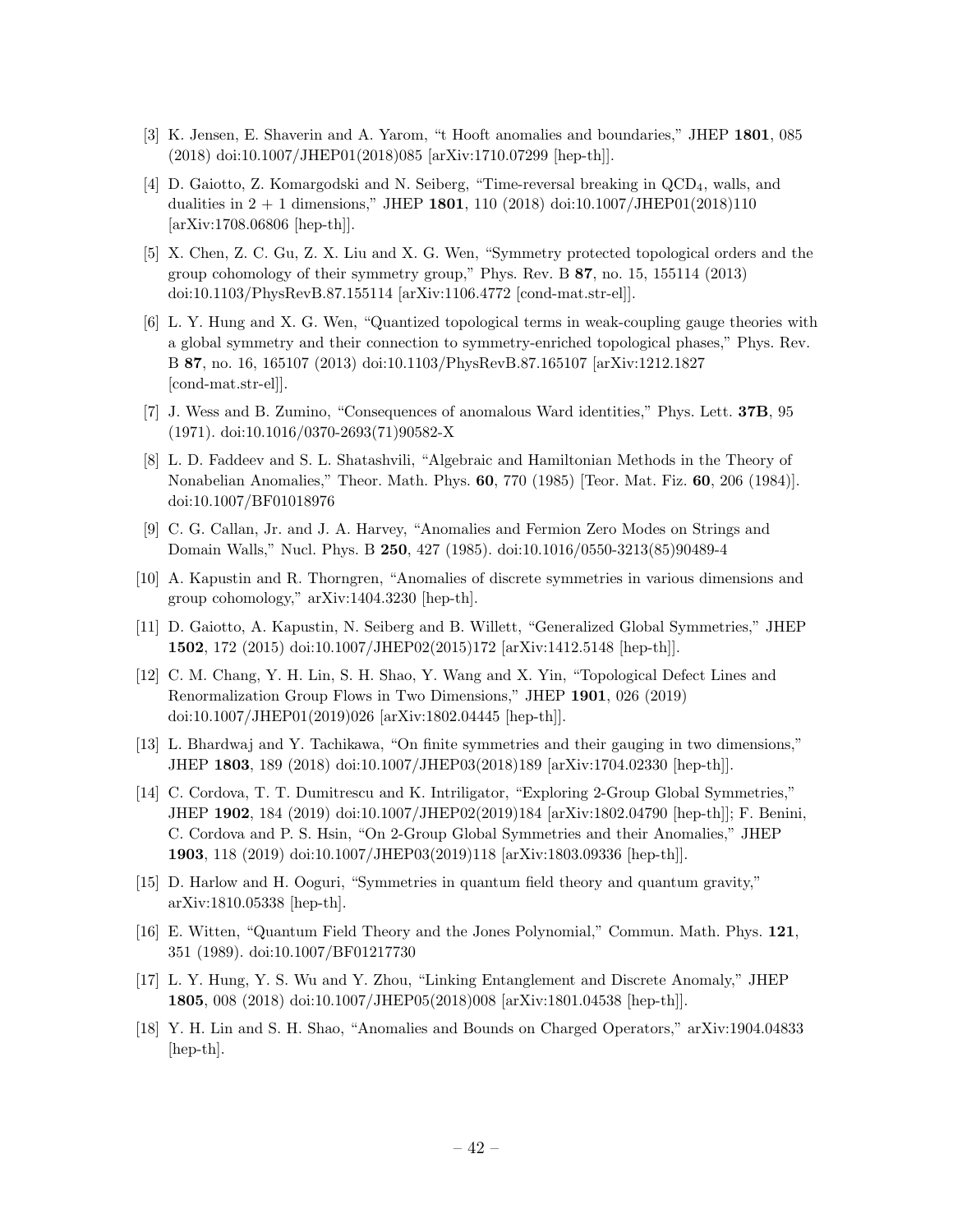- <span id="page-44-3"></span>[19] W. Ji and X. G. Wen, "Non-invertible anomalies and mapping-class-group transformation of anomalous partition functions," arXiv:1905.13279 [cond-mat.str-el].
- <span id="page-44-1"></span>[20] T. Numasawa and S. Yamaguch, "Mixed global anomalies and boundary conformal field theories," JHEP 1811, 202 (2018) doi:10.1007/JHEP11(2018)202 [arXiv:1712.09361 [hep-th]].
- <span id="page-44-2"></span>[21] B. Han, A. Tiwari, C. T. Hsieh and S. Ryu, "Boundary conformal field theory and symmetry protected topological phases in  $2 + 1$  dimensions," Phys. Rev. B **96**, no. 12, 125105 (2017) doi:10.1103/PhysRevB.96.125105 [arXiv:1704.01193 [cond-mat.str-el]].
- <span id="page-44-0"></span>[22] Y. Zhou, "3d One-form Mixed Anomaly and Entanglement Entropy," arXiv:1904.06924 [hep-th].
- <span id="page-44-4"></span>[23] E. P. Verlinde, "Fusion Rules and Modular Transformations in 2D Conformal Field Theory," Nucl. Phys. B 300, 360 (1988). doi:10.1016/0550-3213(88)90603-7
- [24] V. B. Petkova and J. B. Zuber, "Generalized twisted partition functions," Phys. Lett. B 504, 157 (2001) doi:10.1016/S0370-2693(01)00276-3 [hep-th/0011021].
- [25] J. Fuchs, I. Runkel and C. Schweigert, "TFT construction of RCFT correlators 1. Partition functions," Nucl. Phys. B 646, 353 (2002) doi:10.1016/S0550-3213(02)00744-7 [hep-th/0204148].
- [26] J. Frohlich, J. Fuchs, I. Runkel and C. Schweigert, "Kramers-Wannier duality from conformal defects," Phys. Rev. Lett. 93, 070601 (2004) doi:10.1103/PhysRevLett.93.070601 [cond-mat/0404051].
- [27] J. Fuchs, I. Runkel and C. Schweigert, "TFT construction of RCFT correlators. 2. Unoriented world sheets," Nucl. Phys. B 678, 511 (2004) doi:10.1016/j.nuclphysb.2003.11.026 [hep-th/0306164].
- [28] J. Fuchs, I. Runkel and C. Schweigert, "TFT construction of RCFT correlators. 3. Simple currents," Nucl. Phys. B 694, 277 (2004) doi:10.1016/j.nuclphysb.2004.05.014 [hep-th/0403157].
- [29] J. Fuchs, I. Runkel and C. Schweigert, "TFT construction of RCFT correlators IV: Structure constants and correlation functions," Nucl. Phys. B 715, 539 (2005) doi:10.1016/j.nuclphysb.2005.03.018 [hep-th/0412290].
- [30] J. Fjelstad, J. Fuchs, I. Runkel and C. Schweigert, "TFT construction of RCFT correlators. V. Proof of modular invariance and factorisation," Theor. Appl. Categor. 16, 342 (2006) [hep-th/0503194].
- [31] J. Frohlich, J. Fuchs, I. Runkel and C. Schweigert, "Duality and defects in rational conformal field theory," Nucl. Phys. B 763, 354 (2007) doi:10.1016/j.nuclphysb.2006.11.017 [hep-th/0607247].
- [32] I. Runkel, J. Fjelstad, J. Fuchs and C. Schweigert, "Topological and conformal field theory as Frobenius algebras," Contemp. Math. 431, 225 (2007) [math/0512076 [math-ct]].
- [33] A. Davydov, L. Kong and I. Runkel, "Invertible Defects and Isomorphisms of Rational CFTs," Adv. Theor. Math. Phys. 15, no. 1, 43 (2011) doi:10.4310/ATMP.2011.v15.n1.a2 [arXiv:1004.4725 [hep-th]].
- <span id="page-44-5"></span>[34] J. Frohlich, J. Fuchs, I. Runkel and C. Schweigert, "Defect lines, dualities, and generalised orbifolds," doi:10.1142/9789814304634-0056 arXiv:0909.5013 [math-ph].
- <span id="page-44-6"></span>[35] P. Di Francesco, P. Mathieu and D. Senechal, "Conformal Field Theory," doi:10.1007/978-1-4612-2256-9